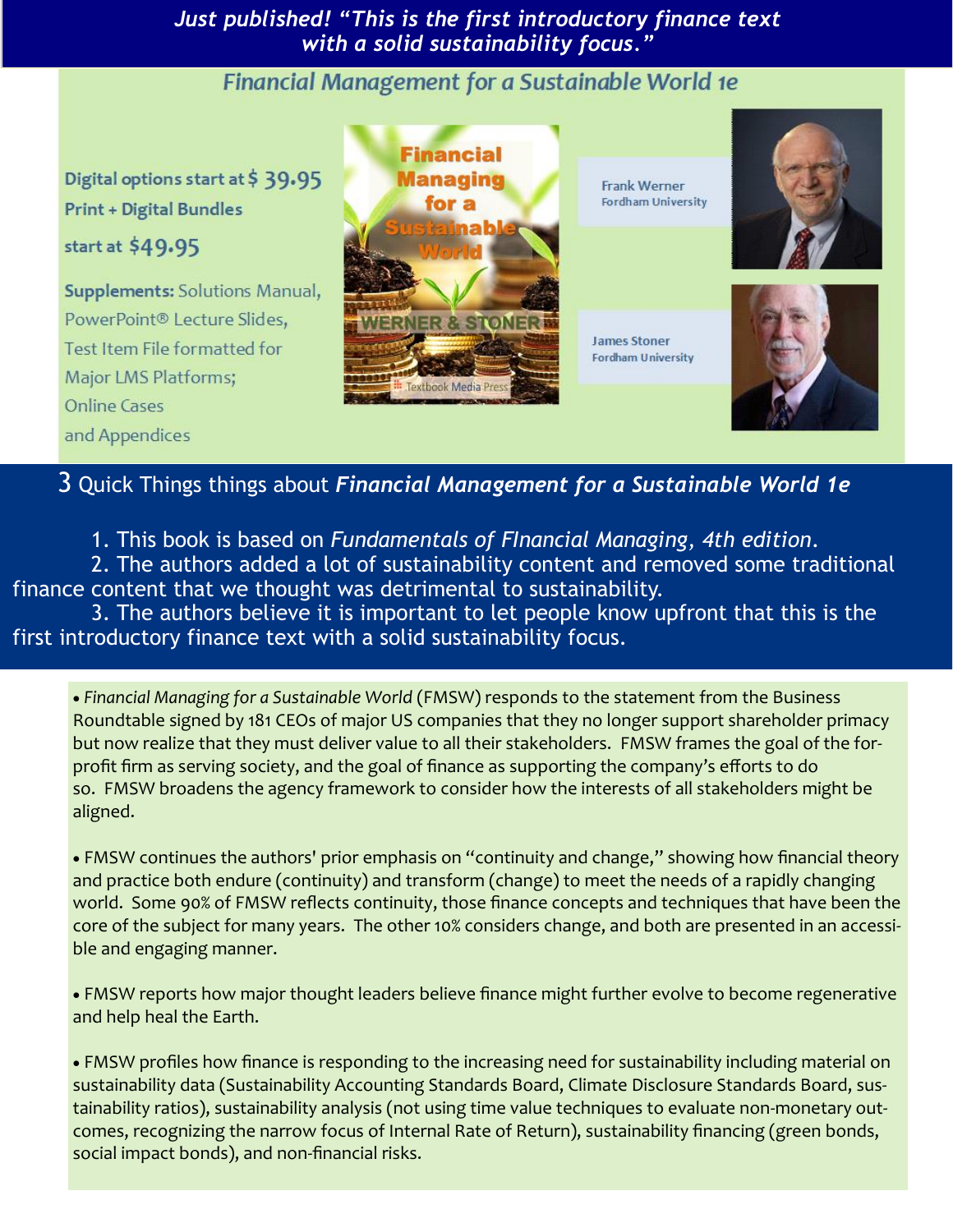### *Financial Management for a Sustainable World 1e* Werner & Stoner

• FMSW discusses the United Nations Sustainable Development Goals (SDGs) with an example for each SDG of how a well-known company pursuing that SDG is finding "value from values."

#### **Other features:**

• Appeals to intuition rather than to formula so students can truly understand the concepts rather than just memorizing a formula.

• NET Present Value boxes – references to interesting and useful websites throughout the book.

• Extensive questions and homework problems.

• A set of Web-based cases.

• Web-based appendixes to most chapters that go into further depth than the material in the book for instructors who wish to delve further.

• Summaries of all mathematical relationships and financial ratios introduced in the book.

**To Request a Review Copy\*** info@textbookmedia.com

\* Please include author name or book title in your subject line. And let us know if you prefer a digital (see below) or a paperback review copy.

NOTE: Digital Samples are suggested for initial review, if you are so inclined. Digital samples help keep our prices affordable. If you like what you see, then we'll be happy to follow up with a paperback review copy. Thanks!

# **Textbook Media**

The Quality Instructors Expect At Prices Students Can Afford Replacing Oligarch Textbooks Since 2004

 **TOC | Preface | Sample Chapter**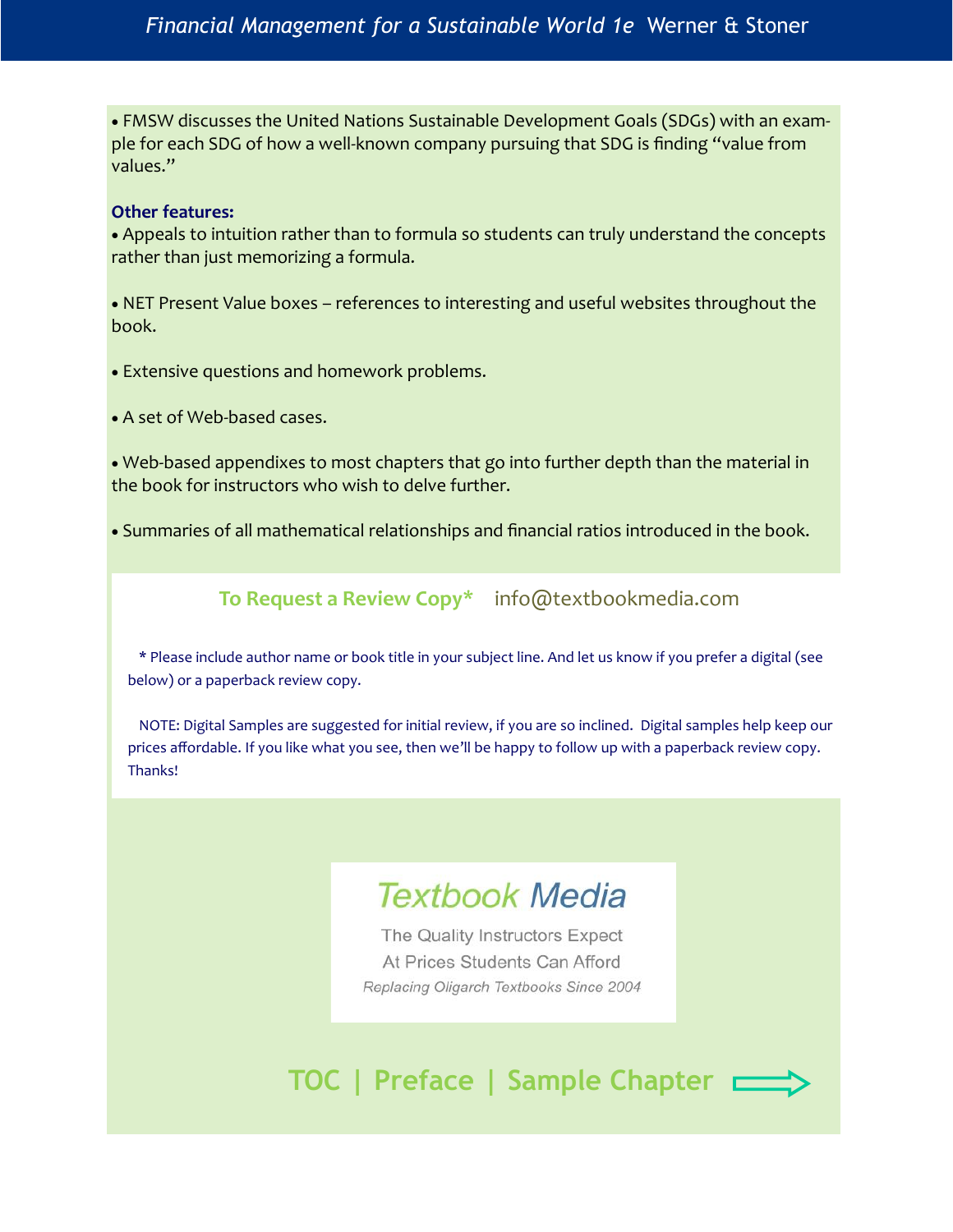# **FINANCIAL MANAGING FOR A SUSTAINABLE WORLD**

### **FRANK M. WERNER**

*Fordham University Associate Professor of Finance*

## **JAMES A.F. STONER**

*Fordham University Professor of Leading People & Organizations*

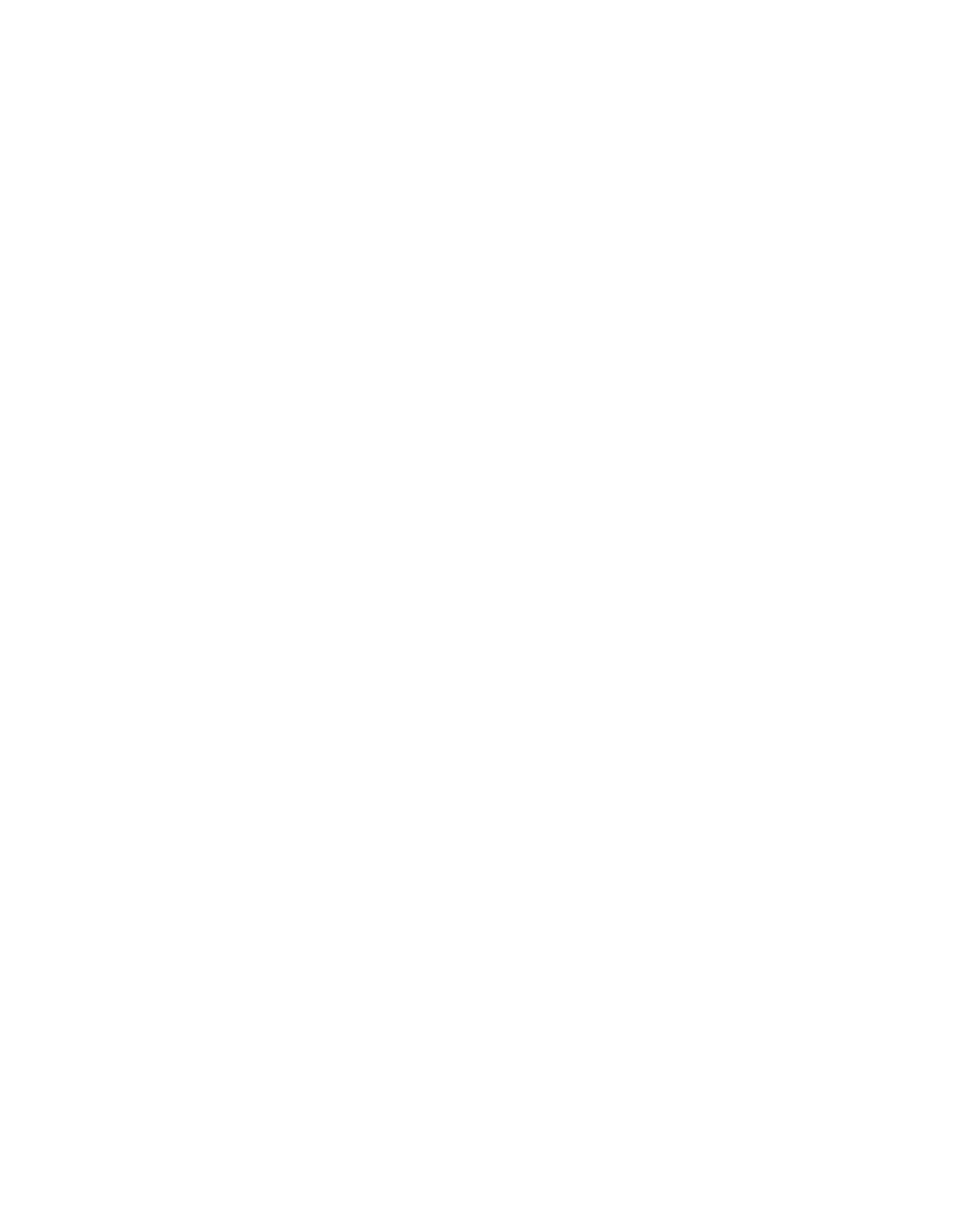### **B R I E F C O N T E N T S**

|                                | To the Instructor<br>$\boldsymbol{\mathsf{x}}$<br><b>To the Student</b><br><b>XX</b><br><b>About the Authors</b><br>xxiii<br><b>Credits</b><br>xxiv                                                                                                                                     |     |  |
|--------------------------------|-----------------------------------------------------------------------------------------------------------------------------------------------------------------------------------------------------------------------------------------------------------------------------------------|-----|--|
| PART I                         | <b>ABOUT FINANCE AND MONEY</b>                                                                                                                                                                                                                                                          |     |  |
|                                | 1 What is Financial Managing?<br>2<br>2 Data for Financial Decision Making<br>32<br>3 The Time Value of Money<br>66<br>92<br>4<br><b>Money Rates</b>                                                                                                                                    |     |  |
| <b>PART II</b>                 | <b>RAISING MONEY</b>                                                                                                                                                                                                                                                                    | 121 |  |
|                                | <b>5 Financial Planning</b><br>122<br><b>Financial Instruments</b><br>148<br>6.<br><b>Financial Markets and Institutions</b><br>7<br>182                                                                                                                                                |     |  |
| PART III                       | <b>RISK VS. RETURN</b>                                                                                                                                                                                                                                                                  | 211 |  |
|                                | <b>Financial Risk and its Measurement</b><br>212<br>8<br><b>9 The Value of Securities</b><br>244<br>10 The Cost of Capital<br>266                                                                                                                                                       |     |  |
| <b>ADDING VALUE</b><br>PART IV |                                                                                                                                                                                                                                                                                         |     |  |
|                                | <b>11 Capital Budgeting</b><br>292<br>12 Investing in Permanent Working Capital Assets<br>318<br><b>13 Improving Financial Processes</b><br>342<br>14 Selecting the Best Debt-Equity Mix<br>368<br><b>15 Managing Financial Risk</b><br>394<br>16 Establishing a Dividend Policy<br>418 |     |  |
| PART V                         | <b>THE FUTURE: YOURS AND FINANCE'S</b><br>441                                                                                                                                                                                                                                           |     |  |
|                                | 17<br><b>Continuity and Change</b><br>442<br>18<br><b>Regenerative Finance</b><br>468                                                                                                                                                                                                   |     |  |
|                                | <b>Summary of Mathematical Relationships</b><br>M-1<br><b>Summary of Financial Ratios</b><br>$R-1$<br><b>Using Your Financial Calculator</b><br>$C-1$<br><b>Spreadsheet Functions</b><br>$S-1$<br>Glossary<br>$G-1$<br><b>Index</b><br>$I-1$                                            |     |  |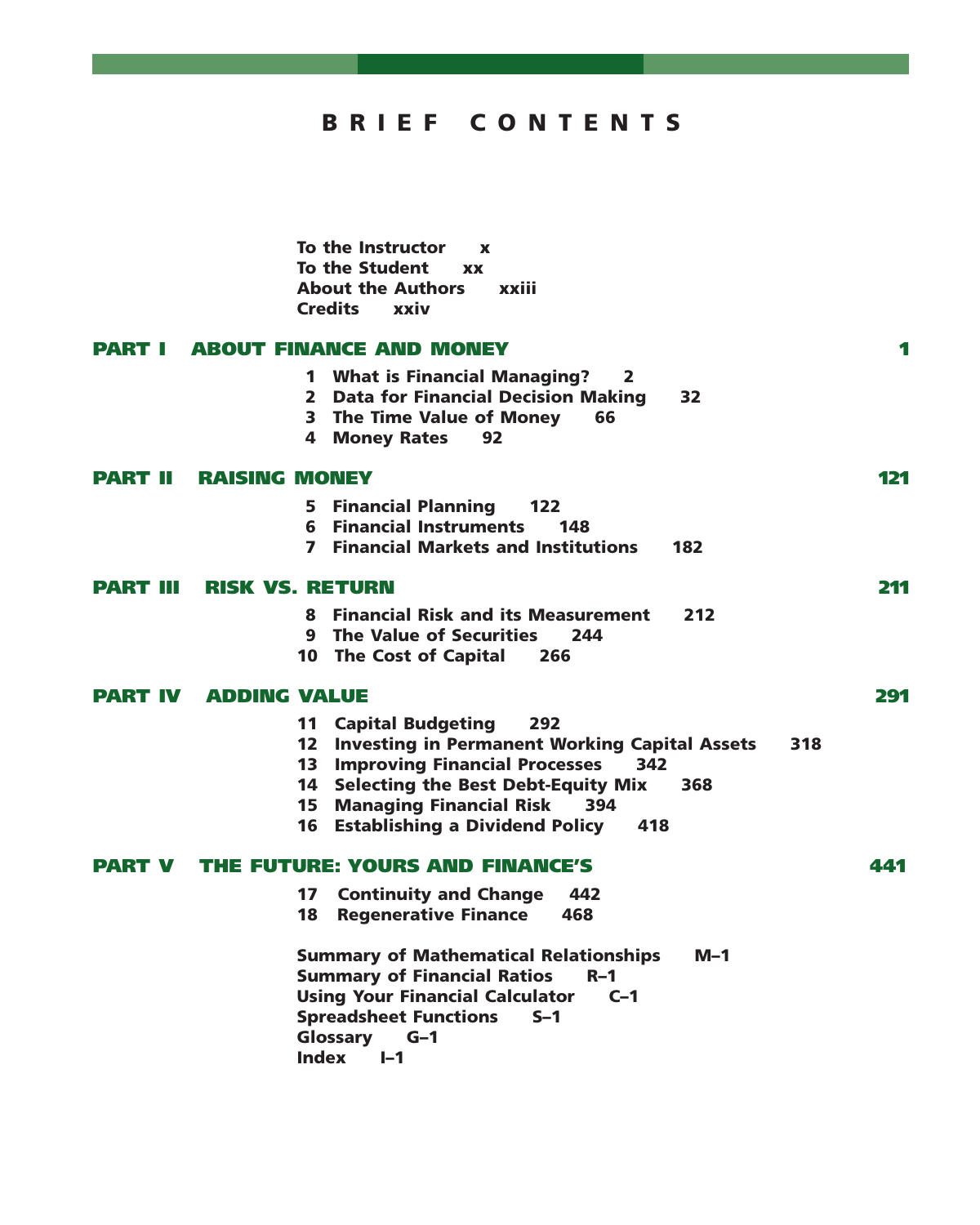### **D E T A I L E D C O N T E N T S**

**To the Instructor x To the Student xx About the Authors xxiii Credits xxiv**

#### **PART I ABOUT FINANCE AND MONEY 1**

#### **1 What is Financial Managing? 2** What is Finance? 4 The Development of the Finance Discipline 7 The Purpose of the Firm 13 The 21st Century: Concerns About SWM Become Increasingly Visible 19 Re-integrating Societal and Shareholder Interests 22 A Note About This Textbook 27 Web Appendix 1A — The Global Financial Crisis Web Case: Jill McDuff Web Case: John Morehouse **2 Data for Financial Decision Making 32** The Need for Good Data 34 Accounting Data 35 Non-Ac-

counting Data 44 Sustainability Data 46 The Need to Compare Numbers  $48$ <br>Web Appendix  $24$ . More on the Analysis of Financial

| $\mu$ and $\mu$ and $\mu$ and $\mu$ and $\mu$ and $\mu$ and $\mu$ and $\mu$ |
|-----------------------------------------------------------------------------|
| <b>Accounting Data</b>                                                      |
| Web Appendix $2B -$ The du Pont System of Ratios                            |
| Web Appendix 2C — Break-Even Analysis                                       |
| Web Appendix 2D— The U.S. Personal Income Tax System                        |
| Web Appendix 2E — The U.S. Corporate Income Tax System                      |
|                                                                             |

#### **3 The Time Value of Money 66**

The Money Rules 68 The Fundamental Relationship 70 Multiple Cash Flows—Uneven Flows 78 Multiple Cash Flows—Cash Flows That Form a Pattern 79

Web Appendix 3A— Using a Cash Flow List on a Financial Calculator

Web Appendix 3B — Derivation of Time Value Formulas

#### **4 Money Rates 92**

Interest Rates, and Present Value, and Time 94 The Fisher Model of Interest Rates 96 The Term Structure of Interest Rates 99 Other Interest Rate Structures 103 Exchange Rate Systems 105 Foreign Exchange Market Quotations 108 Spot and Forward Rates 110 Business Exposure to Exchange Rates 113

Web Appendix 4A— More on the Expectations Hypothesis of the Term Structure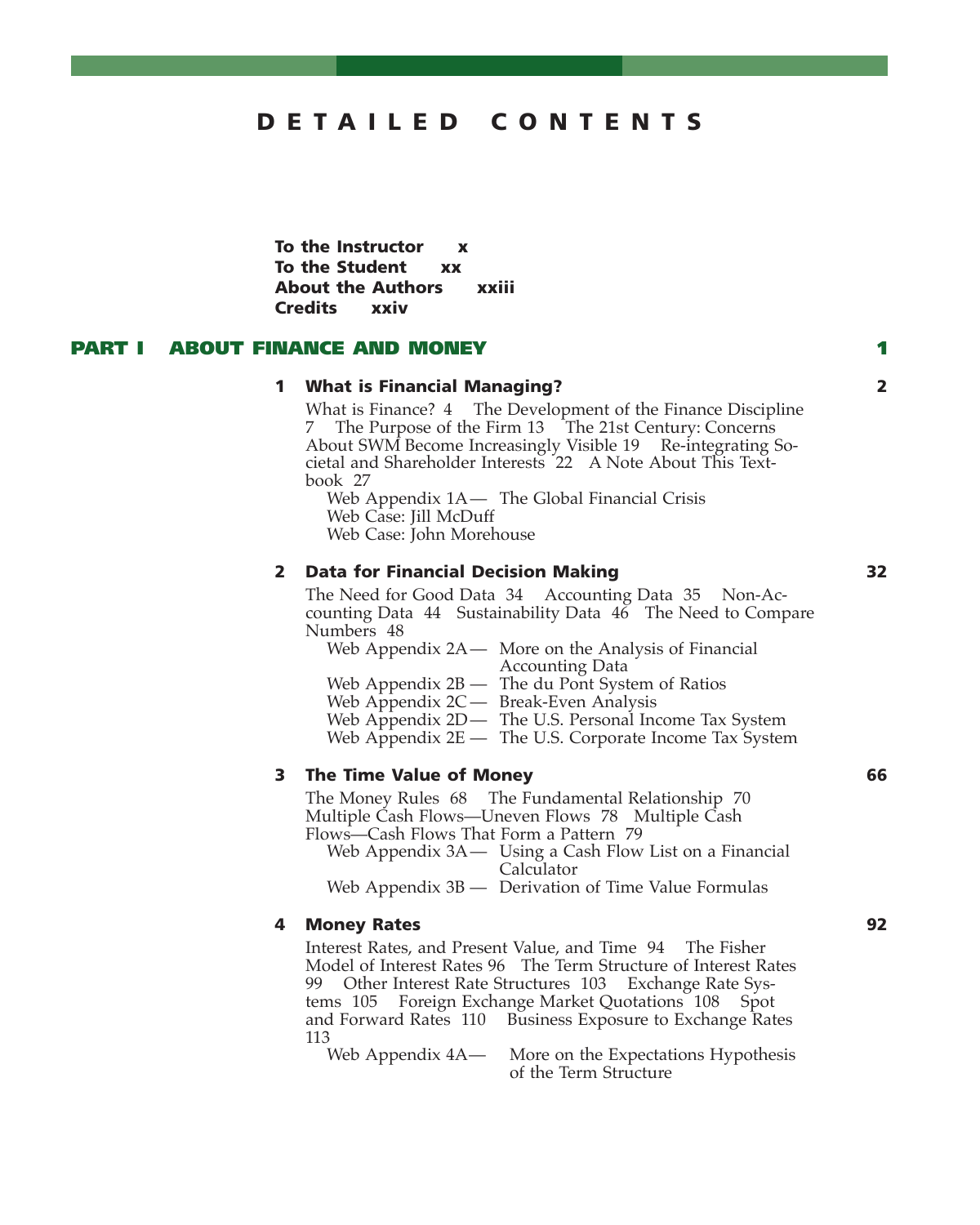| <b>PART II</b> | <b>RAISING MONEY</b>   |                                                                                                                                                                                                                                                                                                                                                                    |     |
|----------------|------------------------|--------------------------------------------------------------------------------------------------------------------------------------------------------------------------------------------------------------------------------------------------------------------------------------------------------------------------------------------------------------------|-----|
|                | 5                      | <b>Financial Planning</b><br>The Role of Planning 124 Specific-Item Forecasting 128<br>Forecasts That Relate to Sales 128 The Percentage-of-Sales<br>Method Illustrated 132 Interpreting the Pro-Forma Statements<br>137<br>Web Appendix 5A - More Complex Forecasting Relationships<br>Web Appendix 5B - The Cash Budget<br>Web Appendix 5C - Financial Feedback  | 122 |
|                | 6                      | <b>Financial Instruments</b>                                                                                                                                                                                                                                                                                                                                       | 148 |
|                |                        | Characteristics of Financing 150 Short-Term Debt 150 Inter-<br>mediate-and Long-Term Debt 158 Preferred Stock 167<br>Com-<br>mon Stock 170<br>Web Appendix $6A - \text{Term}$ Loan Structures<br>Web Appendix 6B  —   Preferred Stock Arrearages<br>Web Appendix 6C  —   The Benefits of Owning Common Stock<br>Web Appendix 6D - About Options                    |     |
|                | 7                      | <b>Financial Markets and Institutions</b><br>The Functions and Functioning of Financial Markets and Institu-<br>tions 184 Primary Financial Markets 188 Secondary Finan-<br>cial Markets 192 Making Investment Decisions 196 Financial<br>Intermediaries 205<br>Web Appendix 7A — Regulation of Financial Markets and<br>Institutions<br>Web Case: Cynthia Leonard | 182 |
| PART III       | <b>RISK VS. RETURN</b> |                                                                                                                                                                                                                                                                                                                                                                    | 211 |
|                | 8                      | <b>Financial Risk and its Measurement</b><br>What is Risk and Why Does it Matter? 214 Risk and Financial<br>Value 216 Sources of Financial Risk 217<br>Measuring Finan-<br>cial Risk—The Total Risk Model 218 Measuring Risk—The<br>Portfolio Risk Model 224 Improving on Traditional Financial<br>Risk Models 237                                                 | 212 |
|                | 9                      | <b>The Value of Securities</b>                                                                                                                                                                                                                                                                                                                                     | 244 |
|                |                        | What is Value? 246<br>Value vs. Price 248<br>Bond Valuation 249<br>Preferred Stock Valuation 256<br>Common Stock Valuation 257<br>Web Appendix 9A - Yield to First Call<br>Web Appendix $9B -$ Option Valuation                                                                                                                                                    |     |
|                |                        | <b>10 The Cost of Capital</b>                                                                                                                                                                                                                                                                                                                                      | 266 |
|                |                        | The Nature of the Cost of Capital 268 The Process of Calculat-<br>ing a Cost of Capital 270 Determining Required Rates of Re-<br>turn 271 Colculating the Cost of a Capital Course 272 The                                                                                                                                                                         |     |

turn 271 Calculating the Cost of a Capital Source 273 The Cost of Various Capital Sources 276 Calculating the Overall Cost of Capital 282 Producing the Marginal Cost of Capital Schedule 283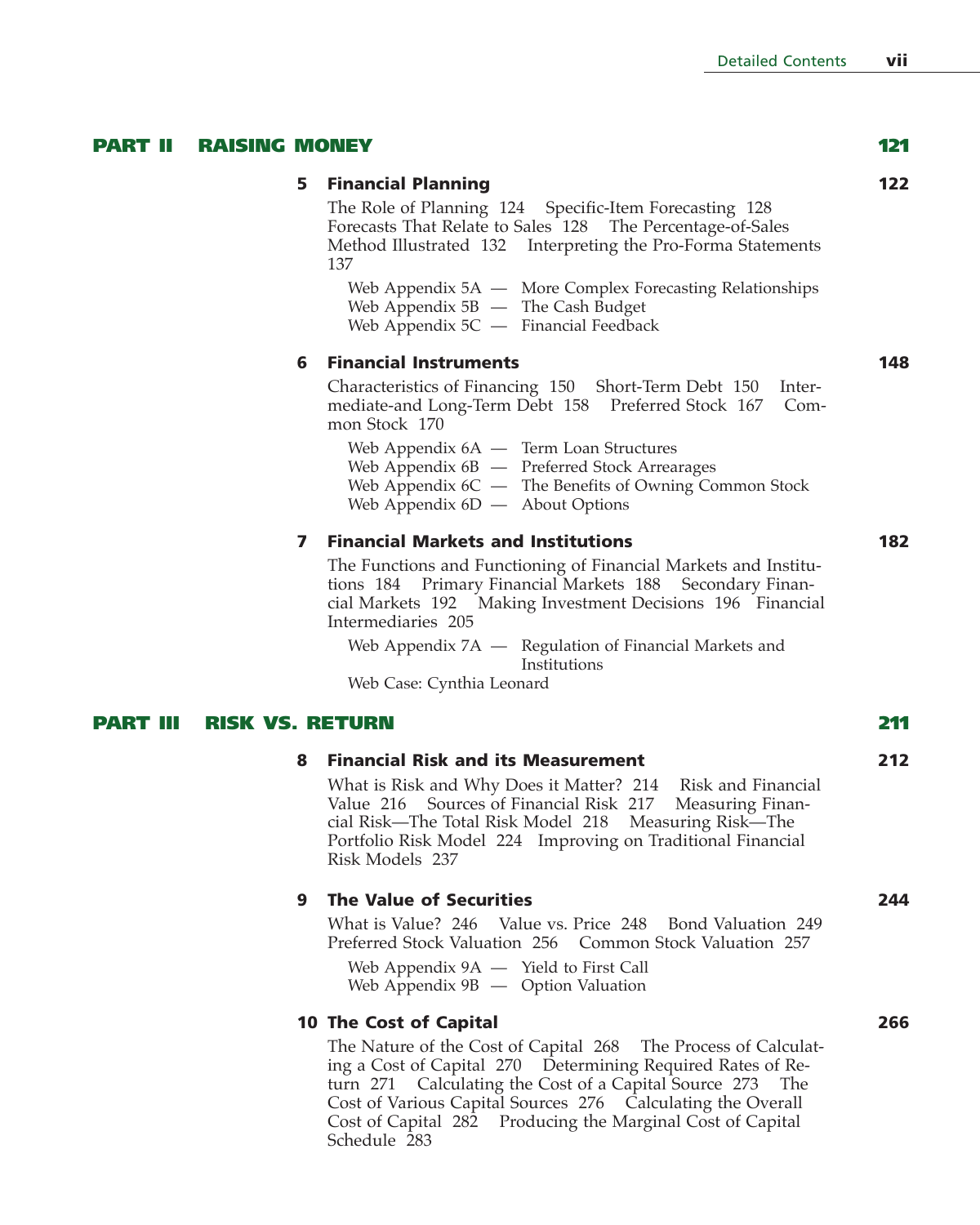#### **PART IV ADDING VALUE 291**

#### **11 Capital Budgeting 292**

The Importance of Capital Budgeting 294 Identification of Data 295 Organizing the Data 300 Reaching a Decision 305

|  | Web Appendix $11A$ — The Value of Accelerated Depreciation |
|--|------------------------------------------------------------|
|  | Web Appendix $11B$ — Mathematical Limitations of the IRR   |
|  | Technique                                                  |
|  | Web Appendix 11C - Ranking Investment Projects             |
|  | Web Appendix 11D - Flawed Decision Techniques-Historical   |
|  | <b>Financial Models</b>                                    |

#### **12 Investing in Permanent Working Capital Assets 318**

Types of Working Capital 320 Organizing and Analyzing Permanent Working Capital Data 321 Permanent Cash 324 Permanent Accounts Receivable 329

Web Appendix 12A — Why NAB Always Agrees with NPV Web Appendix 12B - Investing in Permanent Inventory Web Appendix 12C — The Economic Order Quantity Model

#### **13 Improving Financial Processes 342**

Financial Processes 344 Recognizing Financial Processes 346 Understanding Financial Processes 347 Measuring Financial Process Performance 350 Systematic Process Improvement 352 Process Improvement Tools 356 Two Examples of Improvements in Financial Processes 360

Web Appendix 13A — More on Financial Processes Web Appendix 13B — Analytical Tools of Process Improvement Web Appendix 13C — Behavioral Tools of Process Improvement Web Appendix 13D — Reengineering Ford's Accounts Payable Process Web Case: Donna Mele

Web Case: Chip Donnello

#### **14 Selecting the Best Debt-Equity Mix 368**

Leverage 370 Financing Choice Might Change a Company's Value 373 How Investors React to Financial Leverage 376 Setting the Capital Structure in Practice 385 Typical Capital Structures 389

Web Appendix 14A — Measuring the Degree of Leverage Web Appendix 14B — The Bottom Half of the Income Statement Web Appendix 14C — Debt-Equity Mix Relationships

#### **15 Managing Financial Risk 394**

Hedging 396 The Four-Step Sequence of Working Capital Decisions 398 The Debt Maturity Mix 402 Temporary Working Capital 406 Hedging Temporary Working Capital Flows 410

Web Appendix 15A — Transferring Money Between Cash and Marketable Securities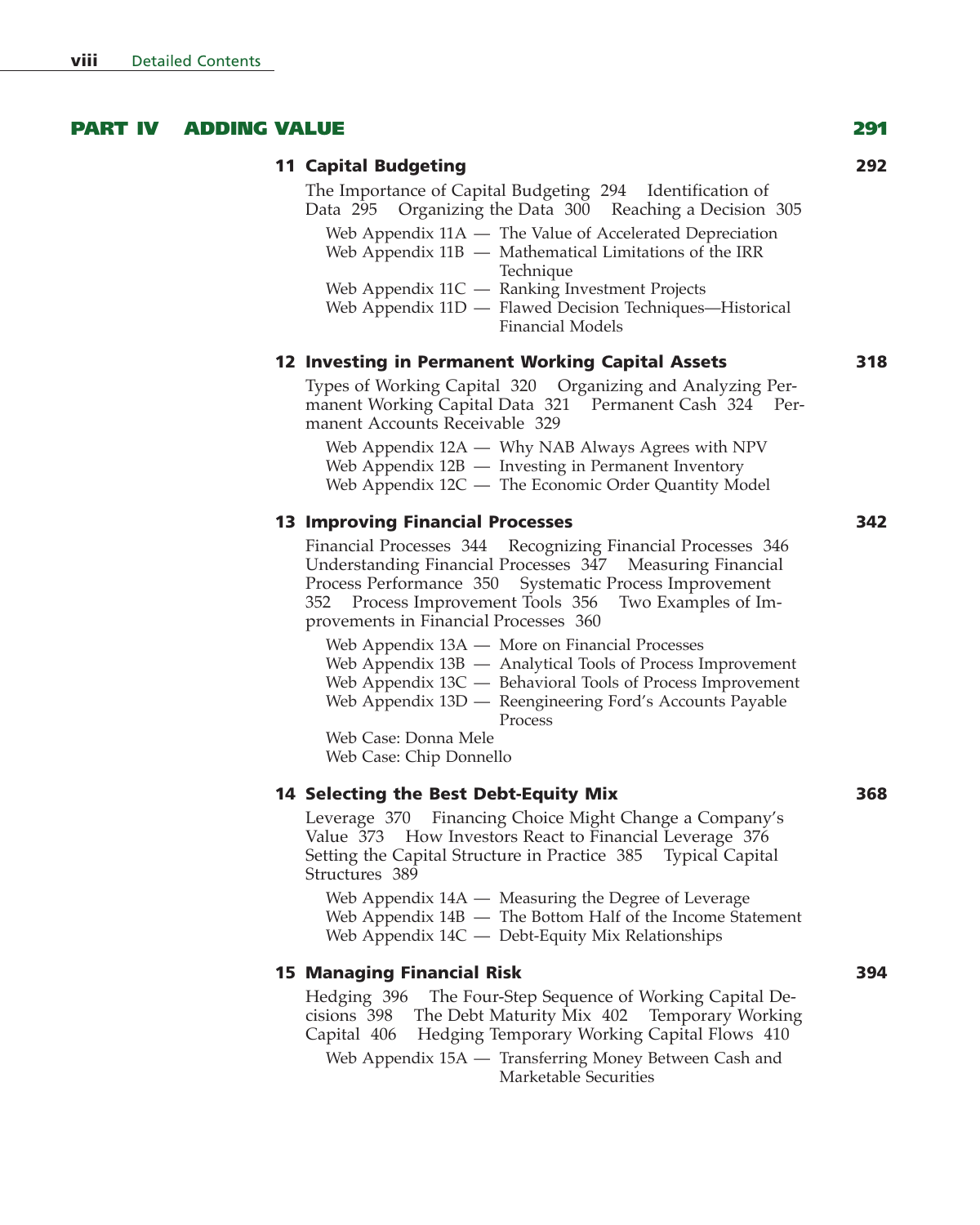#### **16 Establishing a Dividend Policy 418**

Does It Matter How Shareholders Get Their Returns? 420 Dividend Theories 421 Dividends in Practice 428 How a Dividend Is Paid 434

Web Appendix 16A — Alternatives to Cash Dividends

#### **PART V THE FUTURE: YOURS AND FINANCE'S 441**

#### **17 Continuity and Change 442**

Stepping Back and Looking Forward 444 Continuity and Change 445 From BAU to ABAU to NBAU 447 So What? Benefits, Dangers, and Opportunities of the Financial Perspective 459

#### **18 Regenerative Finance 468**

Reconceiving Finance 470 The Problem of Where We Are Now 470 Moving Forward into the 21st Century 476 Regenerative Economics 481 Regenerative Finance 486 The Appropriateness of Humility—Some Closing Thoughts 495

Web Case: Ray Levitt

**Summary of Mathematical Relationships M–1 Summary of Financial Ratios R–1 Using Your Financial Calculator C–1 Spreadsheet Functions S–1 Glossary G–1 Index I–1**

**Where to find it:** Web-based appendixes and cases can be found at the *Financial Managing for a Sustainable World* section of the Textbook Media website: www.textbookmedia.com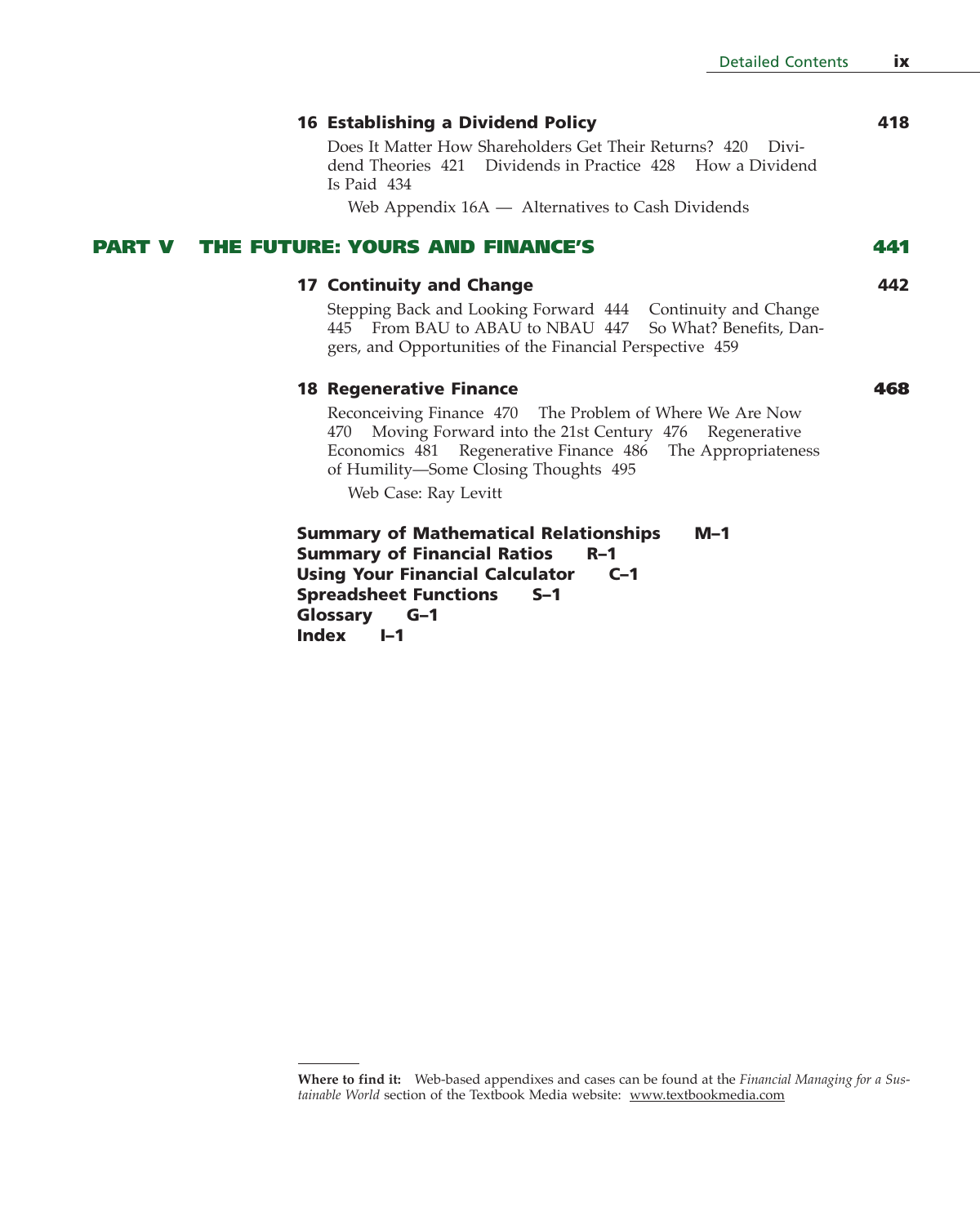### **T O T H E I N S T R U C T O R**

Thank you and congratulations for adopting this book. We and the many leading finance professionals throughout North America who encouraged us to write it and who reviewed our work think you have made an important decision for your students, for global competitiveness, and especially for global sustainability. Change is never easy, as we ourselves found out when we began asking the questions that led to this textbook.

*Financial Managing for a Sustainable World* is a different kind of undergraduate finance text. Although all financial management texts cover finance, we know of no other undergraduate "financial management" textbook that has anything to do with management or that addresses the implications of sustainability for finance. We're excited about the book since we believe this is the way we will all be seeing finance in the coming years. We hope we've communicated our excitement to you and your students

#### **1. Our Goals for the Book**

In writing *Financial Managing for a Sustainable World,* we set seven goals for ourselves:

**To present finance in a clear and consistent manner** The book is designed—through its choice of language, illustrations, and design—to be easy to read and use. The approach for analysis and problem-solving is straightforward and is applied consistently. The book is approachable and user-friendly, thanks to features such as its realistic cases and problem scenarios, cartoons, hypertext cross-references, and dual glossary.

**To organize the book based on the way financial managers conceive their work** The flow of the book is consistent with the financial managing job: raising money, using money to add value to the firm, and returning value to shareholders. This makes it easier for students to understand the "big picture."

**To make the book consistent with the direction of business education** The book includes extensive material in response to five concerns of contemporary business education: (1) globalization, (2) ethics, (3) cross-disciplinary activities, (4) quality management, and (5) global sustainability. International content is integrated throughout the book. Ethics appears naturally in the context of the worldwide quality-management and sustainability revolutions. Cross-disciplinary activity, a requirement in modern business practice, is explicitly addressed wherever financial decision making is discussed. The book uses the experiences of leading companies to report the progress finance organizations are making in identifying and serving finance's customers and in improving finance's processes. Global sustainability appears as a major topic throughout. A consistent theme is bridging the gap between traditional and new management practices, a current fact of life for finance professionals we refer to as "living in both worlds."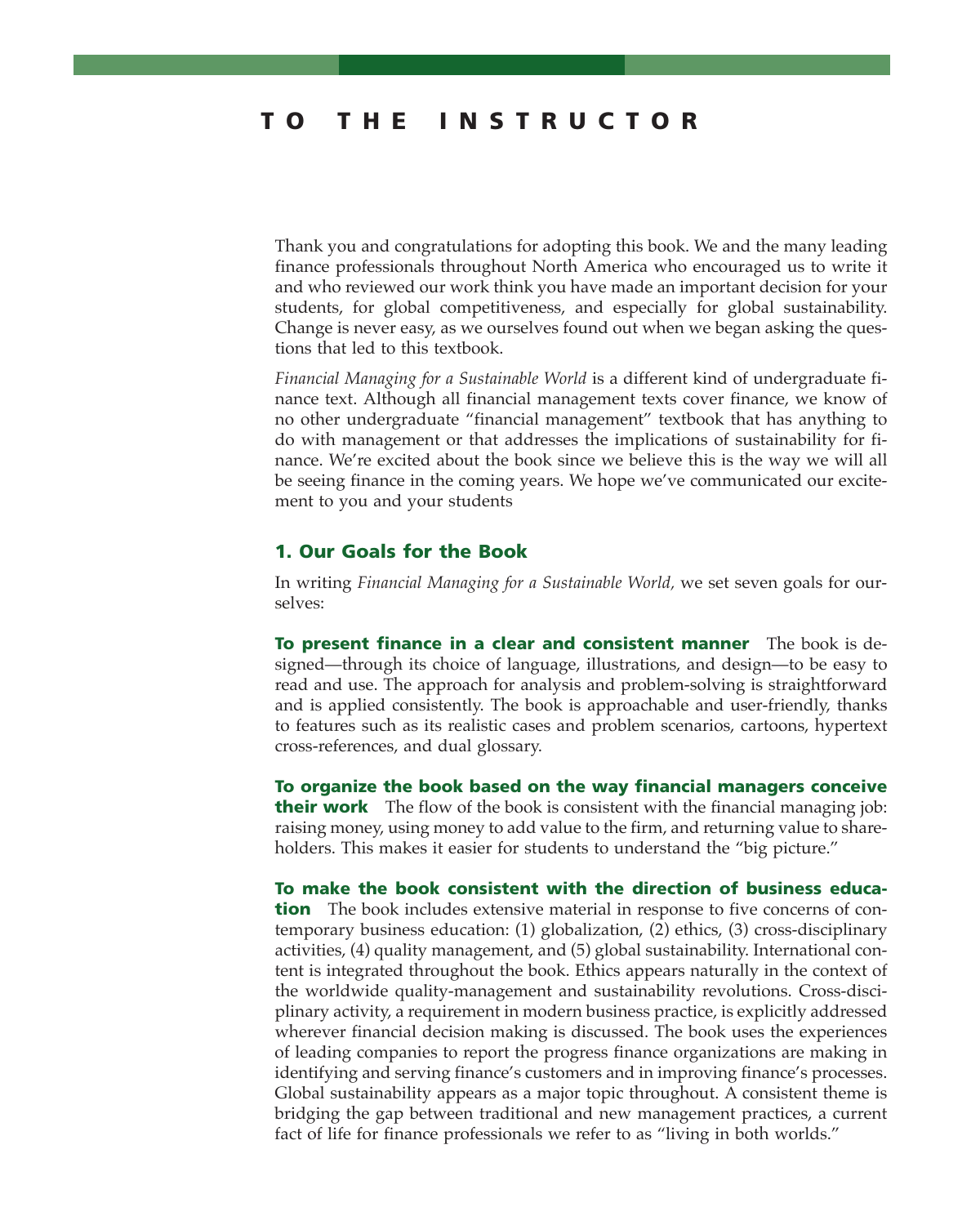

© 2005 by Eric Werner. All rights reserved.

**To equal or surpass the best features of other textbooks** We benchmarked over 50 features of both finance and nonfinance texts, looking for the best example(s) of each, and set out to do as well or better on every one.

**To provide instructors flexibility in using the book** The book contains full coverage for an introductory course of either one or two semesters. It can be used in a traditional financial management course, or in a survey of finance course since its broad coverage introduces many areas of finance, not just large corporation financial management. We have put more-advanced subjects, more-detailed explanations, and derivations on the web in "Web Appendixes" to provide greater flexibility in selecting and assigning materials. Cross-reference footnotes connect material that appears in multiple chapters, helping instructors and students alike to tie pieces of the finance subject together.

**To keep the size of the book reasonable** Even with all its new coverage, the book has only 18 chapters.

#### **2. Advantages for Students, Instructors, and Society**

We think there are important advantages to a finance book that is consistent with global sustainbility and best management practice.

**For students** The approach of *Financial Managing for a Sustainable World* makes students more attractive to employers, not only by teaching them the core competencies of finance but also by showing them how to use those skills effectively within a modern, world-class organization.

**For instructors** *Financial Managing for a Sustainable World* permits instructors to teach best practice—financial managing as it is done in companies recognized as business leaders. It supports teaching, as students find the book intuitively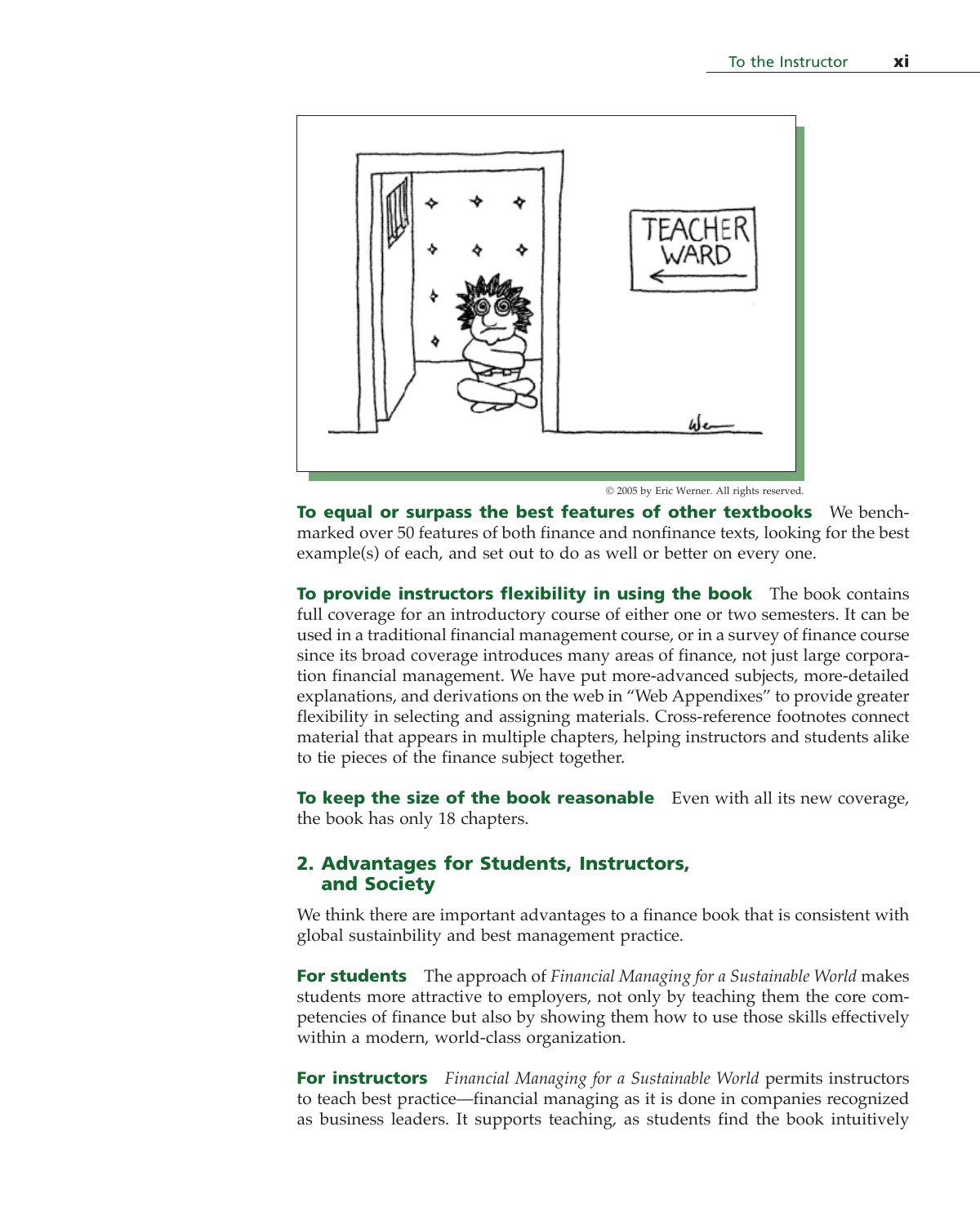clear and easy to read and understand. By integrating international and ethical issues throughout the book, it builds those subjects naturally into students' analyses and removes the need to treat them as separate topics.

**For society** *Financial Managing for a Sustainable World* joins the increasing supply of educational materials attempting to change the way business schools prepare their students. Business is changing so fast today that schools often have understandable difficulty keeping up. The observation of Walt Kelly's lovable cartoon possum, Pogo, that "We have met the enemy, and it is us!" has been applied with some wisdom to business education. *Financial Managing for a Sustainable World* is our contribution to moving business schools from being "part of the problem" to a "part of the solution" of educating students to compete successfully in today's global markets and to contribute to global sustainability.

#### **3. Who Should Use the Book**

Because of its tone and approach, *Financial Managing for a Sustainable World* has been appreciated by instructors, students, and employers alike. We think the book is especially appropriate for nontechnical students, since it minimizes the use of derivations and formulas, and for students who are employed full- or part-time and who will immediately see the validity of the book's approach and its relevance to their work. Its predecessor, *Fundamentals of Financial Managing*, has been widely used in undergraduate programs. Its graduate-level sibling, *Modern Financial Managing—Continuity and Change*, has been successfully used at the M.B.A., and executive M.B.A. levels and was reviewed during its development both by professors and senior financial executives from some of North America's leading companies.

#### **4. Pedagogical Aids**

We have included many pedagogical aids to make your job of teaching easier and your students' job of learning more rewarding and more fun. Among the features to look for and take advantage of are:

**Tightly integrated chapter structure** Each chapter begins with a set of learning objectives entitled "Key Points You Should Learn from This Chapter." These points correspond precisely to the A-heads, or major sections of the chapter. At the end of each chapter is a "Summary of Key Points" that repeats and reviews the learning objectives.

**Chapter opening and closing vignettes** Each opening vignette describes a scenario faced by a finance professional and is designed to involve your students in the material by putting them "on the job." Each closing vignette shows how the concepts of the chapter can be used to address the opening issue. Since the closing vignettes do not give a single definitive answer (there rarely is one), the opening story can be used as a case for class discussion, homework, or examinations.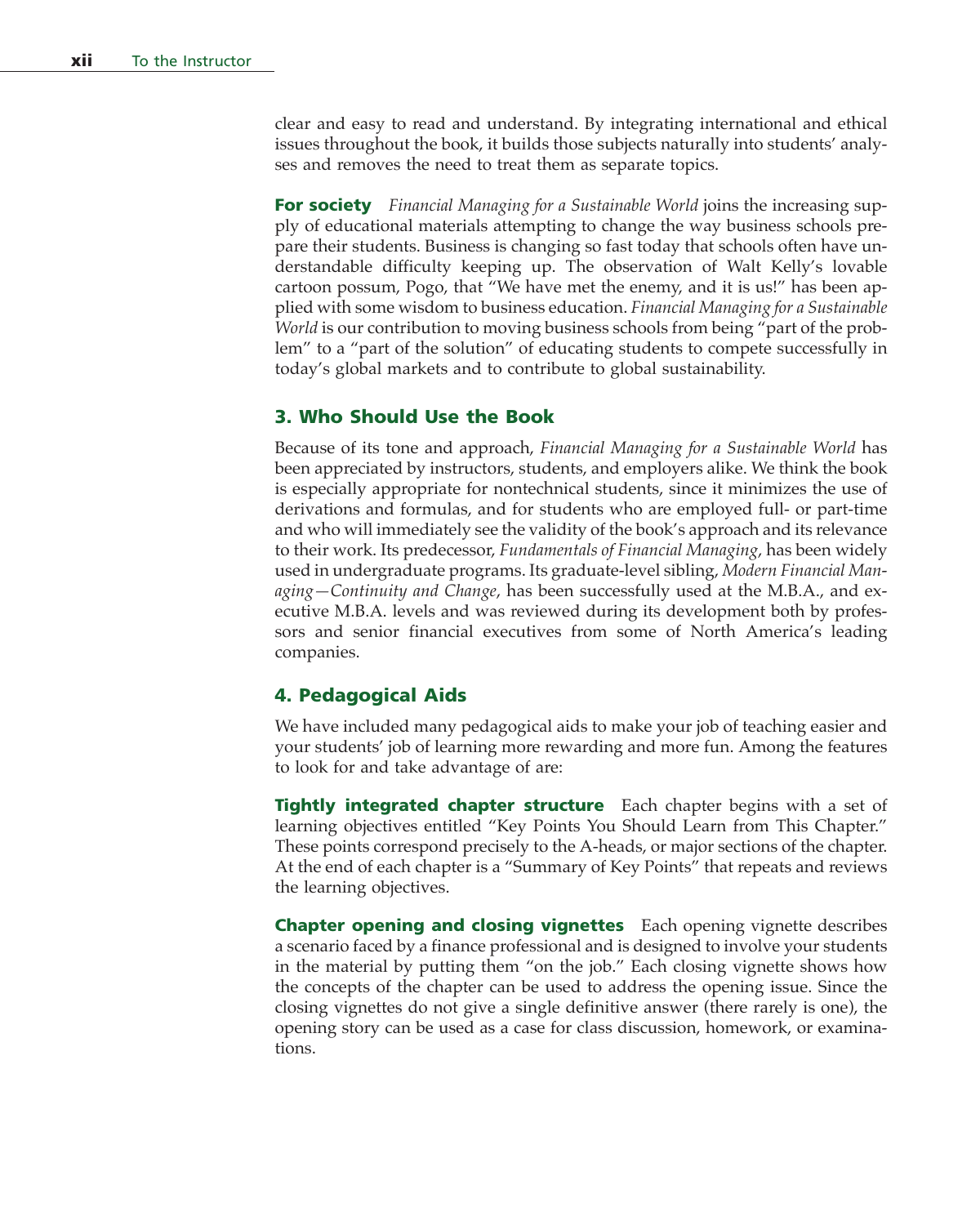**Presentation of current finance practices of world-class companies** (and some not quite so accomplished) "Finance in Practice" boxes describe recent activities of companies and business leaders as well as modern applications of finance theory. "Serving Finance's Customers" boxes illustrate how a finance organization can add value by meeting the needs of its internal and external customers. "Improving Finance's Processes" boxes describe examples of adding value to a corporation by doing finance's job more efficiently and effectively. "Contributing to Global Sustainability" boxes illustrate how financial activities can enhance the environment and society.

**Presentation of the limitations of former financial practice** Each chapter ends with an "Historical Flashback" box looking at "what finance used to do when the goal was believed to be SWM." These boxes identify some of the myopia and unwanted side effects that came from making Shareholder Wealth Maximization the company's goal. They provide a stark contrast to one of the primary messages of the book, that all stakeholders, including the environment and society, must be served if the firm is to truly contribute to the world.

**A focus on global sustainability** Chapter 1 establishes sustainability as a necessary and central part of the objectives and responsibilities of all organizations. We introduce the United Nations Sustainable Goals (SDGs), aspirational goals for creating a safer, cleaner, more just society. Then, in each subsequent chapter, we illustrate how a well-known company is discovering "Value from Values," profitable opportunities from addressing the challenges and opportunities of one of the SDGs.

**Frequent, clearly labeled, fully worked-out examples** Students learn from examples, and we have tried to err on the side of too many rather than too few. Where the examples are closely linked to finance theory, we often have presented the example first followed by the theory, rather than the other way around, so that the theoretical concepts may be related immediately to a shared and understood example. Examples are in a standard format: a problem scenario paragraph followed by a "Question," "Solution steps," and "Answer." Often the "Answer" contains further commentary to enhance students' understanding of the example.

**Appeal to intuition rather than to formula** While some students are very comfortable with mathematical presentations, all too many are not and never learn finance because of their "math anxiety." This is a shame because the majority of finance can be a very intuitive subject. We have avoided formulas wherever possible or placed them in Web Appendixes where they are available for those who find them helpful. We have standardized the notation in the algebra that is included: in all cases, capital letters stand for a money amount (e.g., *PV* for present value) while lower case letters stand for a rate (e.g., *t* for the marginal tax rate).

**Use of the financial calculator and spreadsheet for time-value analyses** We have purposely not included the use of time-value tables with this text. Although some instructors find the tables useful for illustrating the basic timevalue relationships, financial calculators and spreadsheet programs are universal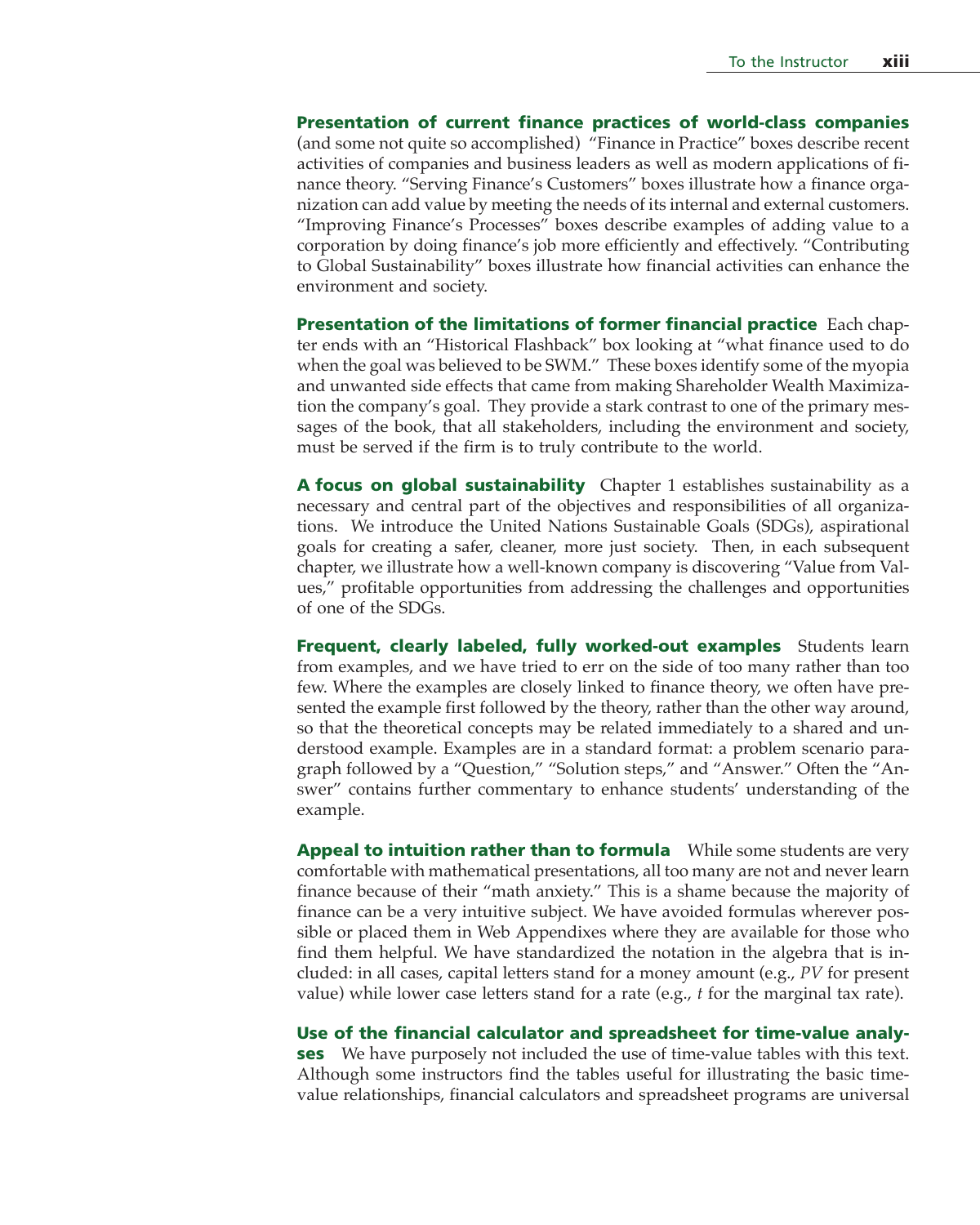tools in business today. It is the rare finance professional who does not use them; it is the rarer finance professional who still uses time-value tables. Also, it is cheaper for a student to purchase a calculator or smartphone calculator app than to buy the textbook itself. All problems involving time value are fully worked out, showing the correct keystrokes and spreadsheet functions. At the end of the book you will find a calculator appendix "Using Your Financial Calculator" illustrating the location of each time-value key on the most widely used financial calculators and a "Spreadsheet Functions" appendix listing financial functions in Microsoft Excel and Corel Quattro Pro. By illustrating how each time-value example may be solved with calculators and spreadsheets, the book provides students with extensive hands-on experience. Another advantage of this approach is that our examples can be much more realistic and not confined to a narrow set of interest rates or time periods.

**Use of visual aids** Charts and tables are used throughout the book to support learning. Each discussion of financial market instruments features a copy of the relevant quote(s) from the Bloomberg.com website, a recent edition of *The Wall Street Journal*, or the FINRA website, often as seen "Through the Looking Glass" in which we magnify a section of the quotes to study the numbers in more detail.

**Complete glossary, both in the margin, and at the end of the book** The marginal glossary defines terms as they are encountered in the text, so students have the definitions when they need them. The end-of-text glossary is a reference students can go back to when they review and study. Also, the end-of-text glossary serves as a second index since each definition contains the number of the page on which the parallel marginal definition appears.

**Questions that follow each chapter** We have tried to make the chapterending questions both thought-provoking and useful for reviewing the chapter concepts. They may be used for homework, class discussion, or examinations.

**Extensive set of homework problems** The problems that follow each chapter are presented in the same order as the chapter material and are clearly labeled to identify the topic(s) they refer to. Problems come in pairs: problems 1 and 2 cover the same material; so do problems 3 and 4, problems 5 and 6, etc. You can assign one problem of each pair for homework and keep the other in reserve for classroom work, examinations, or for the student who asks for additional examples. The problems range from the simple to the complex—the first problems are narrowly targeted at specific concepts and relationships, while the later problems tend to be broader and integrate the chapter materials. Most problems have multiple parts in which the value of one variable is systematically changed. Students may do all the parts at one sitting or may save one or two parts for later review. When all parts of a problem have been completed, they illustrate the sensitivity of the result to the variable that was changed, providing another learning opportunity.

**Accompanying web-based cases** These cases provide additional opportunities to explore the chapter concepts and may also be used for assignments and examinations.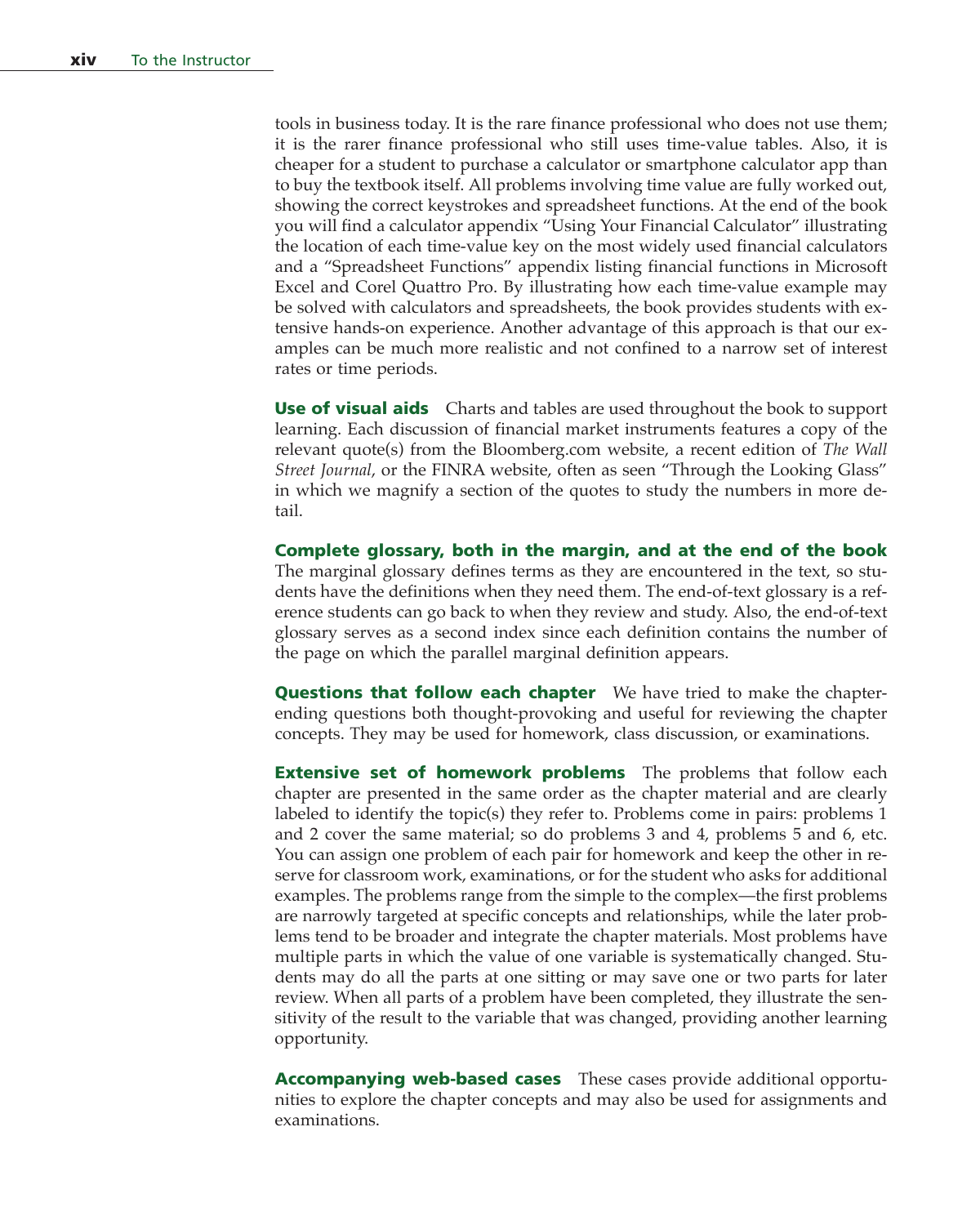**End-of-book summary of mathematical relationships and summary of financial ratios** These handy summaries can be used as study aids by students. They are also useful as reference materials for examinations if you permit students to bring in a list of formulas.

#### **"NET Present Value"—references to interesting and useful websites**

These references, which appear throughout the book in the margin, direct students to interesting sites on the "net" where they can learn more about a topic and see practical, real-time applications of finance.

#### **5. Supplements**

We are creating a full set of supplements to accompany the book. For this edition there are:

- **A solutions manual** with answers to all questions and detailed, step-by-step solutions to all problems.
- **A set of web-based appendixes and cases** that extend the concepts of the book.
- **A test bank** with short-answer questions and problems available both in hard copy and on diskette for Macintosh and PC-compatible computers.
- **PowerPointTM slides** for each chapter to support and supplement classroom presentations containing the chapter content plus formulas, figures and tables from the text.

#### **6. Moving Forward Together**

We have worked very hard to make *Financial Managing for a Sustainable World* an exciting and superior textbook. However, we believe that everything is subject to continuous improvement, and we know that you all have wonderful ideas that could enhance the book and its supplements. We would love to hear from you. Tell us how we can (further) assist your teaching in any way; help us make the book better. Feel free to contact us any time at:

Fordham University Gabelli School of Business Hughes Hall 441 East Fordham Road Bronx, NY 10458

Frank: (718) 817-4147, fwerner@fordham.edu Jim: (212) 636-6178, stoner@fordham.edu

You are our customers, and delighting you and exceeding your expectations is and will always be our primary goal.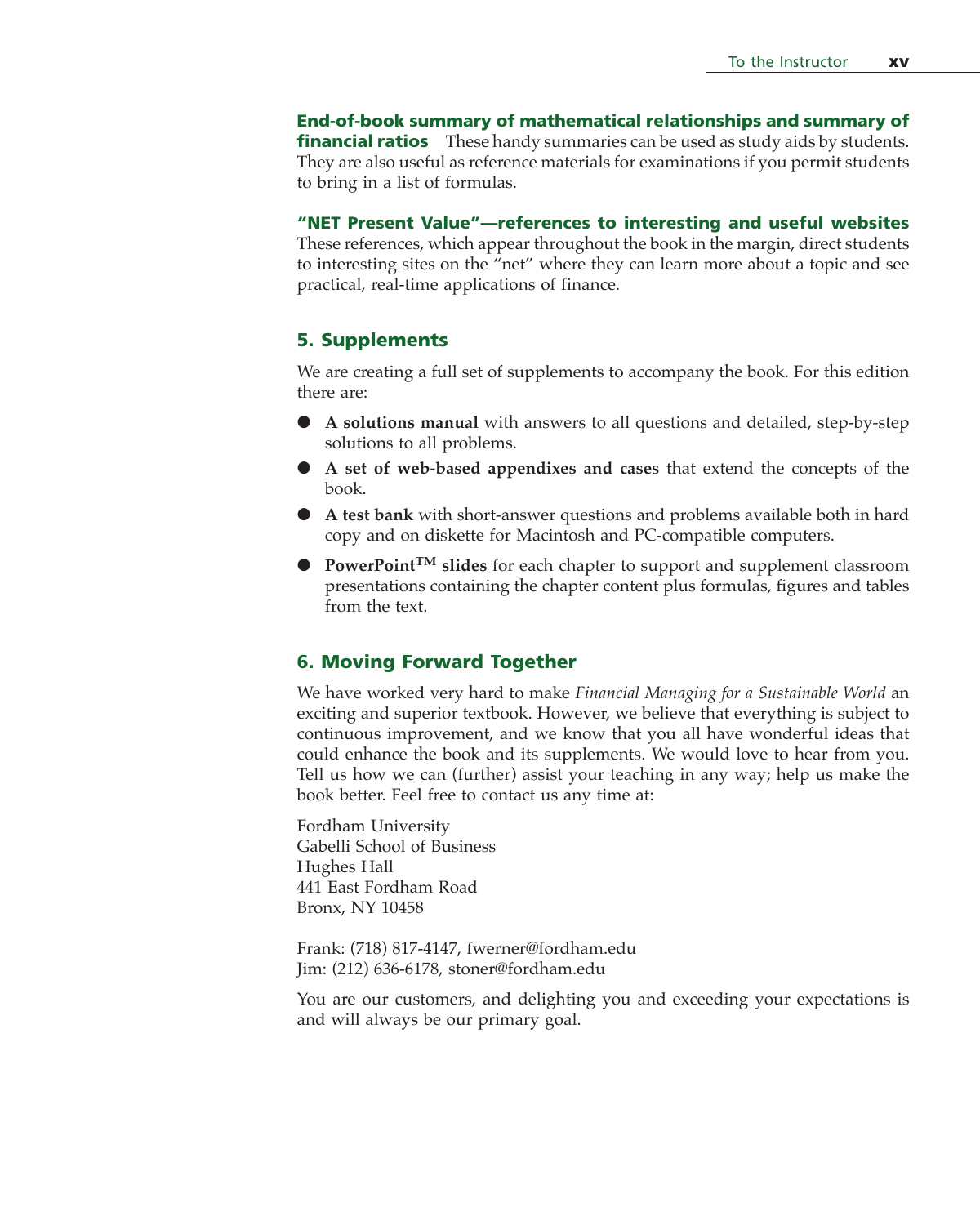$\overline{\phantom{0}}$ -

#### **Acknowledgments**

Writing a textbook takes the efforts of many people over many years. We extend our hearty thanks to all of them. Although we will never be able to thank each person adequately, we wish to identify those who played a particularly important role in the book's development.

#### **1. Genesis**

The beginnings of this textbook were the teaching materials Frank Werner developed for use in his finance classes at Fordham University and in the *Management Training Program—Finance* at Manufacturers Hanover Trust Company, now part of JPMorganChase. Thanks go to Corporate Professional Development staff at Manufacturers Hanover—especially Mort Glantz, Carol Johnson, Tom Kennedy, Tom McCaskill, Charlie Stipp, and Barbara Taylor—who helped Frank to identify the best content and sequencing of the materials, and to Dale Broderick, who, more than any other teacher, taught Frank how to write for the classroom.

In 1989, Frank and Jim began their work on the interrelationships between financial managing, globalization, and quality management by conducting the first of a series of graduate seminars with that theme. The seminars led to our stimulating and fruitful relationship with the Financial Executives Institute's research arm, the Financial Executives Research Foundation (FERF). FERF's research grants, and the strong support of Roland Laing and Bill Sinnett, gave us exceptional opportunities to learn from many CFOs and other financial executives of companies that are leaders in changing financial management practice. These financial executives are showing how finance can add increasing value to their companies by recognizing and taking advantage of the opportunities arising from the integration of globalization, technology, quality management, sustainability and financial practice. Many of the examples in this book are drawn from their successes.

At Fordham, Frank and Jim have had the good fortune to work with excellent colleagues in an environment where good teaching is encouraged and supported. Our faculty colleagues, particularly Victor Marek Borun, Sris Chatterjee, John Finnerty, Gautam Goswami, Steven Raymar, and Robert Wharton continue to provide much of that environment. Our deans past and present of the Fordham Schools of Business—Susan Atherton, Arlene Eager, David Gautschi, Robert Himmelberg, Janet Marks, Lauren Mounty, Donna Rapaccioli, Ernest Scalberg, William Small, Sharon Smith, Arthur Taylor, Maureen Tierney, and Howard Tuckman have consistently supported us emotionally and financially. Bobby Wen repeatedly played key roles in the early seminars and courses we conducted.

#### **2. Modern Financial Managing—Continuity and Change**

In December 1991 we were introduced to Kirsten Sandberg, finance acquisition editor at HarperCollins College Publishers. Kirsten was quick to see the potential of our approach and immediately understood our desire to produce a family of textbooks using quality management techniques. In a large sense, our first text-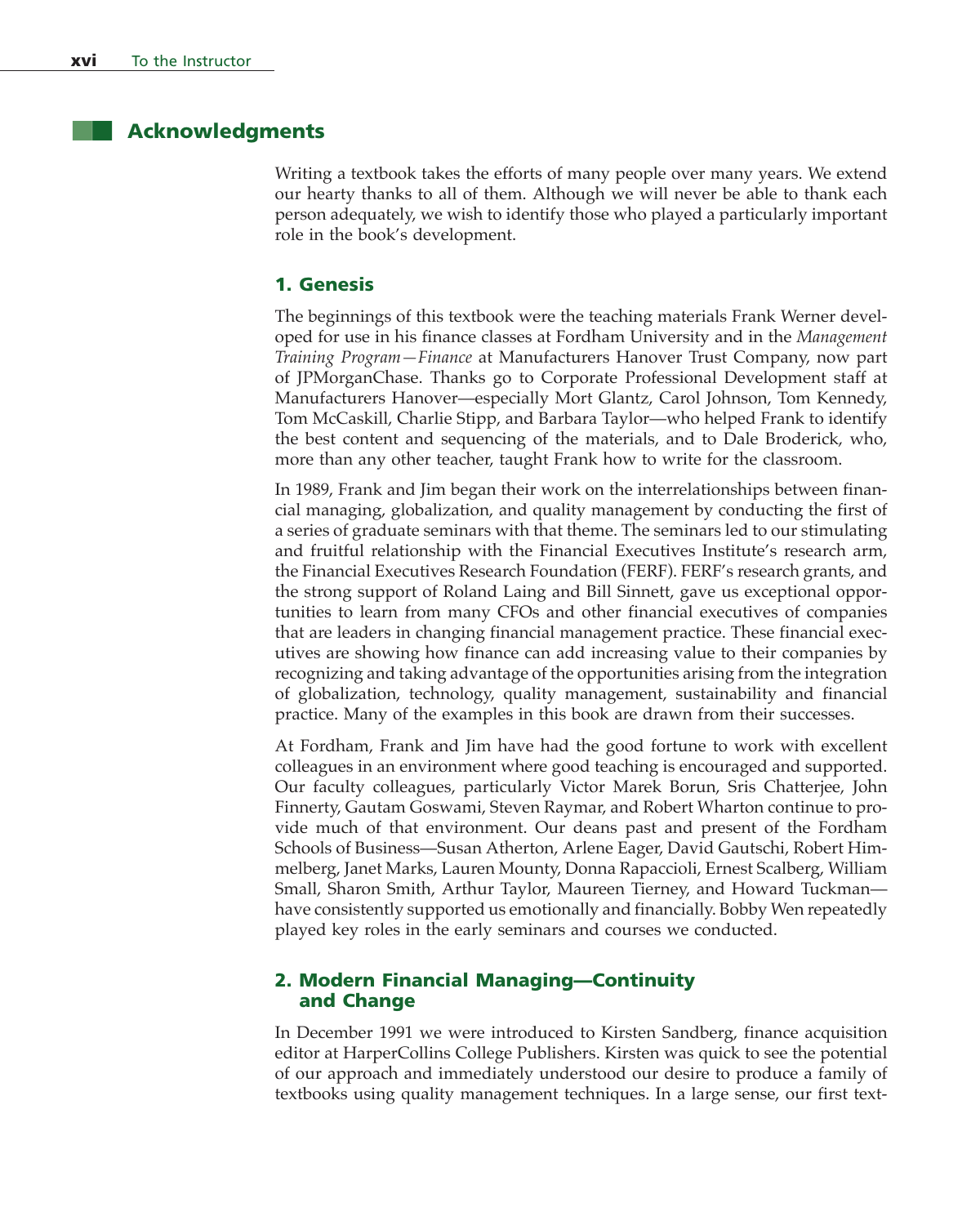

© 2005 by Eric Werner. All rights reserved.

book, *Modern Financial Managing—Continuity and Change*, would not have existed if it were not for her unfailing energy, good humor, and consistent faith in us and the project. Ed Yarnell worked closely, patiently, and creatively with us in the final crunch, and arranged for our work to be read by the following academic and professional reviewers who responded to the manuscript in its various stages of completion and who gave us many good ideas for improvement:

Peter Bacon, Wright State University Omar M. Benkato, Ball State University T. K. Bhattacharya, Cameron University James Booth, Arizona State University Kuang C. Chen, California State University-Fresno Michael C. Ehrhardt, University of Tennessee Janet Hamilton, Portland State University David W. Hickie, Motorola Corporation Sherry L. Jarrell, Indiana University H. Thomas Johnson, Portland State University John M. Joseph, Jr., Thomas College John Kensinger, University of North Texas Russell L. Kent, Georgia State University Nancy E. Kin, Lake Forest Graduate School

of Management Rose Knotts, University of North Texas John H. Lea, Arizona State University Bryan Malcolm, University of Wisconsin-Stout

Kyle Mattson, Rochester Institute of Technology Thomas H. McInish, Memphis State University Vivian Nazar, Ferris State University Chec K. Ng, Jackson State University M. Megan Partch, University of Oregon Shafiqur Rahman, Portland State University Robert G. Schwebach, University of Wyoming Hugh D. Sherman, York College of Pennsylvania David Y. Suk, Rider University Kenneth R. Tillery, Middle Tennessee State Philip M. Van Auken, Baylor University Charles H. Wellens, Fitchburg State University Len Wood, Raychem Corporation Thomas V. Wright, St. Louis University Robert M. Zahrowski, Portland State University.

Steven Mann, University of South Carolina

As we began to create *Modern Financial Managing*, we class-tested each chapter extensively in the introductory courses at Fordham University. Hundreds of students provided written feedback as they read each chapter. While it is impossible to single out each by name, they are responsible for many of the book's examples and innovations. Particular thanks go to Fordham professors Christopher Blake, Sris Chatterjee, Iftekhar Hasan, and Rohinton Karanjia who used draft sections of the book in their classes and provided valuable feedback.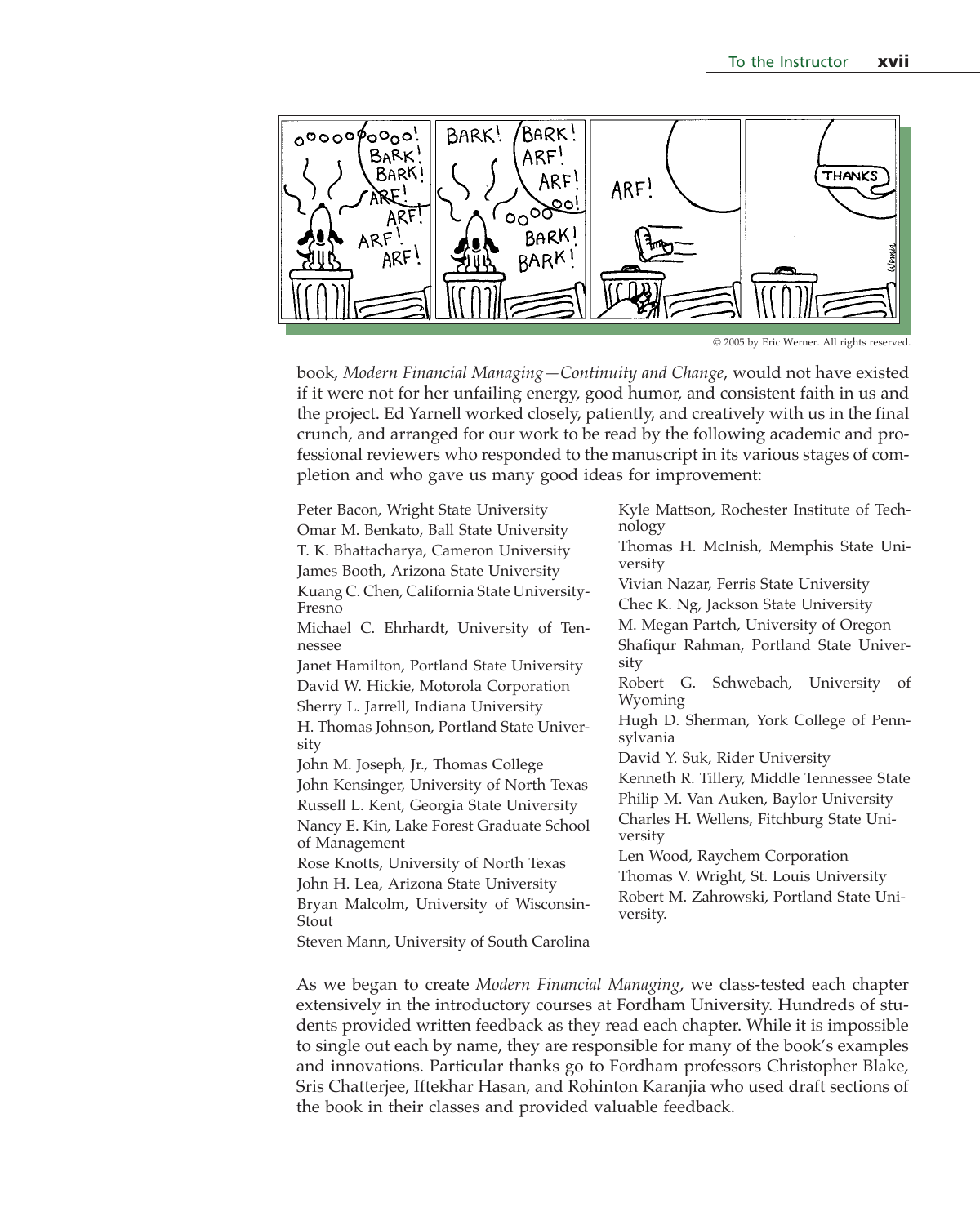#### **3. Fundamentals of Financial Managing**

With the successful publication of *Modern Financial Managing—Continuity and Change*, we turned to writing *Fundamentals of Financial Managing*, the second book in the family. We were fortunate to have the support of Trond Randøy, Cynthia Leonard, and the excellent staff at Authors Academic Publishing as we prepared the first edition of this book.

When Authors Academic Publishing closed its doors, we discovered the new, exciting, and innovative textbook distribution concept developed by Textbook Media Press. Like the people at Textbook Media, we believe that the price of traditional textbooks has become far too high. Our thanks go to Ed Laube and Tom Doran of Textbook Media who made the second and third editions possible and who pioneered the process to bring it to students at a price they can afford.

Particularly special thank yous go to Philip Schrömbgens, Kyle Houghton, Phungporn (Bee) Jaroonjetjamnong, John Fernandez, Elizabeth Tam, Shui Hwang, and Cara Jacaruso, Frank's graduate assistants at Fordham, who worked closely with Frank and Jim to prepare the manuscript. Philip managed the computer files, designed page layouts and edited text and artwork to produce the first edition. Kyle, Bee, and John picked up where Philip left off and produced the second edition. Elizabeth and Shui produced the third edition. Cara produced the fourth edition. Their skill and creativity improved immeasurably the quality of this book, and we are most grateful for all their efforts.

#### **4. Financial Managing for a Sustainable World**

When the time came to write the 5th edition of Fundamentals of Financial Managing, we recognized that the demands of society for global sustainability were having a marked effect on business theory and practice, so much so that we needed to make more than the usual updates to the previous edition. The goal of the firm was evolving from Shareholder Wealth Maximization to a much broader goal that explicitly considered the needs of all stakeholders. Business practice was increasingly incorporating sustainability into decision making. Financial analysts, both within the firm and in the surrounding financial ecosystem, were paying more attention to sustainability metrics in evaluating a company's performance.

In response, we changed the focus to the book to explicitly incorporate global sustainability. How can a company use financial tools and techniques to meet the needs of all its stakeholders, not just its common shareholders? How can a firm simultaneously be financially successful and contribute to a better world? To capture this changed focus, we retitled the book so its new focus and the benefits from using it would be clearly understood.

Special thank yous go to Eric Werner and Noah Lin whose brilliant sense of humor and artistic skill are responsible for the cartoons in this book.

Particular thanks go to Frank's graduate assistants of the past two years, Tara Martinelli and Sara Chesnos, who created the new illustrations, composed the new pages, and managed the complex process of putting the revised book together. We cannot thank them enough.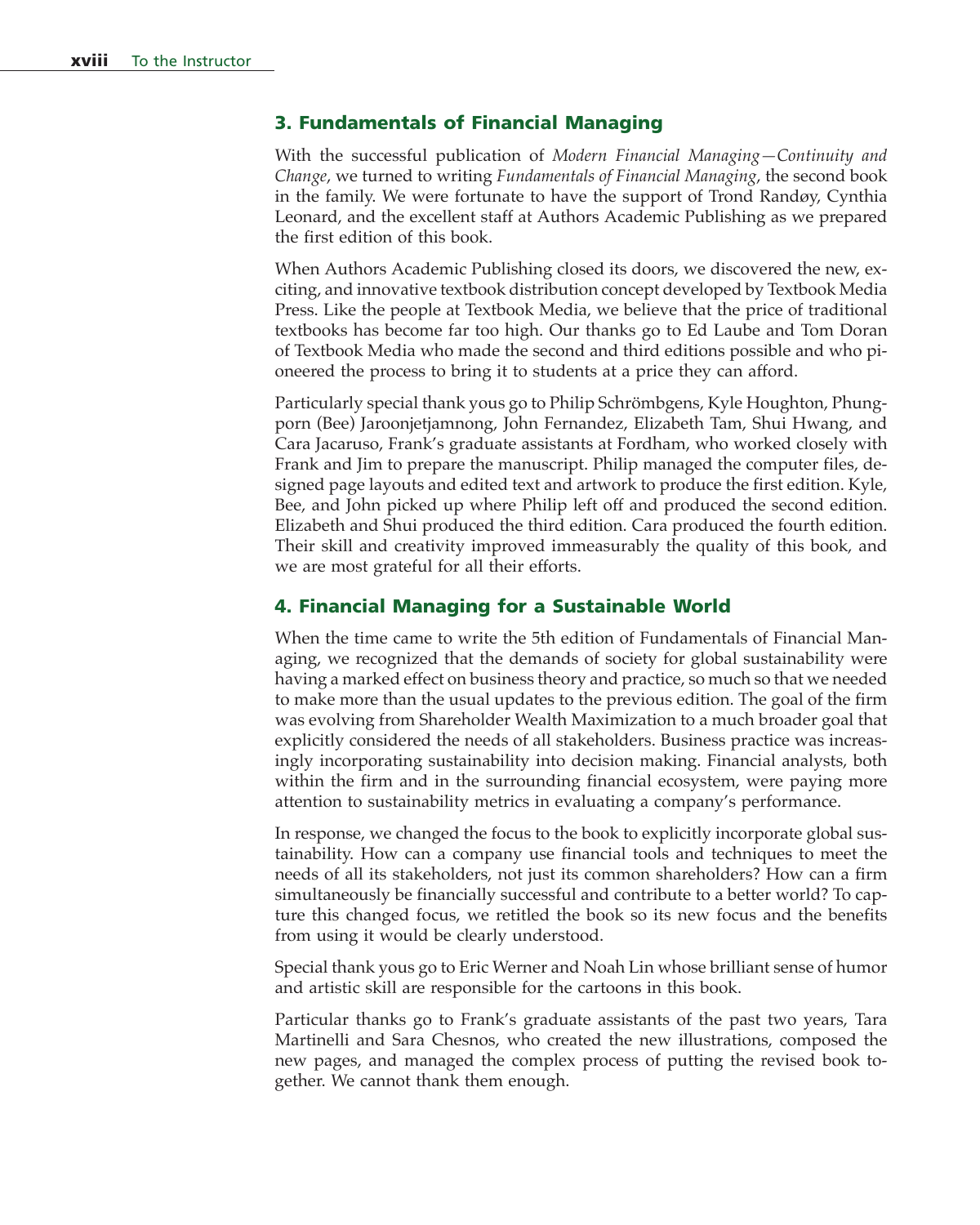#### **5. And, of Course . . .**

Finally, we both feel a debt of love and gratitude to our families—Marie, Allison, and Eric; and Barbara, Alexandra, and Carolyn—who accepted our many late nights at the office and frequent trips to visit finance and quality professionals with very few complaints and many warm welcomes upon our return. For both of us they formed our ultimate support system.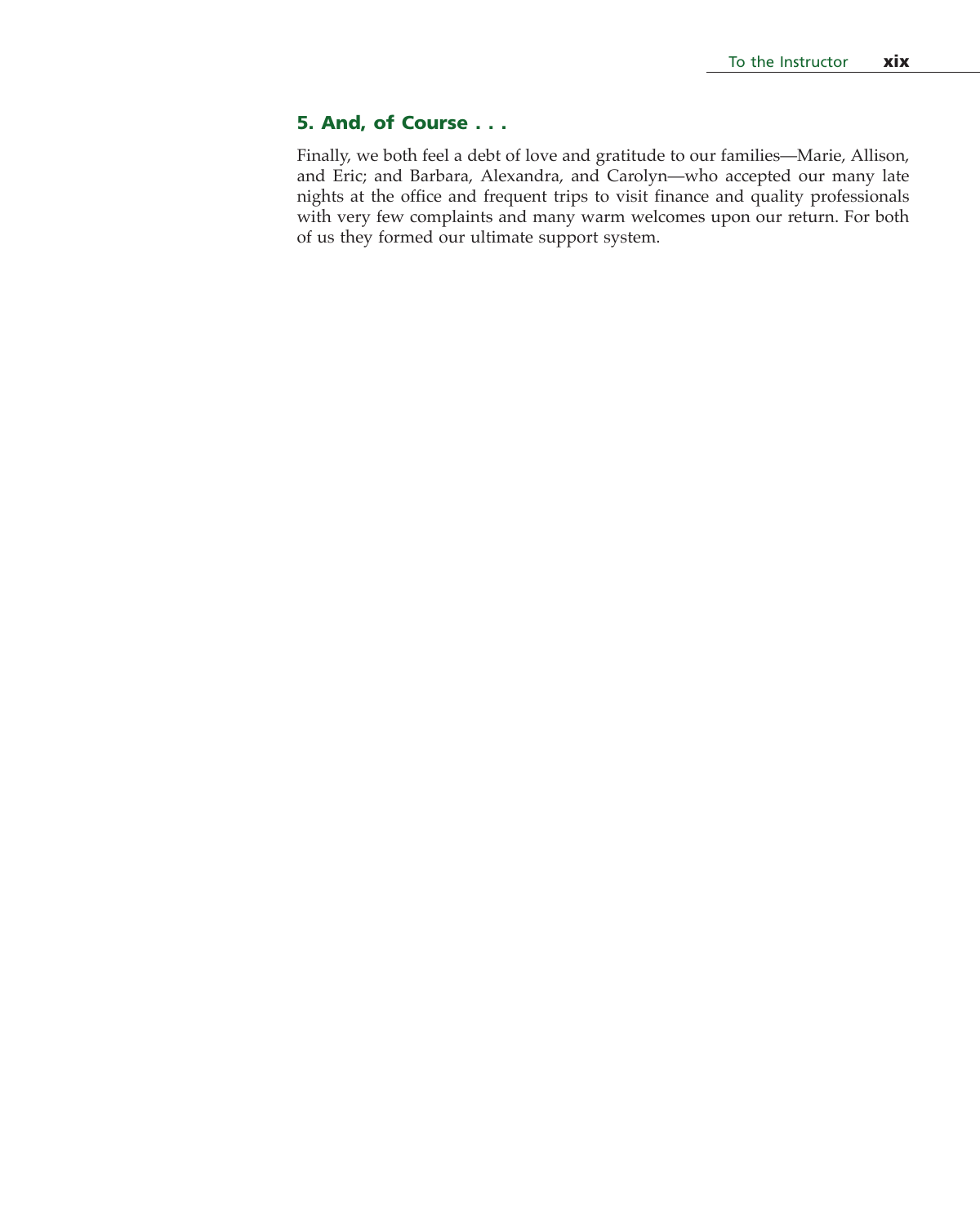#### **T O T H E S T U D E N T**

Welcome to *Financial Managing for a Sustainable World.* We have tried to make the book easy to read and learn from and a lot of fun as well. Unlike many introductory finance books, this one talks about two facets of finance: analytical finance, the theory that guides financial analysis and decision making (which is in all finance texts), and operational finance, the way finance is practiced in world-class companies (which is in no other undergraduate finance text we know of). You are fortunate to have a professor who is forward-looking and in touch with the enormous changes taking place in business practice.

As you begin to study finance you are embarking on an exciting adventure, and we hope this book will be a good companion and guide. To help your learning further, we offer these suggestions:

**Skim the entire book in advance** Take an hour or so to look over the table of contents and to skim the glossary and index. Then read the "part openers," the short sections that begin each of the six parts of the book, and read the section "Key Points You Should Learn from This Chapter" at the beginning of each chapter. By taking the time to do this at the beginning of the term, you will get a good overview of the subject and will be able to set each topic in the appropriate context when you get to it.

**Read the section entitled "To the Instructor"** It is always useful to know as much as possible of what is on your professor's mind. In our comments to your instructor, we have written about what is new and special about this book. We have described some of the major features of the book—most of which were designed to make your work as a student easier.

**Put yourself in the chapter opening vignettes** Each chapter opens with a scenario you might find yourself in (or may already have been in) at some point in your business career. Before you read the chapter, think of how you might try to deal with the situation our characters are facing. As you read the chapter, relate the concepts to the vignette, and see how much more you could add. When you reach the end of the chapter, and read the closing vignette, match up your observations with those of the protagonist. While there is rarely a single "right answer," finance provides helpful ways of approaching each problem. You will be delighted as you observe your thinking and analytical processes sharpen throughout the course.

**Work each example problem you encounter while you are reading a chapter** Take out your financial calculator or boot up your computer and go through the problem step by step. Doing each problem will reinforce your reading and help you to become proficient at using the financial calculator and/or spread-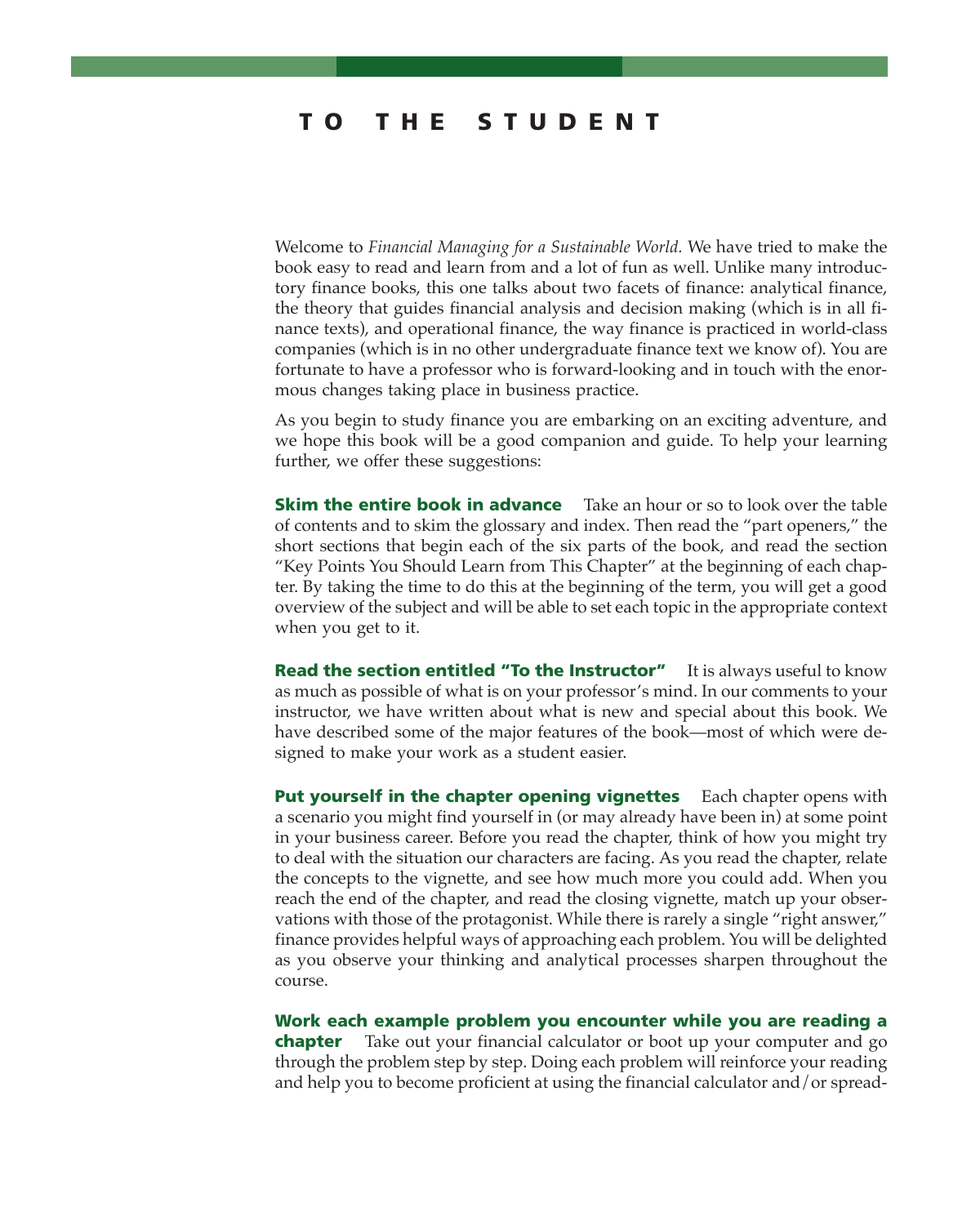

© 2005 by Eric Werner. All rights reserved.

sheet which have become universal tools of financial professionals. You will learn more, and the new knowledge will stay with you longer.

#### **Relate the examples about company practices to your experiences**

If you have worked for a while, you may have been involved in or seen similar examples of financial practice. However, even if you have little or no work experience, you have been a customer of business for years. In many ways, all the examples talk about universal phenomena: serving customers, increasing quality, contributing to sustainability, discovering when benefits exceed costs, finding the best way to do something. In what ways are these examples different or the same as those you have experienced? What could you have done differently if you had this knowledge back then? What about these examples makes them illustrations of "world-class" performance?

#### **Use the footnotes labeled "Cross-reference" as a hypertext device**

Whenever a reference is made to something that appears in another chapter, there is a footnote identifying that other location. Jump back and forth as needed to pick up and review supporting concepts.

**Look carefully at the total results of each homework problem** Where a problem has multiple parts, you may find yourself doing the same analysis several times. Feel free to do only one or two parts at first and come back to the rest later to reinforce your learning. However, when you have completed all parts of a repeating problem, look at the range of results. Observe how the results changed in response to the one variable that changed, an important insight beyond what is asked in the problem.

**Take advantage of the end-of-book "Summary of Mathematical Relationships" and "Summary of Financial Ratios"** These handy pages include every formula in the book and serve as useful references when doing homework problems or preparing for examinations.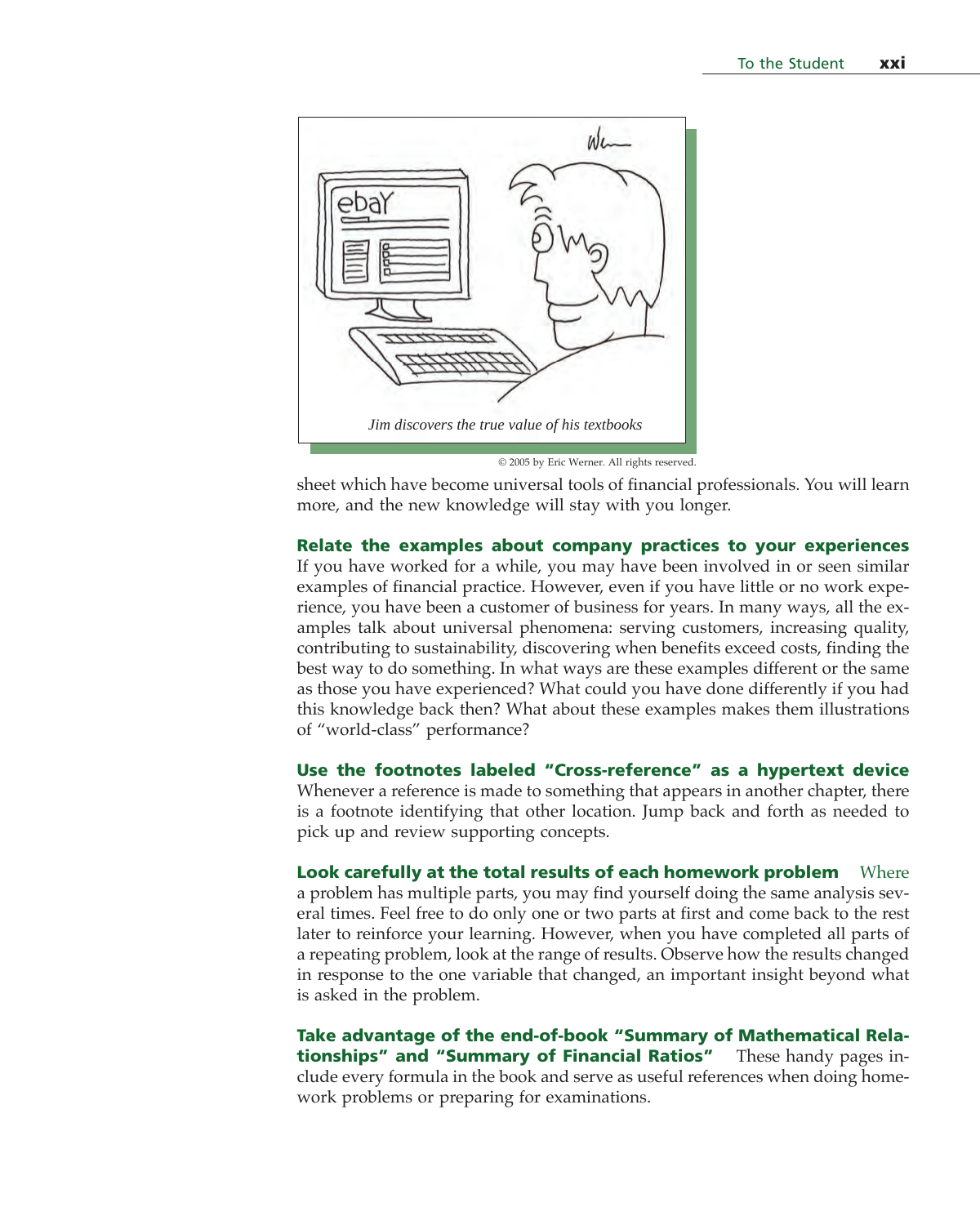**Use the end-of-book "Glossary" as a second index** When you wish to review a concept, you can look up the definition of a related term in the glossary. At the end of the definition you will find the number of the chapter and page on which the term was first defined. Turn to that page, and you are at the beginning of the section to review.

**Help us make the book better** As we teach financial managing to our students at Fordham, we ask each student to write a weekly memo to us telling us how well we did each week as teachers and authors. Was the class clear and useful? Did this week's chapter read well or make no sense? What didn't you understand, and which parts of the chapter worked well for you? What could we do to make the book better? Hundreds of our students have written those memos. They have taught us a huge amount, and helped us to improve our books significantly. We invite all of you to join our Fordham students as we continue to improve this book. Please address any comments, criticisms, and suggestions to either of us at:

Fordham University Gabelli School of Business Hughes Hall 441 East Fordham Road Bronx, NY 10458

We promise to read your letters and consider them seriously for the next edition. You are the ultimate customers of our work, and as we have learned from our studies of world-class companies, delighting you and exceeding your expectations must always be our primary goal.

**Enjoy!** Most important, as you study finance, HAVE FUN!! We know that there will be times during the course where many of you will be convinced that finance is anything else *but* fun, but this doesn't have to be so. We believe that one of the most important goals for every worker—whether a student, professor, finance professional, or anyone else—is to find what the renowned management thinker W. Edwards Deming called "joy in work." If you put in the effort to read carefully, to do the assigned problems, to go over the sticky points, to review your work, and to discuss the material with your friends who are also taking the course, you will be rewarded handsomely with useful and important learning that will last a lifetime. And as it has for your professor and us, finance will become a true labor of love.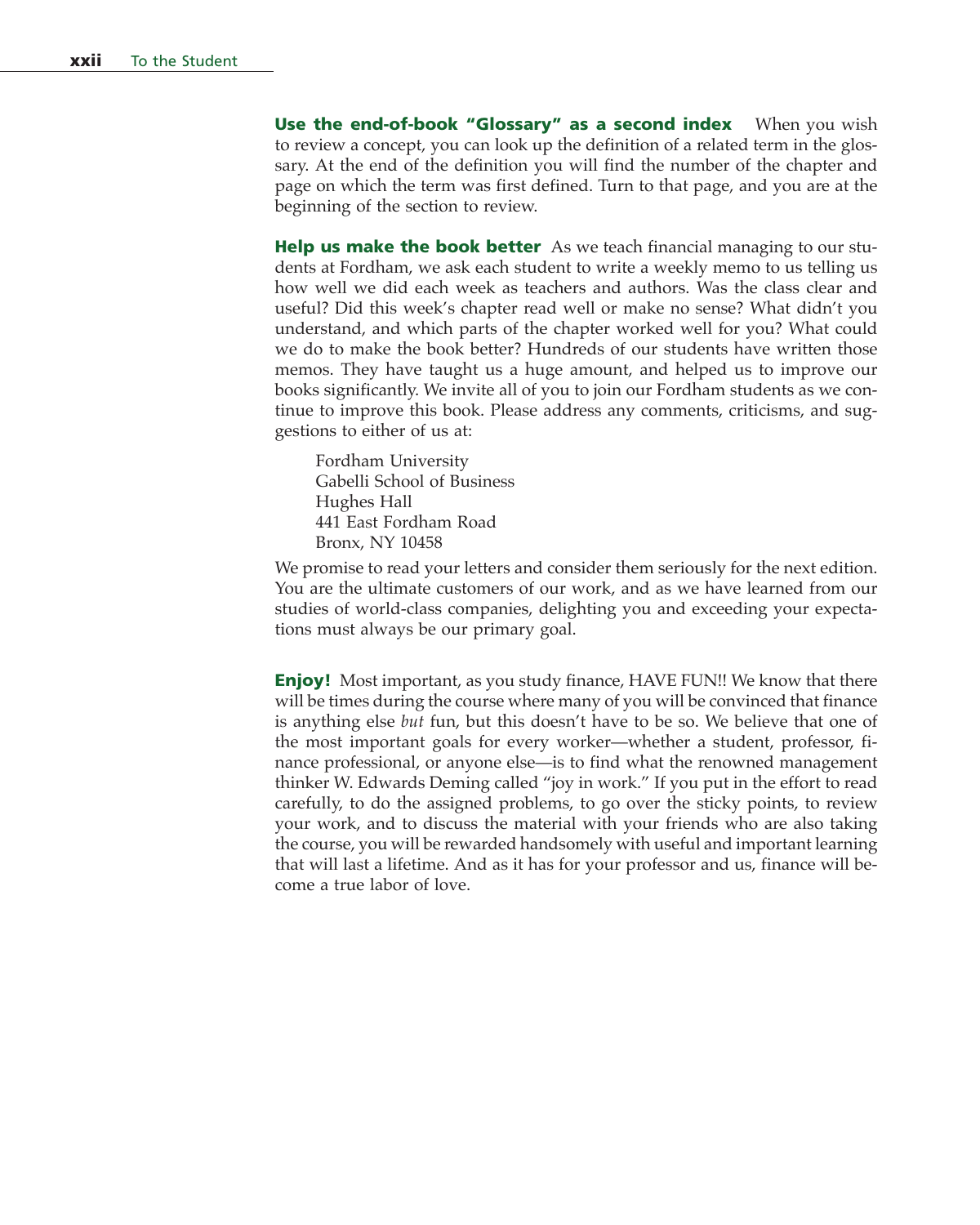#### **A B O U T T H E A U T H O R S**

**Frank M. Werner** is Associate Professor of Finance at the Gabelli School of Business of Fordham University. He received his Ph.D. in Finance from Columbia University in 1978. He also received an M.Phil. in Finance from Columbia in 1975 and an M.B.A. from Harvard in 1968. His undergraduate degree, also from Harvard, was in Engineering and Applied Physics in 1966. Dr. Werner is the author of a variety of journal articles, a computer-based simulation of corporate finance decision making, and numerous monographs and cases for instructional use. He is a member of the Financial Management Association and the Academy of Business Education of which he is a member of the Board of Directors. In addition to his responsibilities at Fordham, Dr. Werner advises companies in the areas of corporate finance, quality management, and financial managing for sustainability. He has given seminars on various quality and finance topics, in both English and Spanish, throughout North, Central, and South America; Europe; Asia; Africa; and the Middle East. His novel, *The Amazing Journey of Adam Smith* (CreateSpace, 2010), explores the connection between financial self-interest and the evolving needs of society, often referred to as 'global substainability.'

**James A.F. Stoner** is Professor of Leading People and Organizations at the Gabelli School of Business of Fordham University. He received his Ph.D. from the MIT School of Industrial Management (now the Sloan School) in 1967. He also earned an S.M. in Management from MIT in 1961 and a B.S. in Engineering Science from Antioch College in 1959. Dr. Stoner is author and co-author of a number of books and journal articles. These include *Management,* sixth edition, Prentice Hall; *Introduction to Business,* Scott Foresman; and *World-class Managing—Two Pages at a Time,* Fordham University. He is a member of the Academy of Management where he is the founder and chair of the Management Spirituality and Religion interest group and past chair of the Management Education and Development Division; the American Society for Quality; the Academy of Business Education, and the Organizational Behavior Teaching Society, of which he is a former board member. In addition to his responsibilities at Fordham, Dr. Stoner has advised several major companies on the movement toward quality management and he teaches in executive seminars on quality, sustainability, and management. He has taught in executive programs in North and South America, Europe, Africa, and Asia. In 1992, Fordham University established the James A.F. Stoner Chair in Global Sustainability.

Drs. Werner and Stoner are the authors of five books studying changes in finance in companies that are leaders in quality management: *Remaking Corporate Finance—The New Corporate Finance Emerging in High-Quality Companies* (McGraw-Hill Primis, 1992), *Finance in the Quality Revolution—Adding Value by Integrating Financial and Total Quality Management,* (Financial Executives Research Foundation, 1993), *Managing Finance for Quality—Bottom-Line Results from Top-Level Commitment* (ASQ Quality Press and the Financial Executives Research Foundation, 1994), *Internal Audit and Innovation* (Financial Executives Research Foundation, 1995), and *Joining Forces* (Fordham Graduate School of Business monograph, 1998). They are also the authors of the textbook *Modern Financial Managing—Continuity and Change*.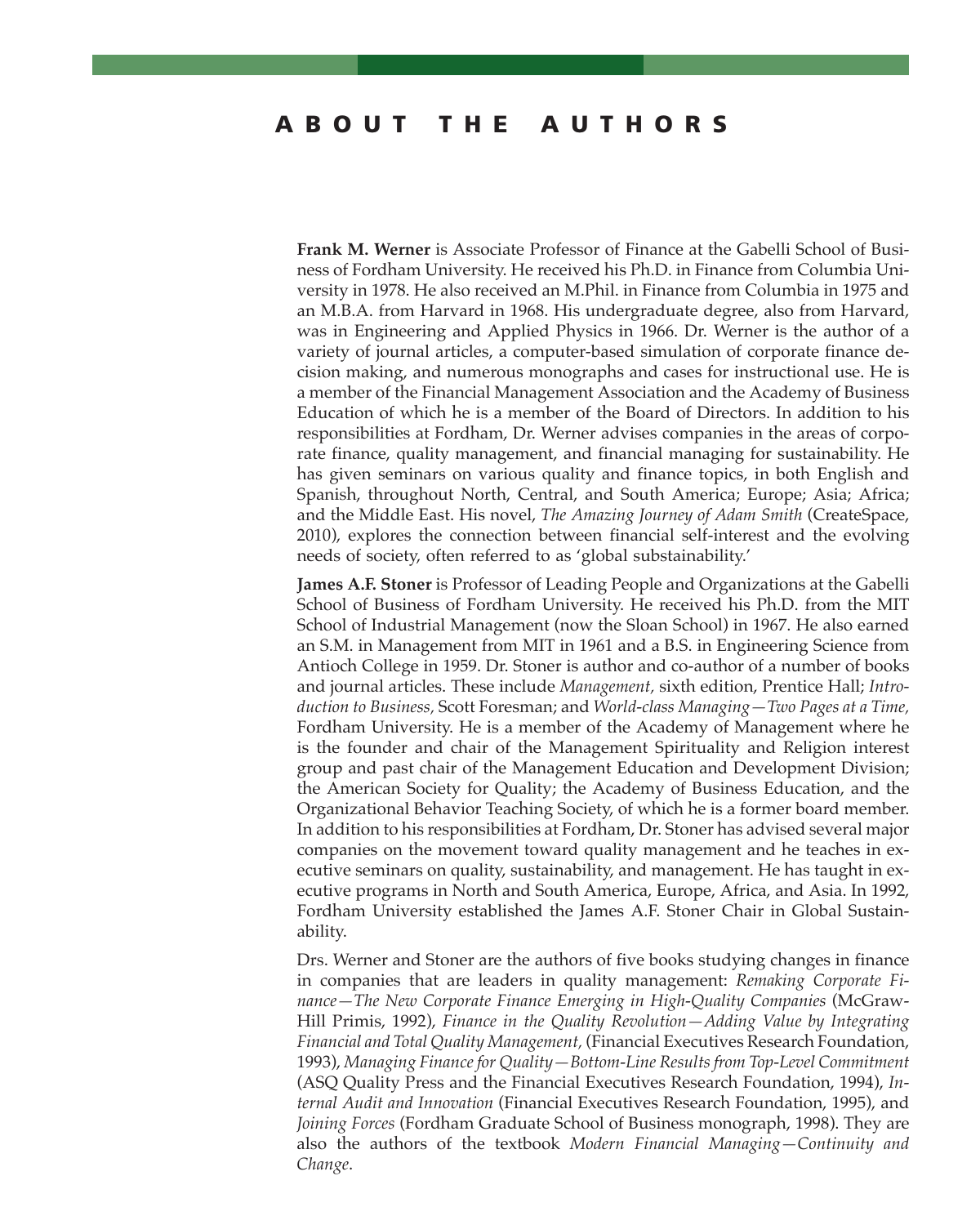### **C R E D I T S**

**Art (cartoons)**: pages xi, xvii, xxi, 12, 37, 75, 127, 166, 196, 258, 268, 297, 335, 360, 386, 412, 431, 452, and 461: © 2005-2011 and reprinted by permission of Eric Werner; pages 99, 215, and 488: © 2020 and reprinted by permission of Noah Lin. All rights reserved.

**Figures:** 1.4: Johnson & Johnson Credo reprinted by permission of Johnson & Johnson; 1.6: United Nations Sustainable Development Goals © United Nations and reprinted by permission; 2.2: Components of S&P 500 Market Value reprinted by permission of Ocean Tomo, LLC; 4.1, 4.2, 4.5, and 4.6: Financial data from Bloomberg website. Reproduced with permission of Bloomberg, LP; 7.5, 9.2, 9.3, and 6D.1: Financial data from THE WALL STREET JOURNAL, EASTERN EDI-TION by BARTLEY, ROBERT L. Copyright 2000 by DOW JONES & CO., INC. Reproduced with permission of DOW JONES & CO., INC. via Copyright Clearance Center; 7.2: Five Guys tombstone reprinted by permission of Gelband & Company; 7.3: Accelerated Pharma tombstone reprinted by permission of Palladium Capital Advisors; 13.3, 13.8: Juran Trilogy and Quality Storyboard reprinted by permission of the Juran Institute, Inc.; 16.4: Six Flags dividend screenshot reprinted by permission of Six Flags Entertainment Corporation.

**Calculators:** HP –10bII, HP –10bII+, HP–12c, HP–12c Platinum, HP–17bII+: images courtesy of and © Copyright 2011 Hewlett-Packard Development Company, L.P. Reproduced with permission; BA II PLUS, BA II PLUS Professional: images courtesy of and used with permission. © Texas Instruments Incorporated.

**Spreadsheets:** screen shots created with Microsoft ® Office Excel 2007 ® spreadsheet software and reprinted with permission from Microsoft Corporation.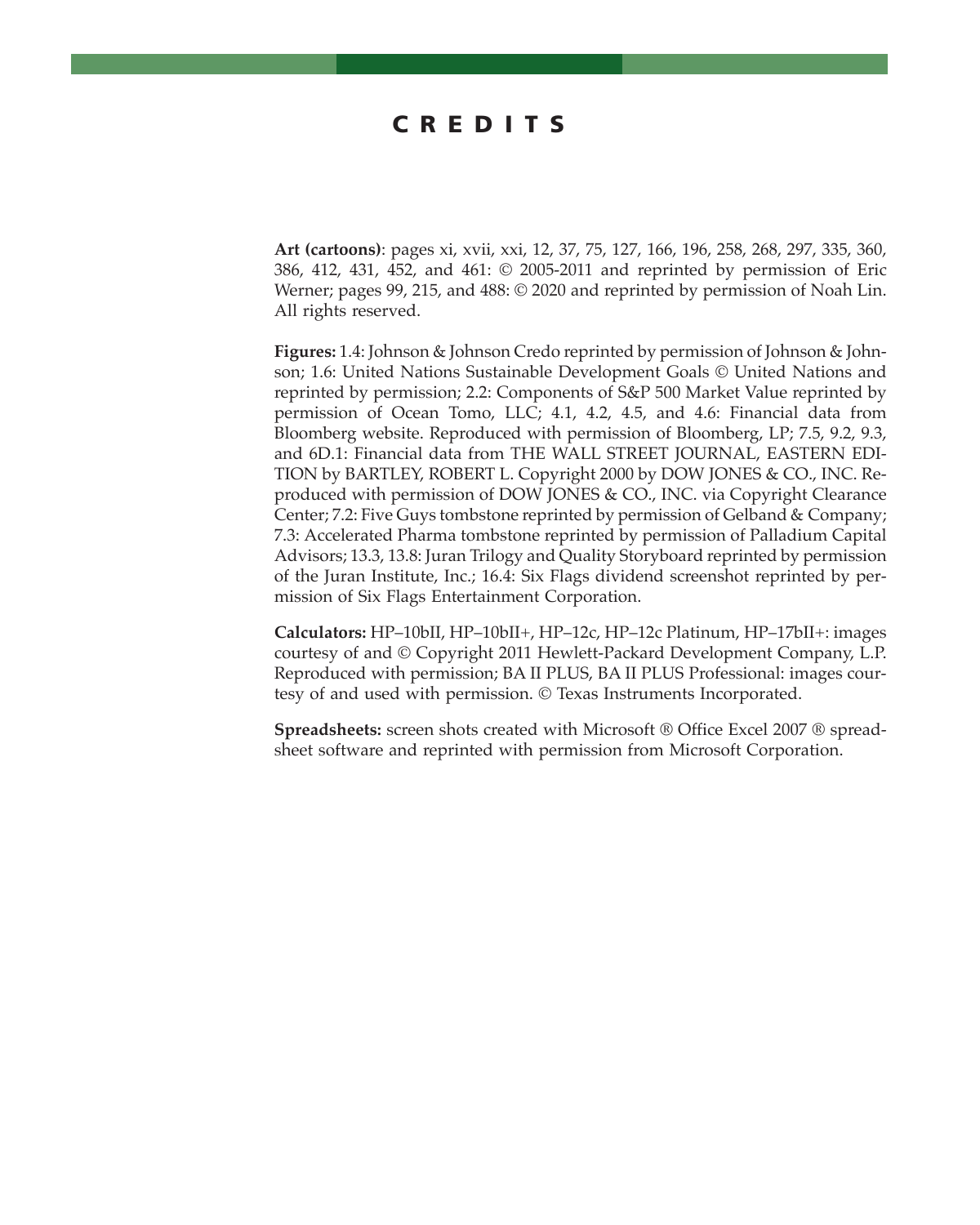# **CHAPTER 18 REGENERATIVE FINANCE**

**b**than Lin found a vacant desk in the library reading room, sat down, and took out his laptop computer and notebooks. It was study time, and Ethan wanted to make the most of it.

Ethan was a first-year student in the business school of his university. In his first term, with the exception of financial accounting, his courses were all in the liberal arts. Now, in his second term, he was taking his first course in finance, and he was genuinely enjoying it.

Ethan really liked his professor, a rumpled fifty-something man with a good sense of humor who was very easy to listen to. He especially liked that his professor would regularly give up-to-date examples of how finance was actually being practiced. Just this past week his professor had discussed how even though the goal of the for-profit company was to maximize its stock price—he had called it Shareholder Wealth Maximization—many companies were not blindly following that goal because of concerns about the outcome for people and planet. Rather they were combining it with a desire to create goods and services that helped people and the environment. "Doing good while doing well" his professor had called it.

After spending about 45 minutes studying finance, Ethan took out his environmental science notebook and reread his notes from the past week. In that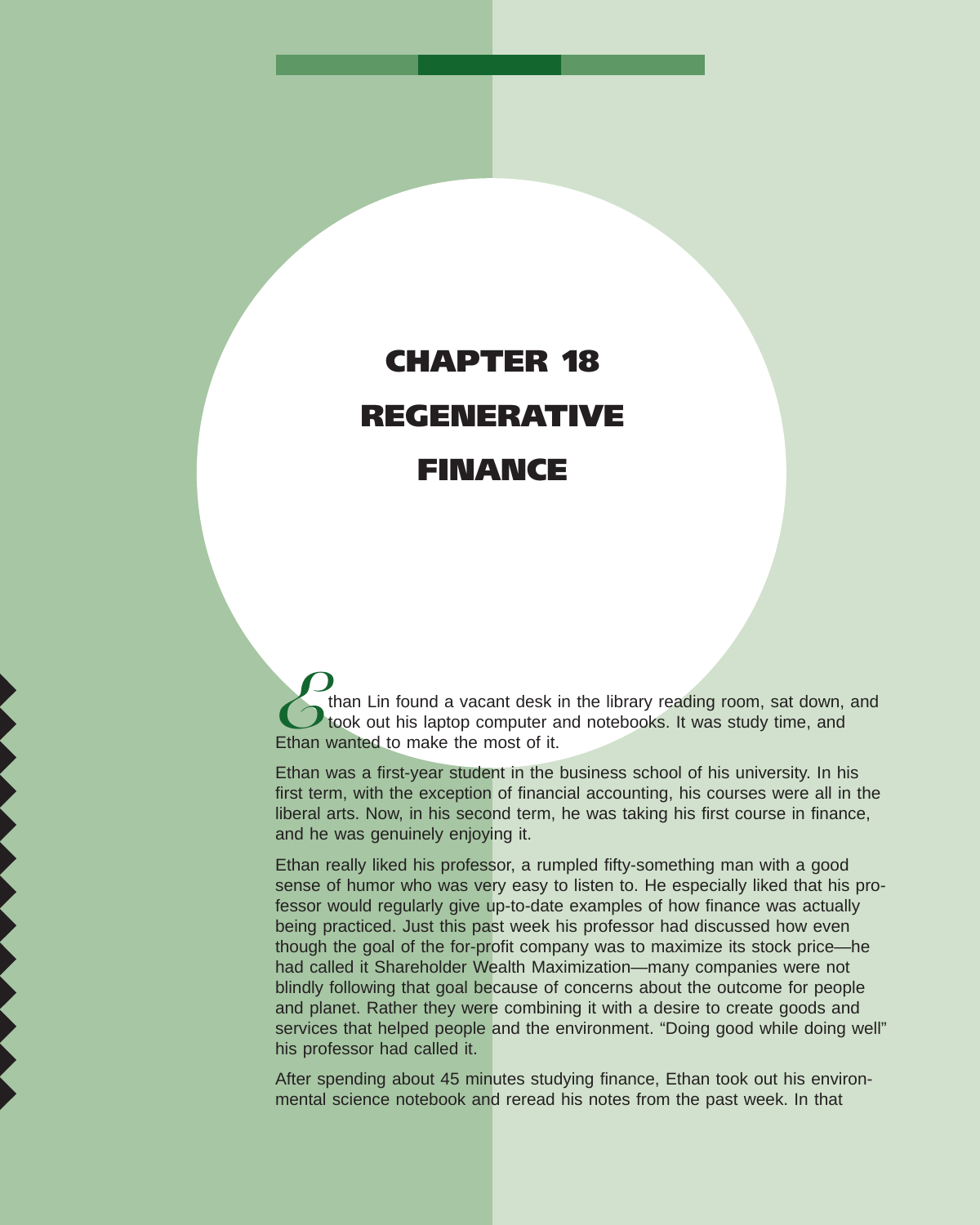course he was learning about global warming and the environmental degradation that it was causing. One particular article he had read in that course was about how environmental degradation was accelerating despite the efforts of governments and businesses to find solutions.

Ethan sat back and stared up at the ceiling. From listening to his parents over the dinner table he was skeptical about the ability of governments to act fast enough, but he was pretty sure that businesses would come to the rescue. Yet something in that article kept bothering him. What if there was not enough profit in solving environmental problems. Would this mean that companies would only go so far and not address all the environmental problems the world was facing? And if so, what would that mean for the future

Ethan has discovered one of the most important concerns about the direction of financial managing today. As long as businesses continue to make shareholder wealth maximization (SWM) their goal, they put limitations on what they are willing to do to contribute to solving the problems of global sustainability. Insisting that new sustainability-focused activities meet old finance goals, often called the "business case for sustainability," simply might not be enough. In this chapter we go beyond SWM to consider a different approach to finance called **regenerative finance** that calls for financial managing, and indeed all business and economic activity, to be consistent with restoring and improving all aspects of our world.

**regenerative finance** applying finance theory and tools in ways that restore the health of social systems and the natural environment.

#### **Key Points You Should Learn from This Chapter**

After reading this chapter you should be able to:

- **Describe why there is an urgent need for a different approach to finance theory** and practice.
- **Describe the roles of the Mt. Pèlerin Society and financialization in the develop**ment of finance theory, the key assumptions and "fatal flaws" of shareholder wealth maximization as the financial goal of the for-profit firm, and why the business case for sustainability is insufficient.

I Identify at least three possible approaches to transforming the global financial system and creating a regenerating world, how the concept of value can be broadened beyond just financial value to shareholders, and how the most widely-accepted definition of sustainability can be further developed beyond simply maintaining the status quo.

**List and discuss the insights behind and the principles of regenerative econom**ics.

**EXPLA** Explain the meaning of regenerative finance and how it might develop to be consistent with the principles of regenerative economics.

 Discuss three reasons for being humble about what we know about financial managing.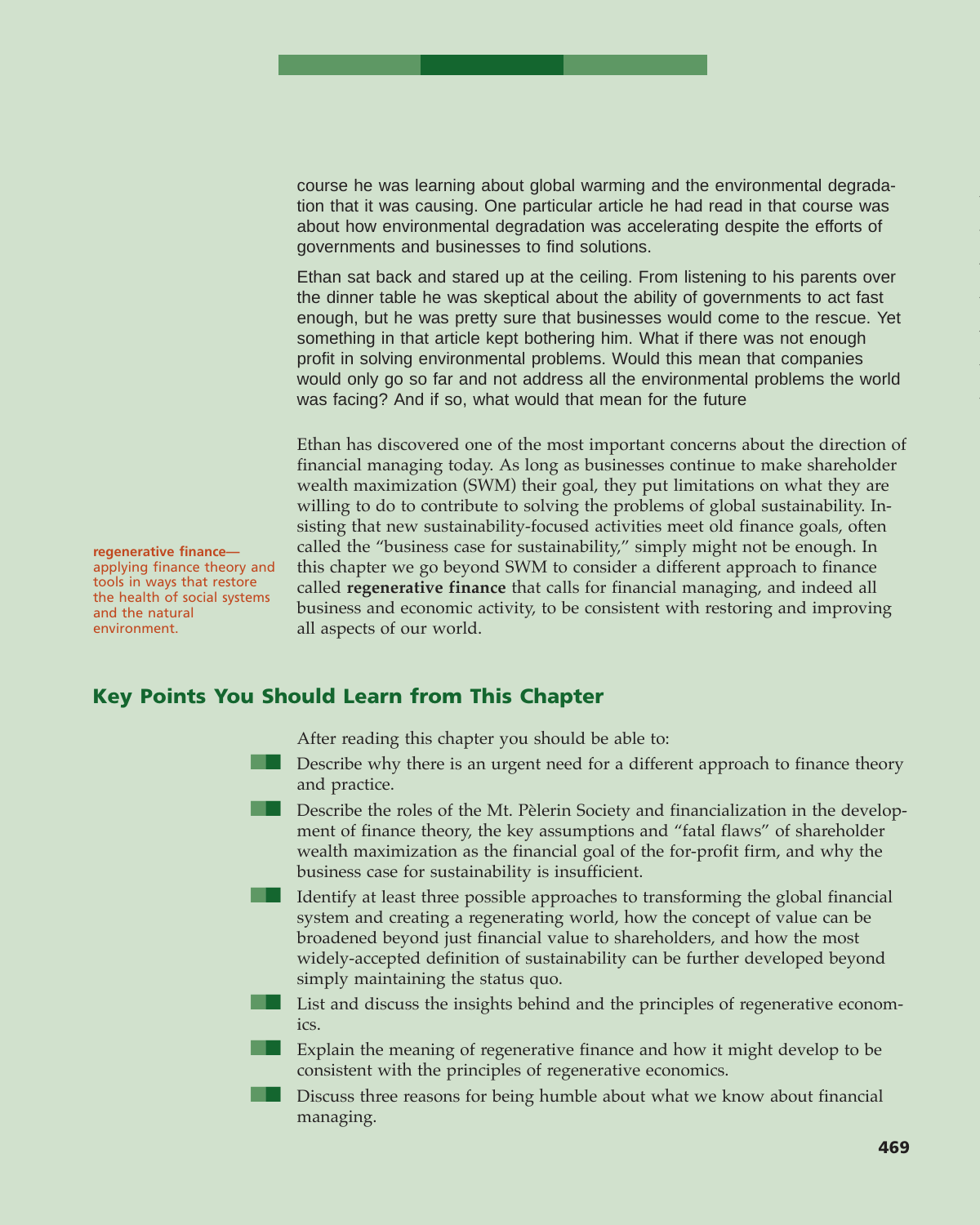#### **Introductory Concepts—Reconceiving Finance**

Ethan is in good company in being concerned about how our current business practices and our entire global financial system are functioning and impacting the world of today and tomorrow. Many of the best minds in finance and economics share his concerns and his confusion. Where do we need to go now and in the future to create business practices and a global financial system that will yield a world in which all of us and future generations can flourish? While no one yet has a completely compelling answer, we think it is important to ask those types of questions.

We begin by acknowledging some of the problems that have become increasingly obvious about the mindsets and paradigms that have guided the actions we have been taking as managers, people, and citizens—not only what we have been doing in the world but even how we have been thinking about what we have been doing. We will pay particular attention to the problematic concept of shareholder wealth maximization (SWM) that we have discussed throughout this text and how forprofit businesses need to move beyond SWM as their goal.

Next, we will summarize the thoughts of several very creative thinkers about how finance might evolve to be consistent with the environmental and social imperatives of the 21st Century. We will discuss finance's conception of value, a key focus of finance, and how that concept might be expanded to be more inclusive, and we will propose a further goal for business and society in general beyond sustainability as a possible step forward in moving finance theory and practice toward making greater contributions to the kind of world we can all wish for.

Then we will start exploring an emerging field of thought and action that we find very promising and exciting: regenerative economics and finance. We will not claim this is the only possible way forward. However, it is the most promising we have found so far. And, we will not claim that it is fully developed. We will not even claim to understand it fully. We believe it is a "work in progress" and we know our understanding is similarly a work in progress. However, we do make one promise: as you begin to understand the regenerative concept and the approaches it suggests, you will have some very interesting topics to think about and to discuss with your professors, friends, and managers in companies in which you now work or will work in the future. And, you will have some important and valuable questions to keep exploring as you continue on the path of lifelong learning you have already been traveling for many years.

#### **The Problem of Where We Are Now**

In Chapter 1 we traced the evolution of finance theory from the time of the Industrial Revolution of the late 18th Century to the present. As we look ahead in this chapter and consider the future of finance theory, it might be useful to remind ourselves how we arrived at this juncture.

Finance derives from economics, and our modern conception of finance begins with the insights of the man considered the "father of modern economics," Adam Smith. In *The Wealth of Nations*. Smith introduced the concept of the "invisible hand," the notion that the founders of the small businesses of his day would con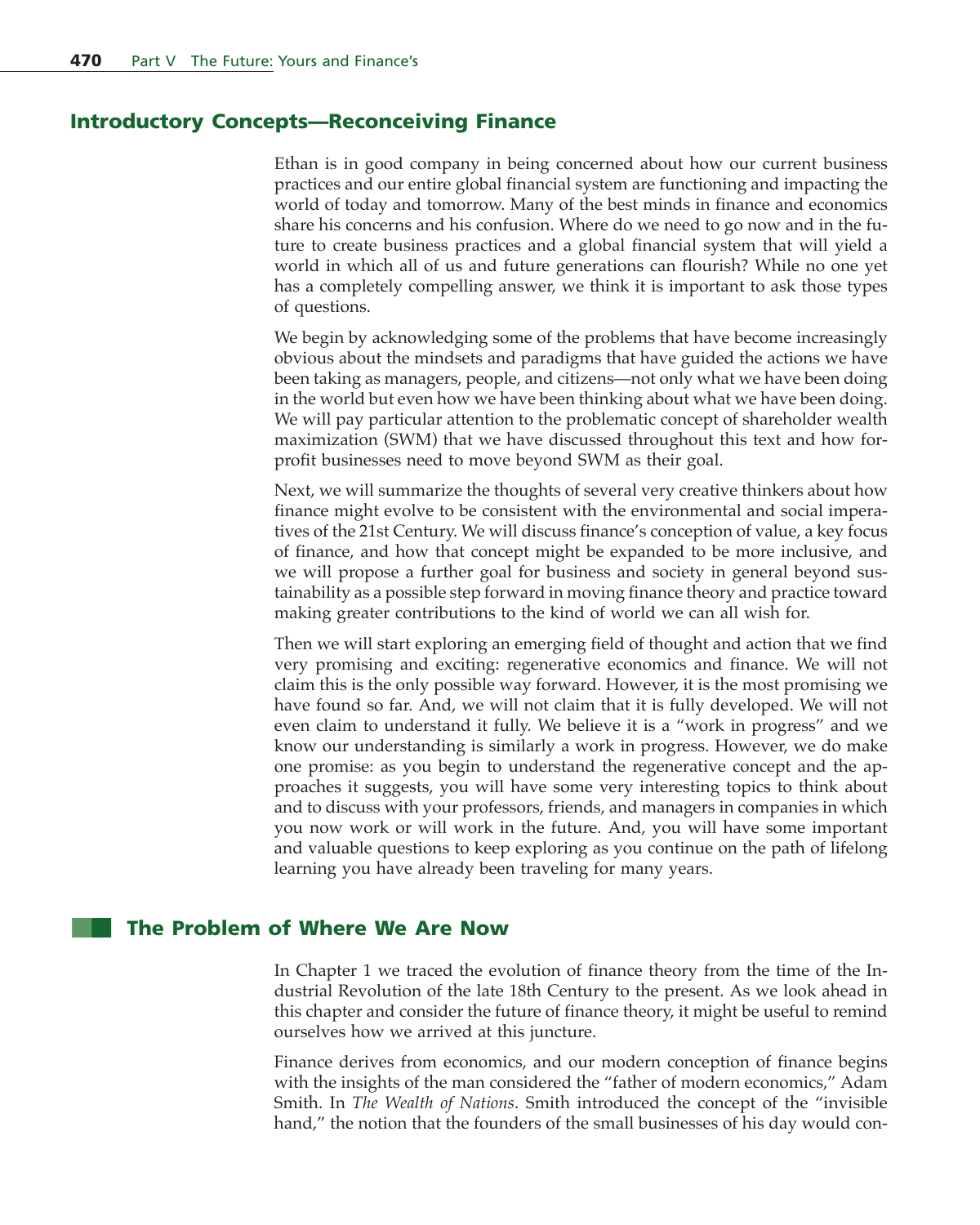tribute to society even though their motivation was to enrich themselves. Small businesses, each attempting to maximize their profits, would respond to the demands of the marketplace (to increase their revenues) and minimize their use of resources (to decrease their costs) which would provide society with the maximum amount of desired goods and services at the lowest possible prices.

The growing size and complexity of businesses in the 19th Century led to the need for more formal and standardized accounting systems, but this changed the definition of profit so it was no longer a company's increase in cash. Further developments in the 20th Century—the understanding of time value, the connection of returns to risk, and the growing disconnect between investors and professional managers—led finance to seek a better measure of financial performance than profits. Finance theorists proposed the firm's financial value to its common stockholders as the new measure of business success, and because companies whose financial value could be seen were corporations whose common stock was traded on stock exchanges, the measure selected was the total market value of the company's shares, its market capitalization. The measure became known as shareholder wealth, and the accompanying financial goal became to maximize shareholder wealth, hence shareholder wealth maximization (SWM).

Much of the financial management theorizing that has led us to shareholder wealth maximization and to other perspectives on finance has been inspired and guided by economic theory, and the contribution of economic theory to finance theory has been important and valuable. However, the influence of other intellectual traditions (psychology, sociology, political science, anthropology, etc.) on finance theory has not been nearly as widespread and significant. In the last few decades this situation has been changing, and such perspectives have been having increasing influence on finance theory and even on economic theory. You may already have seen hints of such influences in what you have read so far in this book and may see some additional hints in the pages that follow. In the near future, the role of these other intellectual traditions in economic and finance theorizing is very likely to continue to grow.

#### **1. Neoliberalism and the Mont Pèlerin Narrative**

In 1947 in the aftermath of World War II, Friedrich Hayek, one of the most renown economists of the day, invited a group of well-known economists, political scientists, historians, and philosophers to meet to discuss the direction of the post-war political economy. The conference was held in the small Swiss village of Mont Pèlerin, and the group adopted the name the Mont Pèlerin Society. The group was motivated by the horrific damage to human freedom and dignity caused by the Nazi regime in Germany and the Soviet government in Russia, and they foresaw a similiar loss of freedom in the communist governments emerging in Eastern Europe and perhaps in China. Concerned that a similar fate might befall the United States and the rest of the post-war world, they saw the primary source of danger as excessive governmental management of economies and societies and that there was an urgent need to champion individual liberty and freedoms. The group called their philosophy neoliberalism although the philosophy that evolved under that label is much closer to traditional conservative thinking and values than to a new ("neo") version of liberalism.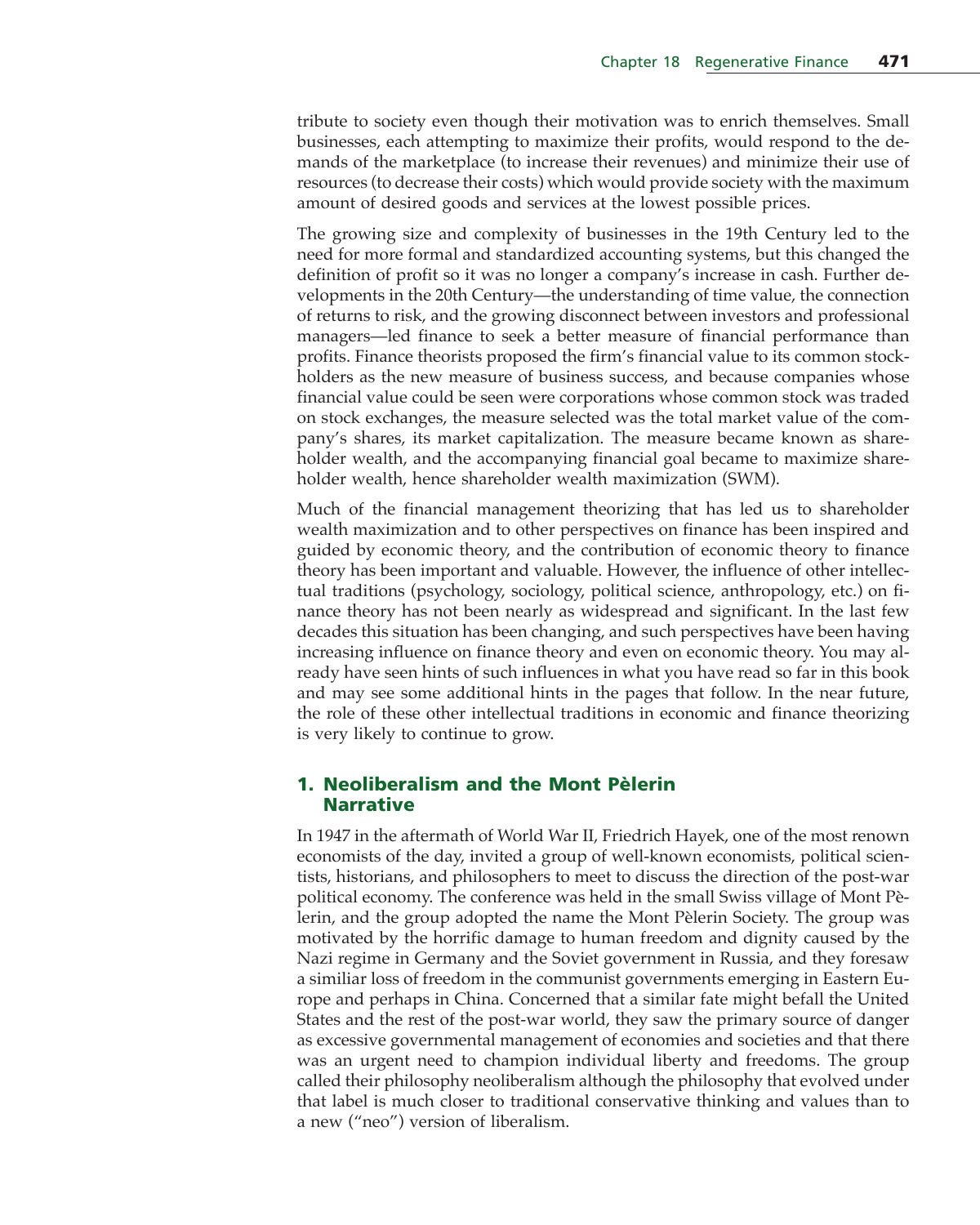The fundamental tenet of neoliberalism was that human dignity derived from individual freedom, and that individual freedom required that governments should not limit or direct individual choices. Governments should not interfere in the economy or markets or in private ownership and decisions of how to use property. Free trade should be championed.

The narrative that emerged has dominated economic and finance theory since that time. It argues that the most important social value is individual freedom, hence individuals—including businesses formed by individuals—are the only valid participants in the economy which must be solely devoted to individual freedom and not to any other social or political goals. It contends that Adam Smith was correct that individuals acting to maximize their personal wealth do the best for society as a whole. It claims that economic success is measured by money, individual wealth, which translates to societal success. It concludes that the role of government is to support this system by protecting citizens' freedom, safety, and their economic and property rights, but otherwise stay out of the way. By not being overly involved, governments would not be unduly influenced by businesses and very wealthy individuals and families.

The neoliberal narrative found its public voice in the writing of Ayn Rand, whose widely read novels *Atlas Shrugged* and *The Fountainhead*, used the narrative as the basis for her stories and were endorsed and promoted by neoliberals.

#### **2. Financialization**

In the last half-century, much of the economically developed world experienced a major transition from an industrial society to a postindustrial society in which employment shifted from manufacturing to service industries. In response, the social contract between employer and employee also shifted. Manufacturers needed large labor forces that often had to work under difficult conditions. This led to the formation of labor unions, and companies that wanted labor peace and productivity soon learned to accept those unions. During World War II, companies in the United States found themselves competing for a limited supply of domestic labor; to attract employees they improved working conditions, developed benefits packages, and increased job security. Their large size offered room for advancement, and most employees, tied to their companies by nonportable pensions, stayed for life.

Today, the largest employers are service companies that compete intensely with foreign companies with low-cost wage structures. Wages for employees who are not in jobs that require highly specialized skills have frequently declined in real terms and benefits have often been eliminated. Job security has all but vanished. The workplace is smaller and flatter with limited room for advancement. The creation of large mutual funds and their use for retirement accounts means that most companies no longer manage pensions for their employees, and with pensions gone or portable there are fewer reasons for employees to remain with one employer. The result of this shift is that the business world in which people's financial future derived from their place of employment has been replaced by a world in which personal welfare depends increasingly on the financial markets.

The increased importance of finance in people's lives, coupled with the widespread adoption of the neoliberal narrative and the shareholder wealth maximiza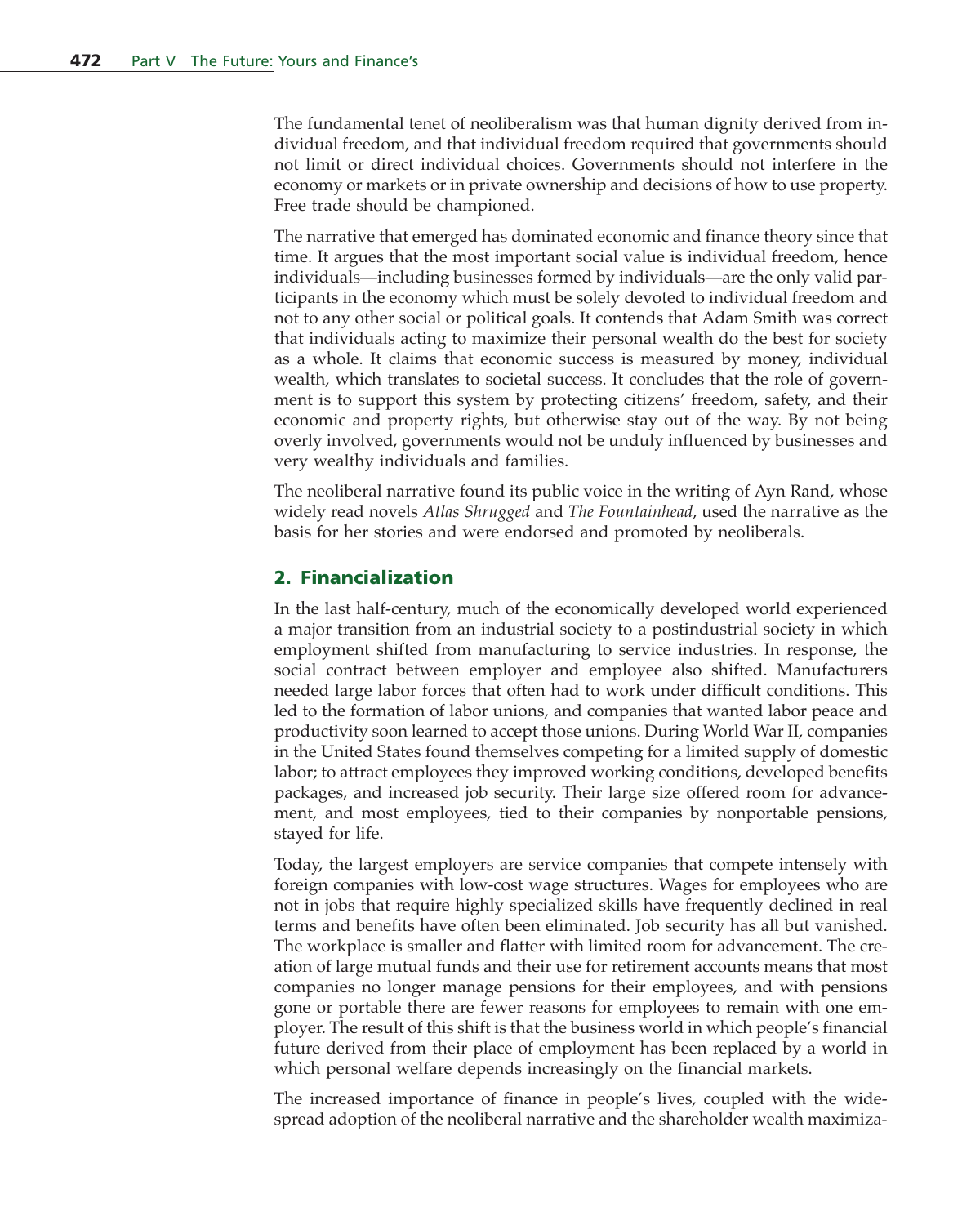**financialization—**the increase in size and importance of a country's financial sector relative to its overall economy.

tion goal, has led to the transfer of income from the real economy—companies that produce goods and services— to the financial sector of the economy, a process known as **financialization**. This shift has elevated the perceived importance of the financial sector relative to the rest of the economy giving it increased influence over economic policy and outcomes. It has significantly enriched many within the financial sector leading to increased income and wealth inequality. It has also led to the financial sector having increased influence over economic policy. However, this new finance-centric society has failed to provide a viable alternative to the social stability that characterized its predecessor.

#### **3. Questionable (Faulty?) Assumptions Behind Finance Theory**

As is common in so much of economic and finance theory, the shareholder wealth maximization paradigm is grounded in a series of assumptions, some explicit and some not so explicit. However, there is mounting evidence that the core assumptions on which SWM is based are not consistent with reality or are no longer appropriate for the present time. And, if the assumptions that provide the foundation for SWM are faulty, the accuracy of the SWM paradigm is questionable. In this section we identify eleven of these assumptions and in most cases report just one of the many recent challenges to the validity of each one of them.1 We invest the next two pages in listing and commenting very briefly on these assumptions for two reasons. First, we want you to recognize how very, very cautious all of us should be when business and governments take policy actions that are grounded in theories and conclusions based on such a questionable set of assumptions. And second, we want to call attention to the need for fresh thinking to create a firmer ground for future business and policy decisions and actions.

**Shareholders are the "owners" of the corporation** The founder of a business is typically also its initial investor and its chief executive. SWM assumes that the investor role is the one that identifies the company's owner(s). However, individuals who own a company's stock usually play no meaningful ownership role in influencing company policies and actions. Day traders and many investment fund managers are not likely to act like owners with an interest in the long-term health of the enterprise unless they hold a large block of the company's shares that they plan to hold for a long time.

**Financial capital is "the" scarce resource** Thus, the providers of financial capital must be the most important contributors to the business. However, there is an emerging consensus that the world is awash in liquid capital with the current challenge being to find attractive investment opportunities for those funds, and that company performance and success are based less on the physical assets it has—such as machinery, buildings, and land—and more on the intellectual capital embedded in its members minds, organizational practices, brands, patents, and similar intangibles. We also now understand that there are other forms of capital:

<sup>1</sup> **Reference:** This section is drawn from Werner, Frank M. and James A.F. Stoner, "Sustainability and the Evolution of the Shareholder Wealth Maximization Paradigm," Chapter 10 in Boubaker, Sabri, Douglas Cumming, and Duc Khuong Nguyen, *Research Handbook of Finance and Sustainability*. Cheltenham, UK: Edward Elgar, 2018.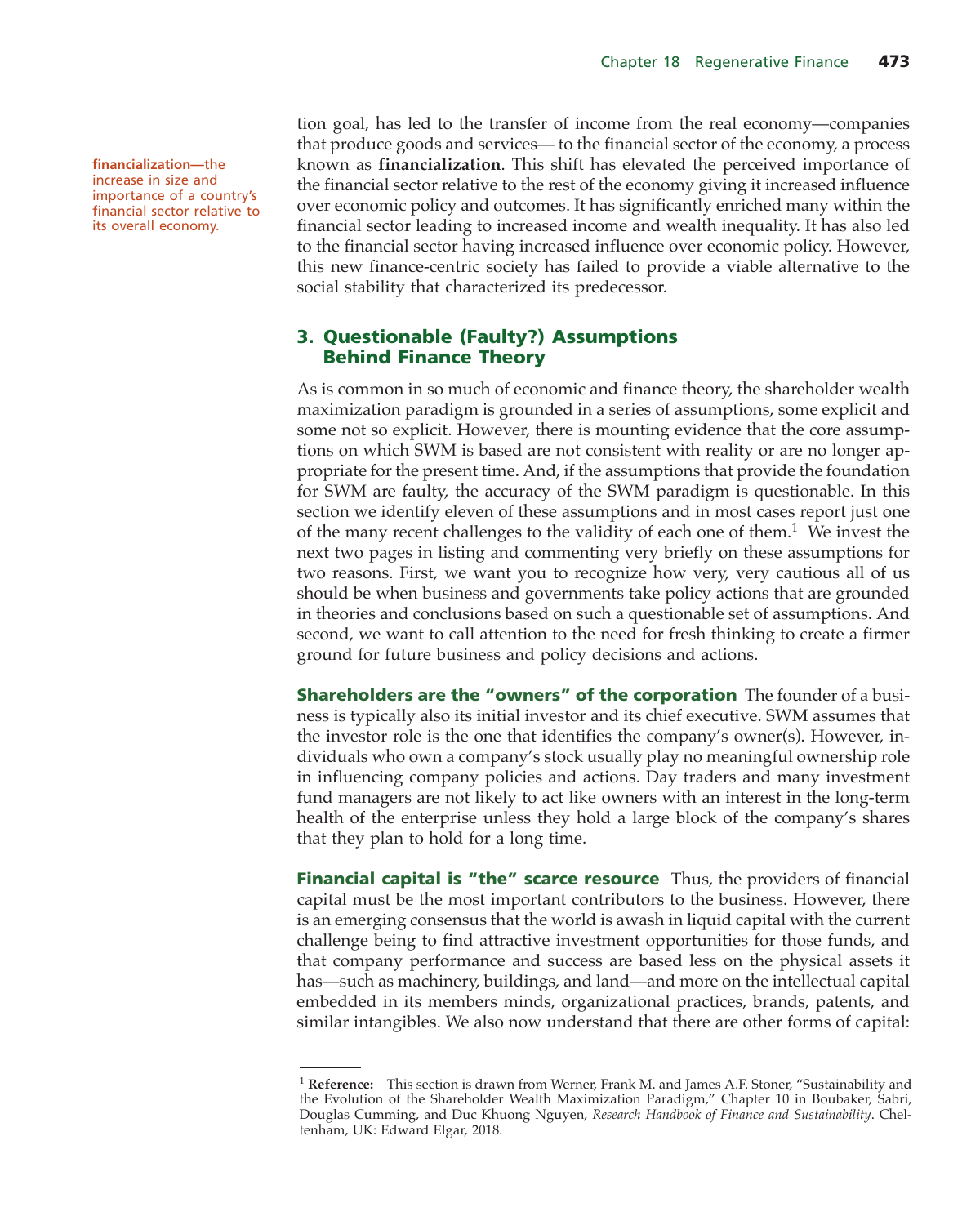intellectual capital, social capital, cultural capital, etc., and these are often more scarce than financial capital and more important for company success.

**The world is abundant in natural resources** Depletion of any single natural resource is unlikely, and inconsequential even if it occurs because alternatives will be discovered. However, the rapidly growing world population is placing increasing demands on all resources, and it is difficult to imagine how some critical resources could be replaced in time to avoid significant damage to humanity, for example air to breathe or water to drink.

**Capital markets are "efficient,"** rapidly incorporating information about a company's prospects so that maximum share price reflects investors' belief that the company has achieved the best combination of long-term cash flows and risk and provides effective feedback and guidance to the company's managers. However, even if capital markets rapidly incorporate information, there is no reason to believe that the stock prices they set are true measures of a company's worth and it is hard to construct an explanation of how widely fluctuating share prices in the short term can be a solid indicator of long-term company value.

**Human beings are entirely rational** with "rational" defined as motivated only by maximizing consumption and minimizing the effort required to obtain goods and services. However, this demeaning assumption about who we are as individuals and as humanity flies in the face of everything we know about the complexity of human motivation and actions, and also denies the very essence of what makes us worthy of being called human.

**All voluntary economic transactions are positive for all parties concerned** Any transaction in which someone is willing to pay a price for a good or service that provides a profit to the supplier is by definition a win-win for company and customer. However, this assumption ignores any negative externalities on the consumer, the environment, or on society—such as pollution or carnage from firearms—and assumes that all parties have complete and accurate information about the goods or services involved and the availability of any alternative goods or services.

#### **Business organizations have limited if any impact on the physical environment, local cultures, social justice, and social relationships**

and do not have any reason to be greatly concerned about such matters. However, the largest of today's businesses rival entire nations in the size of their operations and have a significant impact on the environment and the societies in which they operate.

#### **Governments will always set fair and appropriate ground rules**

Governments can be relied upon to be balanced, unbiased, wise, and fair arbiters between the interests of business and society. However, businesses and their trade associations have the power to tilt laws and rules in their favor as they are often major contributors to politicians and spend additional money lobbying and advertising to encourage belief in thier point of view. And, even when governments seek to act in the public interest, government rule-making lags business activities, often by many years.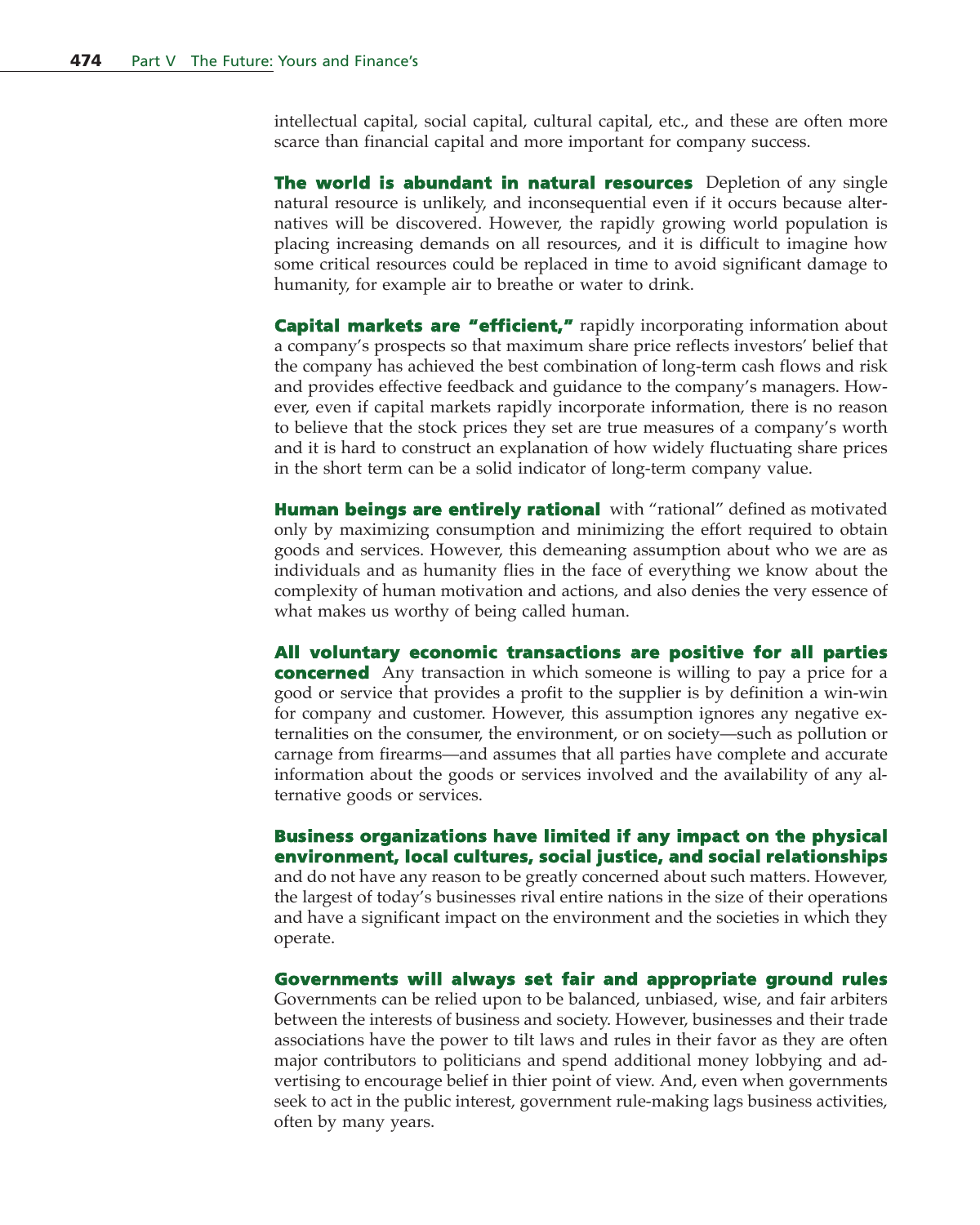**The financial success of business is equal to the success of society as a whole,** hence anything that increases business success must be good for society. However, financial success is not always environmentally or socially positive or even neutral, and even financial success—maybe especially financial success—is subject to "the law of diminishing returns" with psychological and social costs growing as increasing levels of effort become necessary while the benefits of those increasing levels of "success" decline.

**It is possible to motivate managers to maximize long-term company health** through cleverly constructed compensation packages that align the executives' motivations with SWM. However, recent business research concludes that attempts to construct such contracts have not been crowned with success in terms of aligning managers actions with factors that create sustained company performance and accompanying shareholder wealth. Rather, the contracts have often inspired very short-run attempts to pump up accounting earnings as well as other actions to increase share price for particular bonus dates, and they have increased top-level manager compensation to levels unimaginable 50 years ago.

**Corporations are legally required to pursue SWM** Corporate executives have been hired by the corporation's shareholder "owners" as their agents with one responsibility, a legally mandated fiduciary duty to do everything in their power to achieve SWM. However, this widely argued legal requirement simply does not exist. Fiduciary duty is not defined as SWM in statutory law. In Delaware, the state in which most large US corporations are incorporated, there are only two fiduciary duties: the duty of loyalty and the duty of care. The overwhelming majority of corporate charters simply state that the corporation's purpose is to do anything lawful.

#### **4. The Business Case for Sustainability Is Insufficient**

As we indicated in Chapter 17, making the "business case for sustainability " has become a popular activity in many for-profit companies. It involves analyzing a potential business opportunity and constructing the argument as to why the opportunity should be pursued. While a good business case requires the analysis of many aspects of a proposed project, one key component—perhaps the most influential component—has been demonstrating that the project will contribute to shareholder wealth by increasing profitability, lowering risk, or preferably both.

Companies still pursuing SWM often talk about the business case for sustainability, applying their organization's business case analysis procedure to the evaluation of potential investments in sustainability. But requiring that all new sustainability-focused activities be required to meet old financial goals raises the dilemma that Ethan Lin was concerned about at the beginning of this chapter—if there is not enough profit in solving environmental and social problems these companies would not have the incentive to address them. And, if many companies reach similar conclusions and choose not to address them, the problems could easily worsen until the costs of finally addressing them become prohibitive.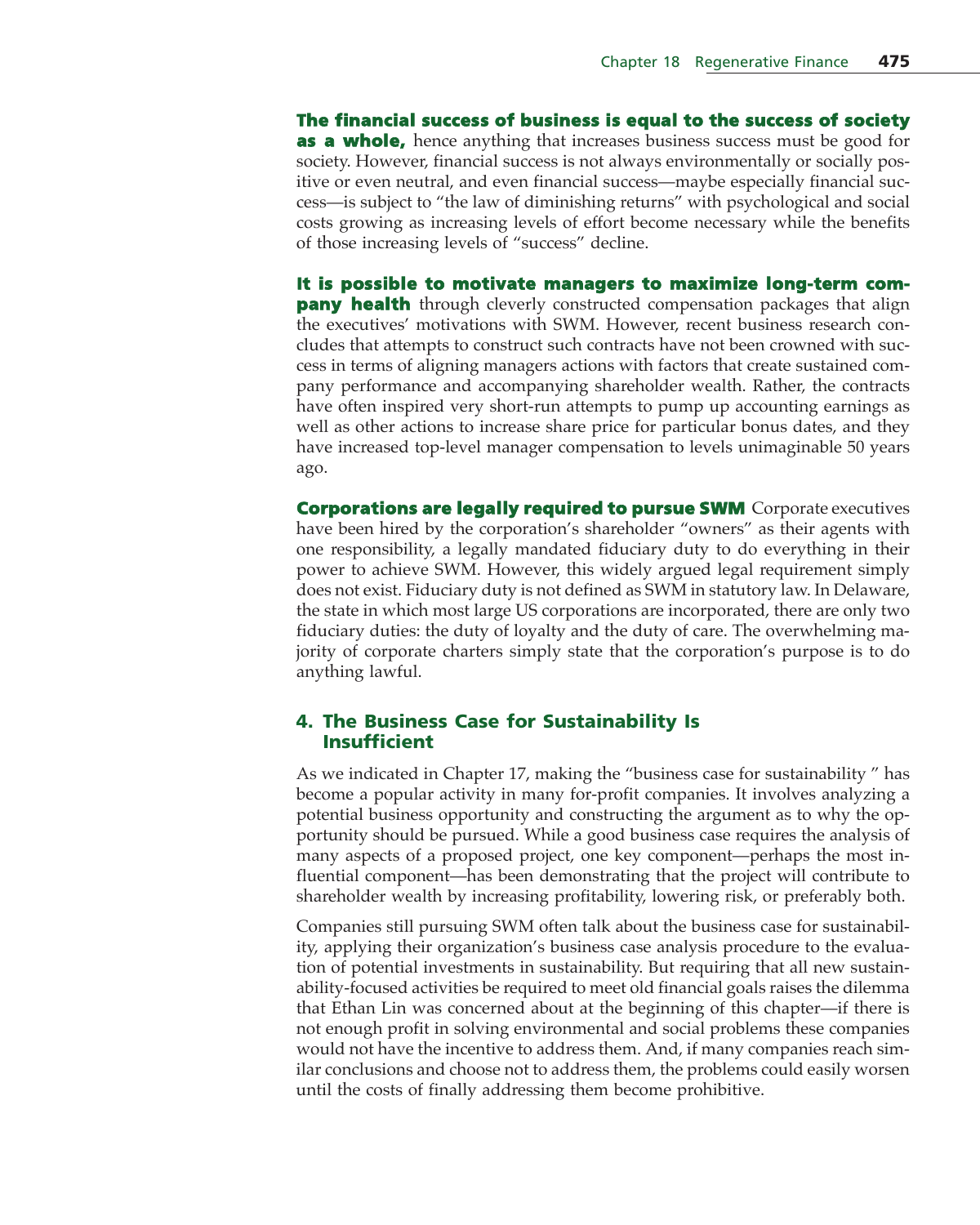

#### Even when the business case analysis does conclude that a sustainability-related project would be profitable, companies pursuing SWM are rarely motivated to look deeply at the root cause of the problem. Their SWM goal leads them to pursue the project only as long as it is profitable, so they often skim off the low-hanging fruit and ignore the underlying opportunities to make a lasting contribution to the environment or to society.

Although it is certainly desirable for companies to do less harm as they conduct their operations, the business case for sustainability cannot get us where we need go if we are to create a viable future for our own and future generations.

#### **Moving Forward into the 21st Century**

The increasingly obvious and societally painful unintended consequences of the financialization of the world economy are leading to many ideas about how we, as a global society, can move forward on the goal of achieving just communities and societies and a sustainable/flourishing/regenerating world. Some of these ways involve looking at the "big picture" of our situation with the goal of "framing" or "interpreting" our situation in new ways—ways that are "generative" in the sense that they allow us to discover promising ways to move forward, rather than seeing our situation in ways that discourage and disempower us, leaving us resigned to living in a hopeless situation over which we have no control.

#### **1. John Fullerton and the Capital Institute**

One powerful way to visualize the problem of where we are now has been put forth by John Fullerton, a former JPMorgan Managing Director and the founder

#### **FIGURE 18.1**

The role of finance in sustainability. To achieve the goal of a healthy planet, finance is restored to being a support system for the economy rather than being the goal of economic activity.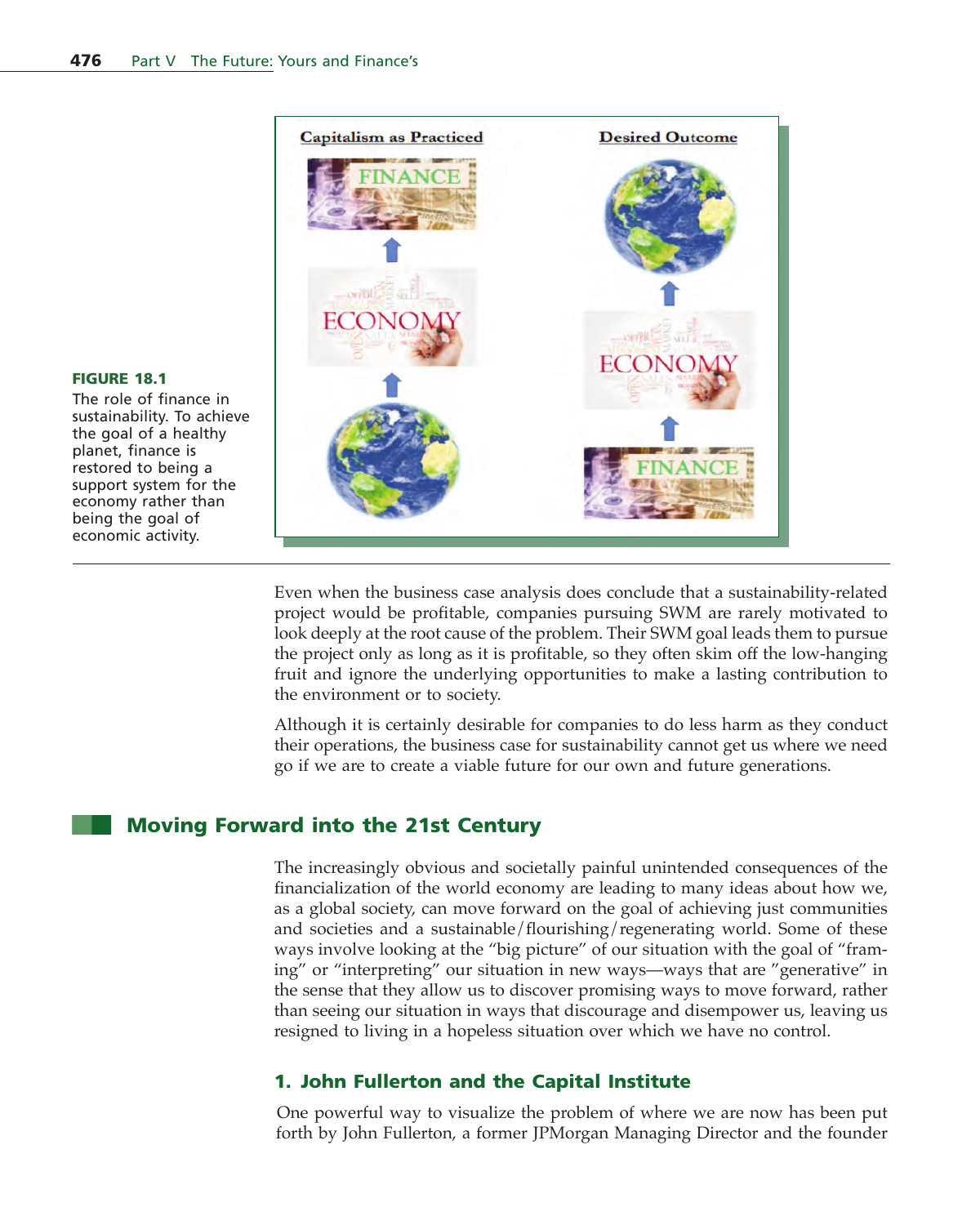of the Capital Institute. Figure 18.1 illustrates Fullerton's insight. The logic of capitalism as it is practiced today is diagramed on the left-hand side of the figure. Businesses take resources from the Earth as needed to produce products and support the delivery of services. In the aggregate, this activity makes up a major portion of the economy, hence the role of the Earth is to support the economy. Then finance enters and redistributes the monetary results of economic activity to create the greatest value for investors. Financial value, at the top of the diagram, is the ultimate goal of the system. So, the current flow is Earth to economy to finance.

However, the emerging goal of society is not maximum financial value but rather to achieve a healthy planet where all species thrive and flourish. To illustrate this perspective Fullerton turns the diagram upside down. Now the goal of the system is a healthy planet, and Earth is at the top of the figure. The role of the economy is to help create this healthy earth in ways that serve the present and future generations, and the role of finance is restored to its rightful place, a support system for the economy and society by providing financial resources and liquidity.

#### **2. Other Current Thought Leaders**

John Fullerton is not the only creative thinker and author whose insights are helping us to interpret and understand the flaws in current economic and finance thinking and suggest ways forward.

Kate Raworth frames our situation in ways quite consistent with John Fullerton's framing. In *Doughnut Economics: Seven Ways to Think Like a 21st Century Economist* she builds on a diagram that illustrates sustainable development as being achieved when human needs are met within planetary boundaries. In her framework, illustrated in Figure 18.2, a sustainable/regenerating world is achieved when the 12 human needs (e.g., food, health, etc,) that compose the "societal foundation" inner ring are achieved within the 9 planetary boundaries, "ecological ceilings,"



#### **FIGURE 18.2**

Doughnut Economics. Sustainable development is achieved when human needs are met within planetary boundaries.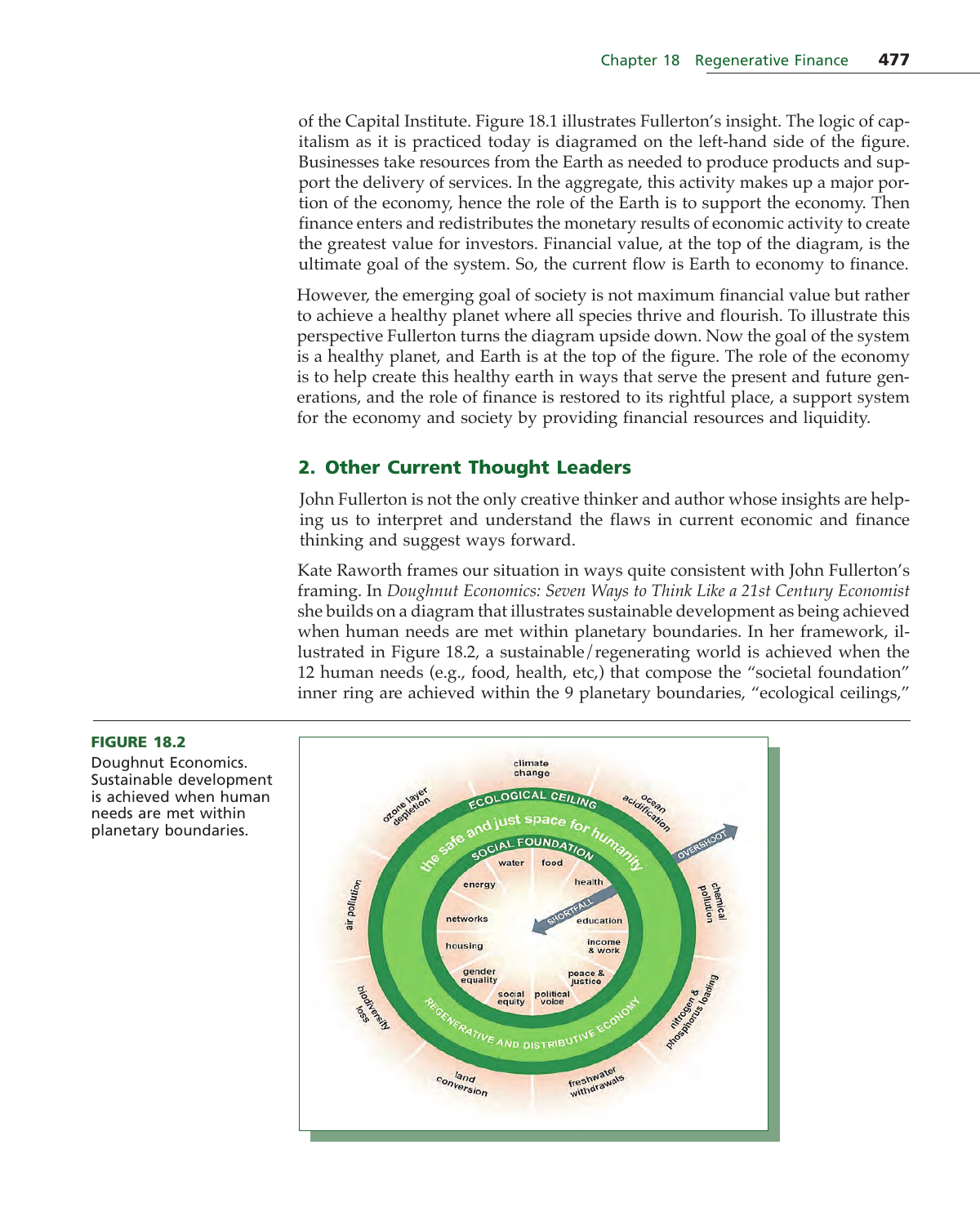that compose the outer ring. Between the two rings all of humanity can flourish. The hole in the center of the doughnut represents the numbers of individuals whose human needs are not being met. The space outside the outer ring represents the domains where planetary boundaries are being breached (climate change, ocean acidification, etc.) and threaten collapse of the entire system. In *Doughnut Economics* and other work, Raworth and her colleagues offer guidelines for how we can move toward the type of economy her work advocates.

David Korten has established a long track record of calling attention to problems with the way we produce-distribute-consume and the ways we have come to live our lives. In his many books and articles, he has called particular attention to the undesirable consequences of the growing monopolization of global commerce through the growth of large transnational business organizations (perhaps most notably in his 1995 book, *When Corporations Rule the World*). For three decades he has written books and articles describing promising ways forward among which are *Getting to the 21st Century* and *Agenda for a New Economy*. He has also worked with many others to propose alternatives such as the four principles of the Earth Charter: (1) respect and care for the community of life; (2) ecological integrity; (3) social and economic justice; and (4) democracy, nonviolence, and peace.

The work of the International Humanistic Management Association fits well with the work of the three preceding authors. IHMA identifies the narrow and socially destructive neoliberal fiction that humankind consists of soulless economistic selfcentered consumption machines—a view that describes perhaps 2% or 3% of humanity—and builds a framework for creating a sustainable/regenerating world on the reality of the 97% of the rest of us who are much more worthy of being called human.

Finally, we call attention to a recent book that builds on many of the ideas and works of the preceding authors and organizations and lays out a comprehensive plan for moving into viable ways of being—individually and societally—in the 21st Century. In *A Finer Future: Creating an Economy In Service to Life*, L. Hunter Lovins, Stewart Wallis, Anders Wijkman, and John Fullerton describe how we can buy the time we need to deal with the potentially catastrophic situation we are in. They identify and discuss the financial, business, agricultural, and energy transformations we need to bring about the system-level policy changes that could move us toward "an economy in service to life," rather than living our lives in an economy in service to finance.

#### **3. Redefining Value**

One step in rethinking and reframing our situation involves redefining "value." For many years, a core concept in finance has been to understand and determine value, and a key financial activity in all organizations has been defined as "adding value." In the pursuit of shareholder wealth, financial managers add value by discovering and creating investment projects with positive net present value and by managing their firm's risks and choice of financing to lower required rates of return. Investment bankers add value by facilitating changes in the ownership of corporate assets toward those seen as more able to profit from them through mergers, acquisitions, and divestitures and by clever financial engineering and security design. Security analysts work to discover value through their financial analyses.

NET Present Value You can learn more about the International Humanistic Management Association at: http://humanisticmanagem ent.international/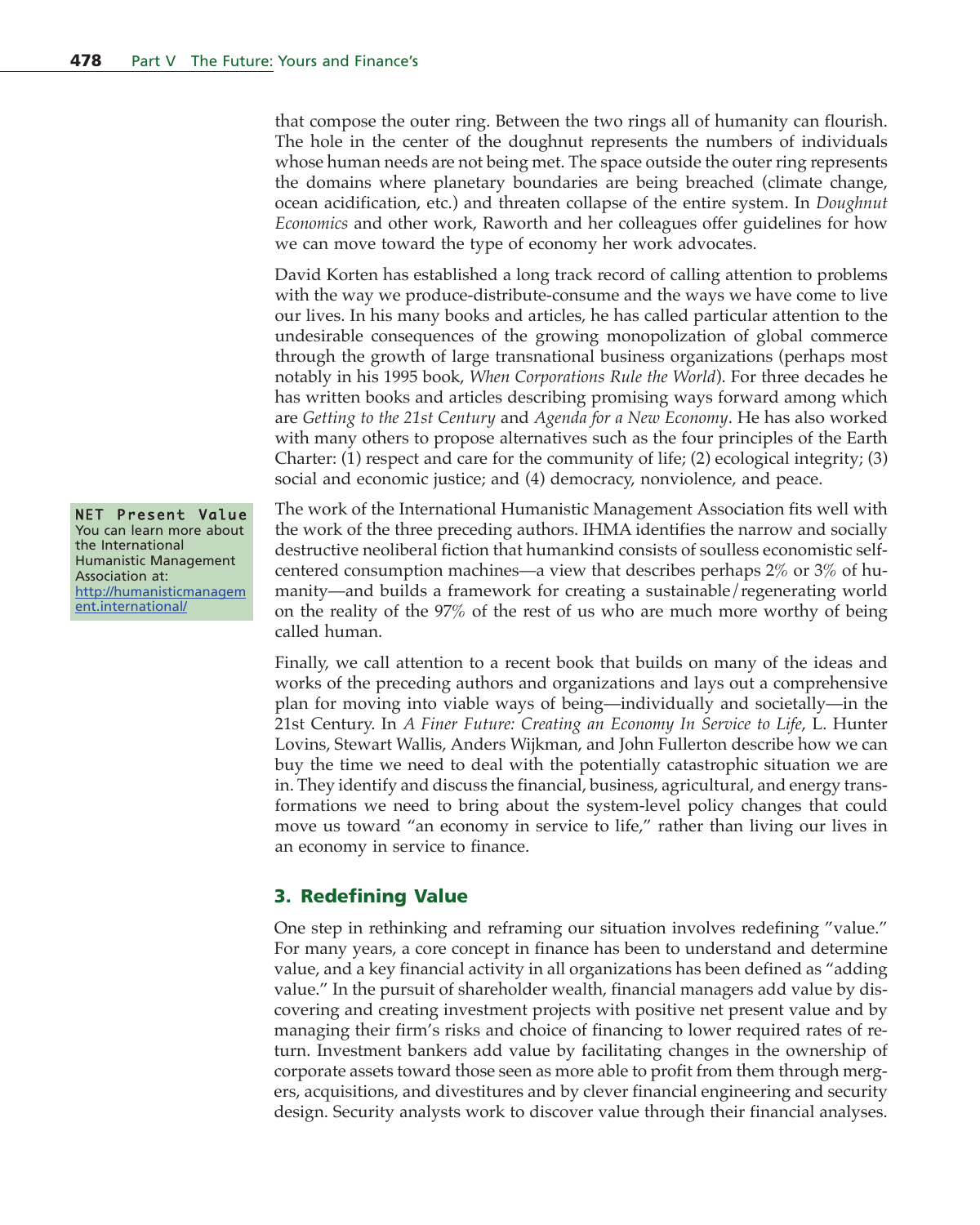And, institutional professionals work to deliver maximum value to their clients through investment selection and portfolio management. The very name of one of the most fundamental concepts in finance is present *value*.

Today, however, new questions are being raised about this search for value: what kind of value? and value for whom? In the examples above, and within the shareholder wealth maximization paradigm, value is implicitly defined as *financial* value for *shareholders*. Yet there are many other kinds of value, and not all of them are solely in the service of equity investors. Some values are human-focused, for example: commitment, compassion, consistency, courage, creativity, dependability, good humor, honesty, loyalty, motivation, open-mindedness, optimism, passion, perseverance, reliability, respect, service to others, and a spirit of adventure. Others are organization-focused, for example a commitment to innovation and excellence, maintenance of the organization's reputation, and the creation of a safe, empowering, respectful, and satisfying working environment that provides what the renowned management thinker W. Edwards Deming called "joy in work." Still others are society-focused, for example: a commitment to the physical environment, a commitment to helping those less fortunate, and a commitment to building strong communities.

Toward the end of Chapter 1, we reported on the August 2019 "Statement on the Purpose of a Corporation" issued by the Business Roundtable, an association of Chief Executive Officers of major US businesses and the largest business lobbying group in the United States. The Statement recognized the need to broaden business's search for value beyond just financial value for shareholders. It is worth recalling it here.

Since 1978, Business Roundtable has periodically issued Principles of Corporate Governance that include language on the purpose of a corporation. Each version of the document issued since 1997 has stated that corporations exist principally to serve their shareholders. It has become clear that this language on corporate purpose does not accurately describe the ways in which we and our fellow CEOs endeavor every day to create value for all our stakeholders, whose long-term interests are inseparable. … With today's announcement, the new Statement supersedes previous statements and outlines a modern standard for corporate responsibility. … Each of our stakeholders is essential. We *commit to deliver value to all of them*, for the future success of our companies, our communities and our country. [emphasis ours]

After almost a quarter century, the leading business lobbying group in America has explicitly recognized what the first editorial of the MIT Industrial Management Review (now the Sloan Management Review) said explicitly 50 years ago: the business of America is not business as American president Calvin Coolidge said it was some 100 years ago, instead, "the business of business is America." And now, 50 years later, we might well say: "The business of world business is the world…and the world's future generations."

#### **4. Redefining Sustainability**

The concept of sustainability has been around for a long time. The earliest civilizations quickly learned that they had to conserve resources if they were to sur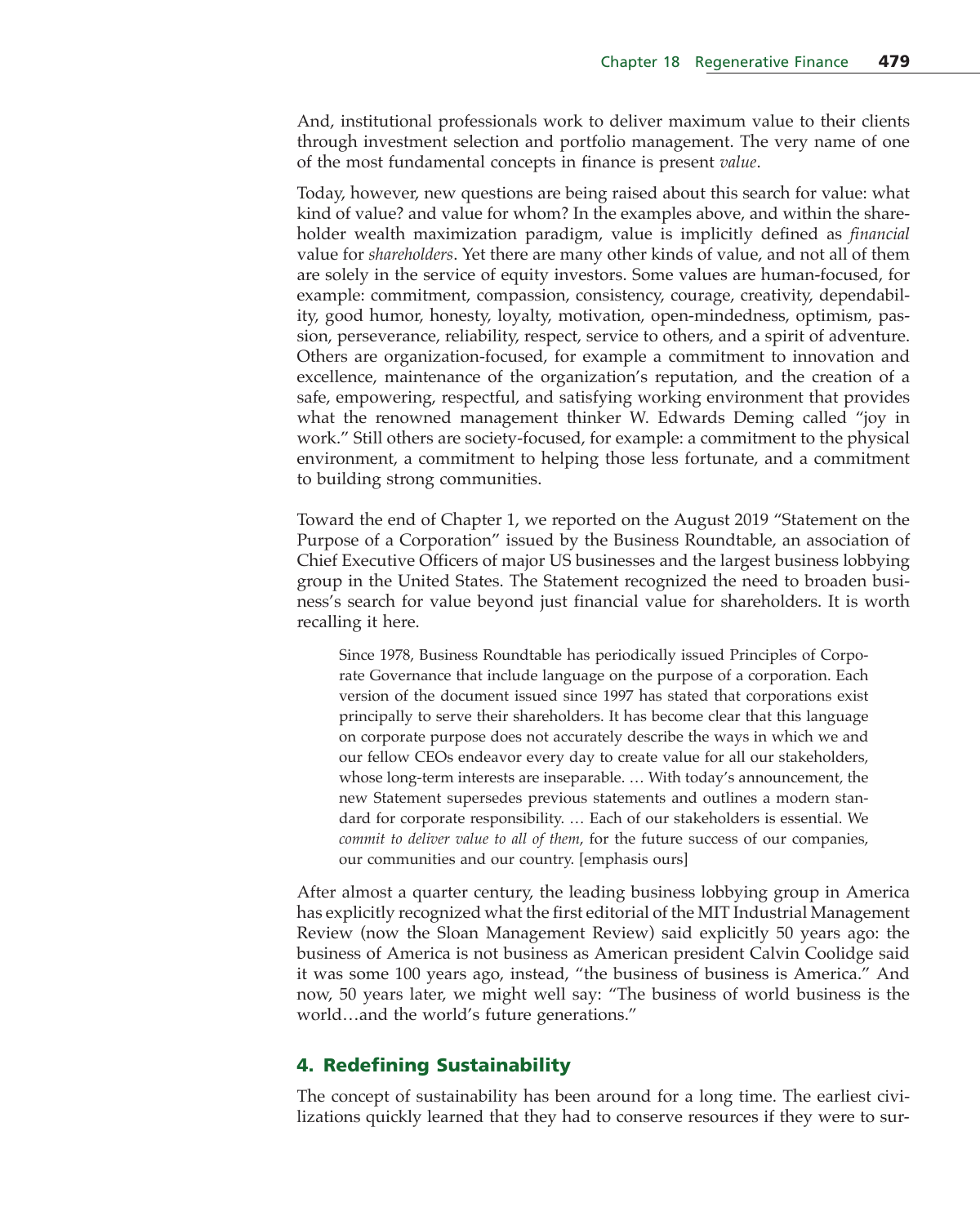vive their often brutal environments, and throughout history there have been voices alerting us to environmental degradation. One of the more visible in recent times was that of Rachel Carson, whose 1962 book, *Silent Spring*, warned us of the polluting and cancerous impacts of pesticides used to increase agricultural yields. By the late 20th Century, awareness of environmental degradation was becoming more and more visible, especially during the energy crises of 1973 and 1979 which forced many people to wait on long lines to purchase gasoline for their cars. Al Gore's 1992 book *Earth in the Balance* and his 2006 film and accompanying book *An Inconvenient Truth*, propelled global warming into the public conscience.

**The Brundtland Report** In the mid-1980s, the United Nations, formed the United Nations World Commission on Environment and Development to study the question of whether the increasing use of the Earth's resources to meet the needs of an increasing global population was sustainable. The Commission became known as the "Brundtland Commission" after its chair, Dr. Gro Harlem Brundtland, then the Prime Minister of Norway and later the Director-General of the World Health Organization. The report of the Commission, "Our Common Future," concluded that while economic growth and development was still possible and desirable, it had its limits. It defined the sustainability concept as follows:

 Sustainable development is development that meets the needs of the present without compromising the ability of future generations to meet their own needs.

**Beyond the Brundtland Report** While the Brundtland statement has been widely accepted as the definition of the sustainability concept, we now see it as having an important limitation. The statement effectively says that it is acceptable to maintain the status quo, that as long as the future is no worse than the present the world is on the right path. However, most people yearn for a future that is better than the present. Parents often say they want their children to live in a safer, healthier, more just world than the one they themselves grew up in.

Perhaps a better statement of sustainable development might be the definitions that appeared in the first edition of the *Journal of Management for Global Sustainability* in 2013:

 Global sustainability is a process that meets the needs of the present generation while enhancing [emphasis added] the ability of future generations to meet their own needs. Global sustainability envisions a world that works for everyone with no one left out.

 Global sustainability is the broad set of interconnected issues that encompass, but are not limited to, achieving environmental conservation, social justice, poverty eradication, social entrepreneurship, desirable production and consumption patterns, species preservation, and spiritually rich lives.

**From degenerative to regenerative** As thinking about the concept of sustainability has evolved, some people have started using some form of the phrase "sustainable/flourishing/regenerating" to hint at the evolution of their under-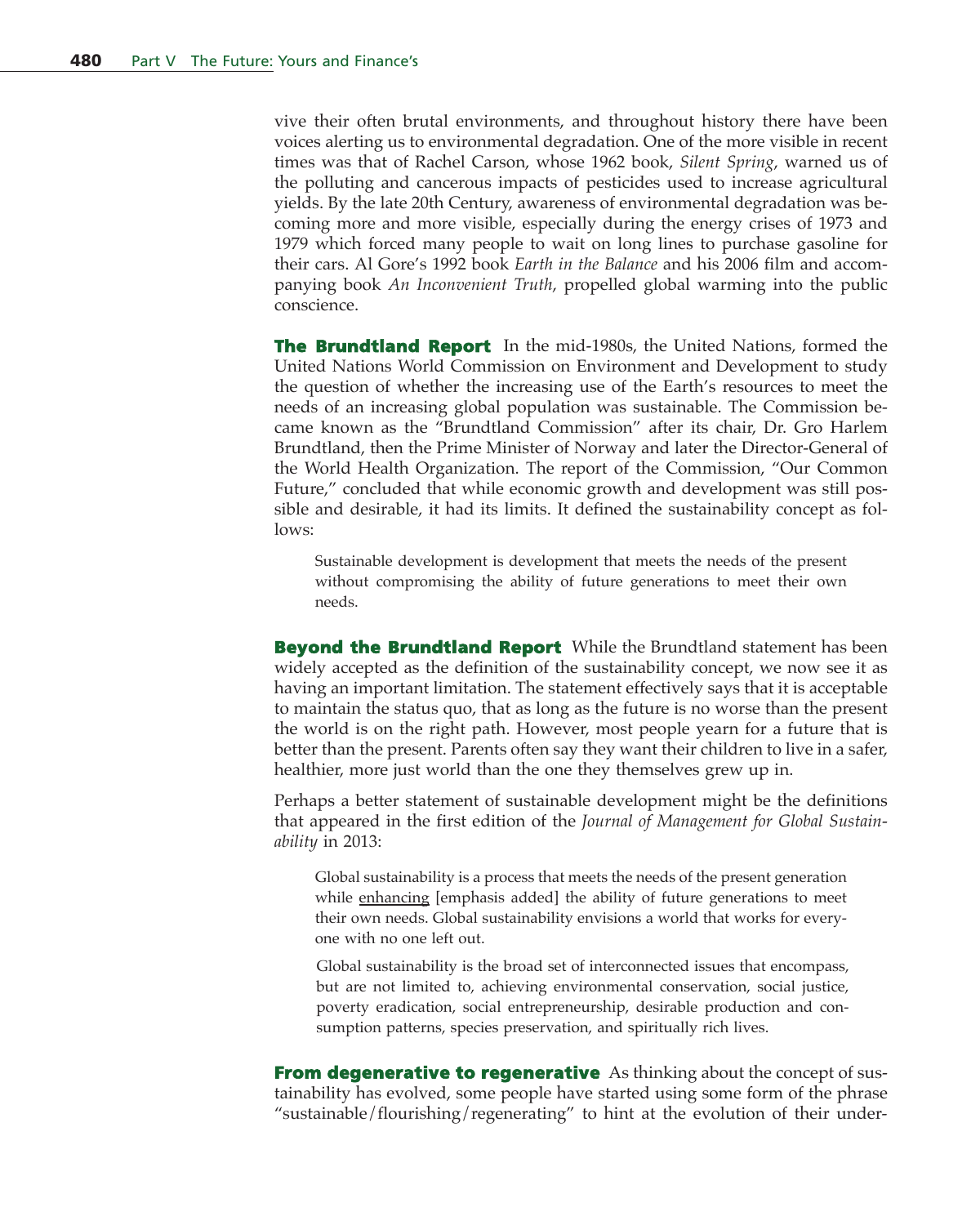

#### **FIGURE 18.3**

From degenerating to regenerating. Achieving sustainability is not sufficient.

> standing of sustainability from not making things worse for future generations to having rich and full lives for all—now and in the future (flourishing)—to regenerating: flourishing while we restore the damages we have done to the planet, to other species, to ourselves, to our societies, and to our cultures.

> One way of looking at the concept of regeneration is in Bill Reed's graphic depiction, presented here as Figure 18.3. Reed's figure illustrates the movement from a degenerating world toward a regenerating one as moving from left to right in the diagram. Conventional ways of producing, distributing, and consuming are degenerative. They are based on the reductionist thinking and mechanistic design we will explore in the next section of this chapter. The "green" movement is an improvement, as companies find ways to do less harm while making more money (the business case for sustainability). At the center of the diagram is the Bruntland Report goal of sustainability, maintaining the status quo without harming the future. Further to the right we are actively healing the planet (restorative) and eventually enhancing our planet and the well-being of ourselves and all others (regenerative). Then we will have reached the deep meaning of John Ehrenfeld's early contribution to defining sustainability as flourishing: "the possibility that human and other life will flourish on the planet forever."

#### **Regenerative Economics**

The neoliberal narrative, inspired and guided by the Mt. Pèlerin Society and its followers, and the ensuing goal of shareholder wealth maximization have been credited by some, perhaps by many, as having played a significant role in the post World War II economic prosperity of many (but not all) of us. "On the other hand," as economists are often teased about saying, the neoliberal narrative and SWM have also been blamed by some, perhaps by many, as justifying, guiding, and encouraging the patterns of producing, distributing, and consuming that have done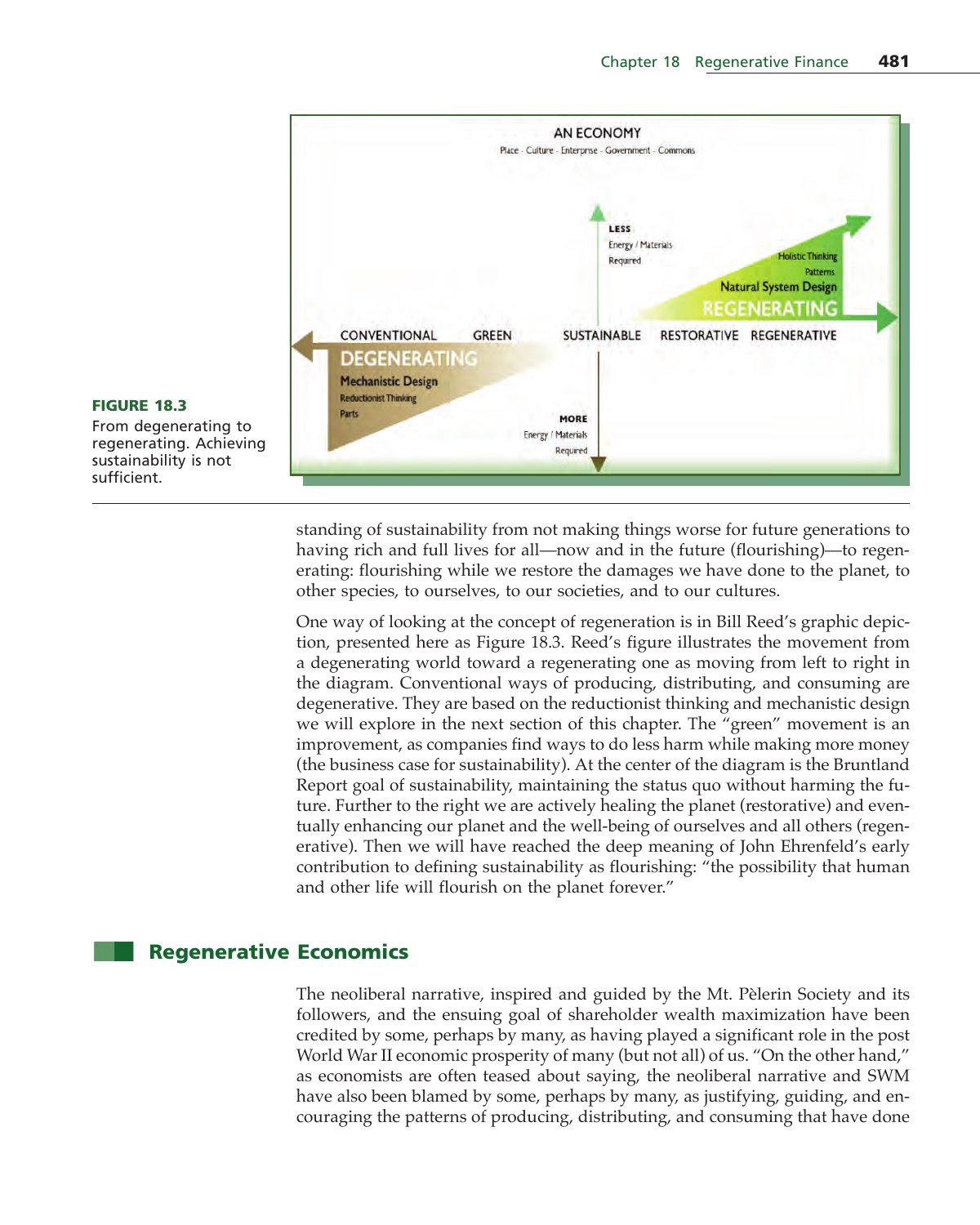so much damage to the planet's capacity to support healthy life. While the roles of the neoliberal narrative and SWM are often argued with passion, neither hypothesis, positive or negative, can be proved or disproved. Unfortunately, the continuing destruction of the planet's capacity to support life is beyond the point where it can reasonably be called an hypothesis. There is simply too much evidence around us to deny the dire situation the world is in.

#### **1. The Emergence of a New Narrative—from Mt. Pèlerin to Mt. Sustainability**

Observing that the narratives that guide us are important influences in our lives, a growing number of leaders are convinced that we need to find new narratives that do not bring with them the unintended, destructive consequences that seem to many to accompany the neoliberal narrative (e.g., Korten, *Change the Story, Change the Future*, 2015).

**Climbing Mount Sustainability** An early pioneer in exploring what it could mean to create a sustainable/flourishing/regenerating company was the late Ray Anderson, founder and CEO of Interface, a company that committed itself to become fully sustainable, and then to go beyond simply being sustainable. In two books and many public presentations, Anderson reported almost two decades of experimentation and exploration of ways a company can prosper financially while seeking to contribute actively to the well-being of society and the health of the planet. His company's continuing quarter century of initiatives, and those of many other companies that followed in his footsteps, are starting to chip away at the edges of the neoliberal narrative and encouraging others to undertake ever bolder thinking and actions—actions intended to replace economies grounded in the neoliberal narrative with "an economy in service to life." In contrast with neoliberalism and the Mt. Pèlerin Society's perspectives, Anderson often referred to his company's journey as "Climbing Mount Sustainability."

**Changing the narrative** How to change a narrative was suggested decades ago by Donnela Meadows, lead author of the Club of Rome's/MIT's painfully prescient 1972 study: *The Limits to Growth* and by Thomas Kuhn six decades ago in his widely respected book *The Structure of Scientific Revolutions*. Both used the word paradigm for the concept we are labeling as narrative. We intend the two words to refer to the same concept.

In *Thinking in Systems*, Meadows observed: "… people who have managed to intervene in systems at the level of paradigm have hit a leverage point that totally transforms systems" and "Systems modelers say that we change paradigms by building a model of the system, which takes us outside the system and force(s) us to see it whole." Kuhn is often interpreted as saying the only thing that will replace a dominant narrative is an alternative narrative. Writing about scientific theories as paradigms or narratives, he said; "… once it has achieved the status of paradigm, a scientific theory is declared invalid only if an alternate candidate is available to take its place." Guided by thinking along these lines many academic and business leaders are seeking ways to replace the neoliberal narrative with one that will contribute much more to the well-being of all species and to a regenerating world.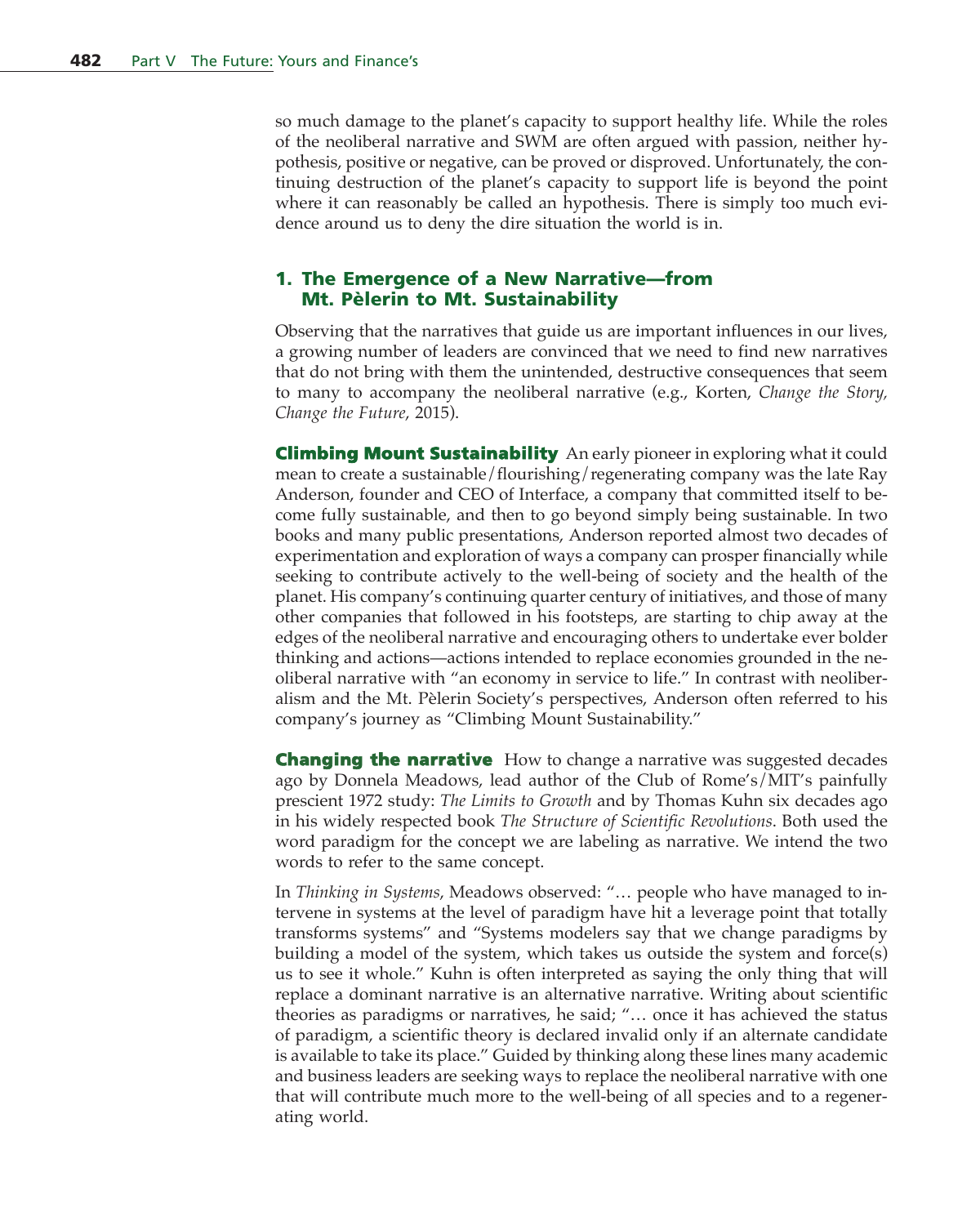A series of such approaches is based on recognizing that nature itself is the exemplar par excellence of a regenerative system and using that perspective to explore the possibility that we might construct a new narrative for economics and business based on what nature offers to teach us every day—if we are willing to look, listen, and learn. In nature there is no "waste"—any output of any part of the system is an input to another part of the system. The only energy required by the members of the system is proved for free by the sun, ultimately or directly, or by other members of the system.

#### **2. Thinking of Economic Systems as Natural Systems2**

In his approach to exploring how we might transform our global financial systems, John Fullerton begins with economic systems and looks to nature. He maintains that economies, if they are to sustain themselves over very long periods—"forever" as John Ehrenfeld writes—must meet the same requirements as natural systems (nature). He argues strongly that: "The universal patterns and principles the cosmos uses to build stable, healthy, and sustainable systems throughout the real world can and must be used as a model for economic-systems design."

In this vein, Fullerton defines regenerative economics as the discovery and "… application of nature's laws and patterns of systemic health, self-organization, self-renewal, and regenerative vitality to socioeconomic systems," and he summarizes his insights in eight principles which, taken together, define a regenerative economy. The eight principles are shown graphically in Figure 18.4 and are described in Figure 18.5.



<sup>2</sup> **Source:** This section of the chapter is drawn from *REGENERATIVE CAPITALISM: How Universal Principles And Patterns Will Shape Our New Economy* by John Fullerton, Founder and President of The Capital Institute with his generous permission, available at http://capitalinstitute.org/wpcontent/uploads/2015/04/2015-Regenerative-Capitalism-4-20-15-final.pdf.

NET Present Value You can learn more about John Fullerton, the Capital Institute, and regenerative economics and finance at: https://capitalinstitute.org/

#### **FIGURE 18.4**

The eight principles of a regenerative economy illustrated. The principles are visible in natural systems and apply to human systems as well.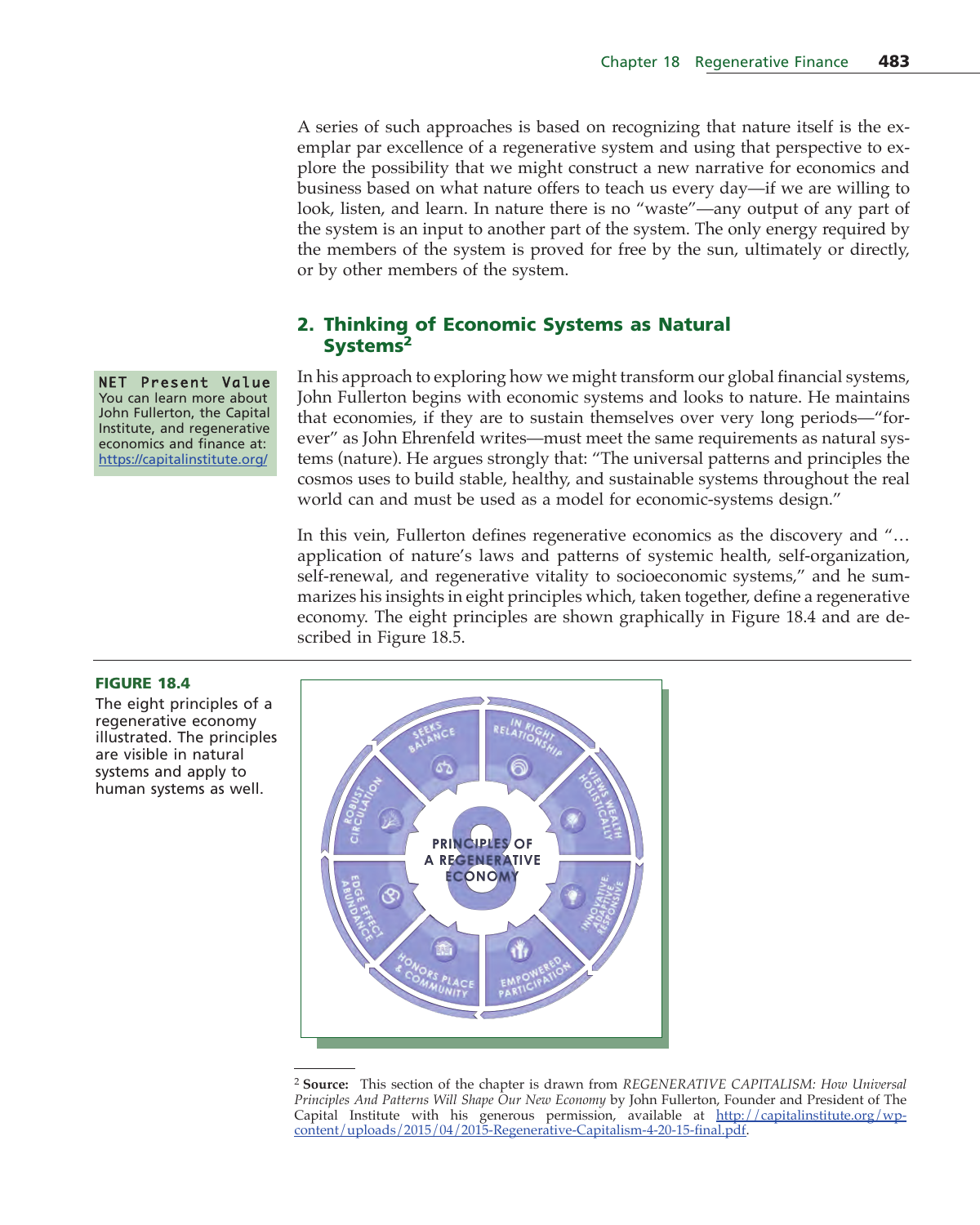- **1. In Right Relationship**: Humanity is an integral part of an interconnected web of life in which there is no real separation between "us" and "it." The scale of the human economy matters in relation to the biosphere in which it is embedded. What is more, we are all connected to one another and to all locales of our global civilization. Damage to any part of that web ripples back to harm every other part as well.
- **2. Views Wealth Holistically:** True wealth is not merely money in the bank. It must be defined and managed in terms of the well-being of the whole, achieved through the harmonization of multiple kinds of wealth or capital, including social, cultural, living, and experiential. It must also be defined by a broadly shared prosperity across all of these varied forms of capital. The whole is only as strong as the weakest link.
- **3. Innovative, Adaptive, Responsive:** In a world in which change is both ever-present and accelerating, the qualities of innovation and adaptability are critical to health. It is this idea that Charles Darwin intended to convey in this often-misconstrued statement attributed to him: "In the struggle for survival, the fittest win out at the expense of their rivals." What Darwin actually meant is that: the most "fit" is the one that fits best i.e., the one that is most adaptable to a changing environment.
- **4. Empowered Participation:** In an interdependent system, fitness comes from contributing in some way to the health of the whole. The quality of empowered participation means that all parts must be "in relationship" with the larger whole in ways that not only empower them to negotiate for their own needs but also enable them to add their unique contribution towards the health and well-being of the larger wholes in which they are embedded.
- **5. Honors Community and Place:** Each human community consists of a mosaic of peoples, traditions, beliefs, and institutions uniquely shaped by long-term pressures of geography, human history, culture, local environment, and changing human needs. Honoring this fact, a Regenerative Economy nurtures healthy and resilient communities and regions, each one uniquely informed by the essence of its individual history and place.
- **6. Edge Effect Abundance:** Creativity and abundance flourish synergistically at the "edges" of systems, where the bonds holding the dominant pattern in place are weakest. For example, there is an abundance of interdependent life in salt marshes where a river meets the ocean. At those edges the opportunities for innovation and cross-fertilization are the greatest. Working collaboratively across edges – with ongoing learning and development sourced from the diversity that exists there – is transformative for both the communities where the exchanges are happening, and for the individuals involved.
- **7. Robust Circulatory Flow:** Just as human health depends on the robust circulation of oxygen, nutrients, etc., so too does economic health depend on robust circulatory flows of money, information, resources, and goods and services to support exchange, flush toxins, and nourish every cell at every level of our human networks. The circulation of money and information and the efficient use and reuse of materials are particularly critical to individuals, businesses, and economies reaching their regenerative potential.
- **8. Seeks Balance:** Being in balance is more than just a nice way to be; it is actually essential to systemic health. Like a unicycle rider, regenerative systems are always engaged in this delicate dance in search of balance. Achieving it requires that they harmonize multiple variables instead of optimizing single ones. A Regenerative Economy seeks to balance: efficiency and resilience; collaboration and competition; diversity and coherence; and small, medium, and large organizations and needs.

#### **FIGURE 18.5**

The eight principles of a regenerative economy described. The principles are visible in natural systems and apply to human systems as well.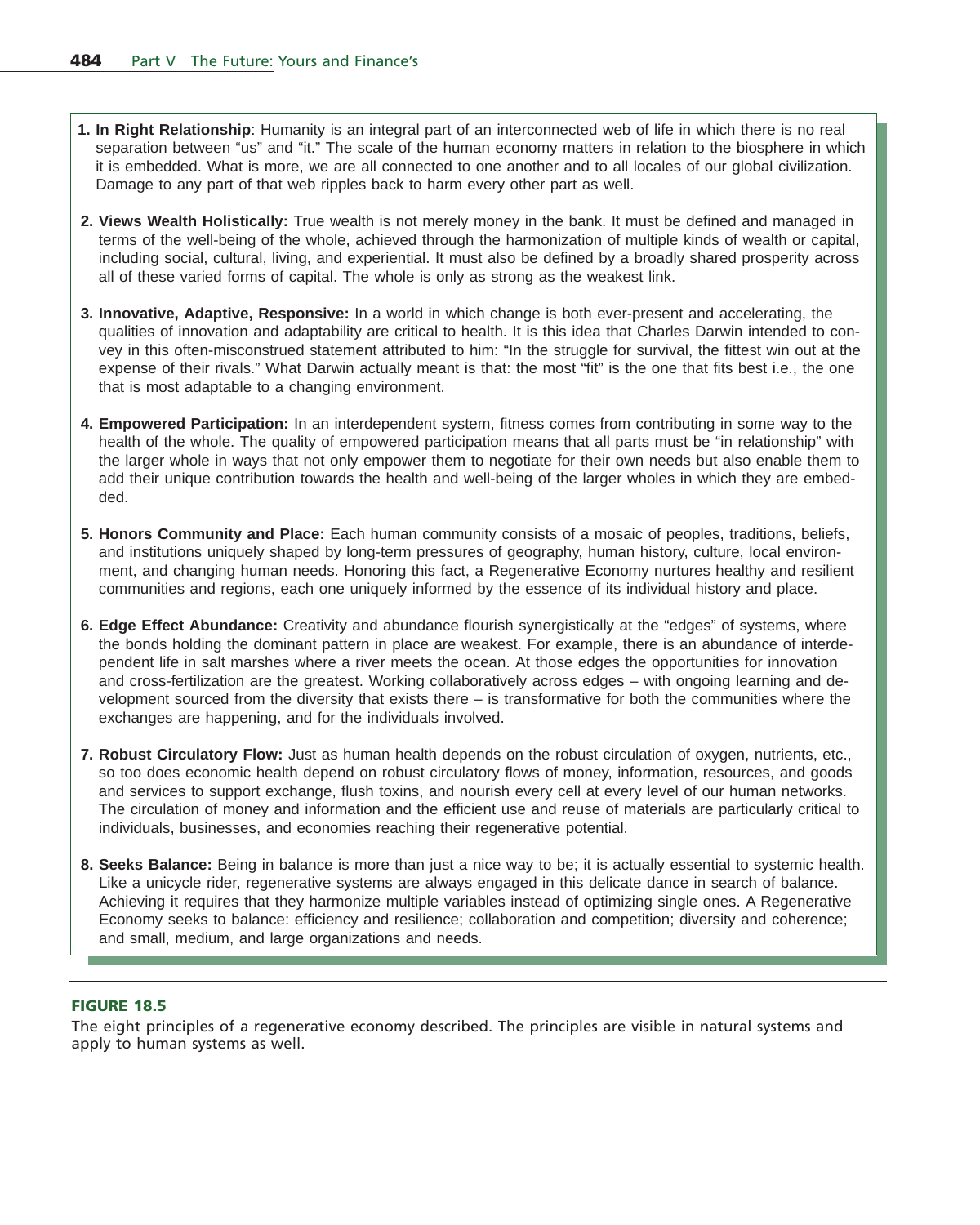Fullerton concludes. "The resulting theory shows us how to build a vibrant, longlived, regenerative economy and society using the same holistic principles of health found consistently across widely different types of systems throughout the cosmos. This theory grounds our understanding of why integrity, ethics, caring, and sharing lead to socially vibrant communities and healthy economies—while at the same time making perfect practical and scientific sense." It also provides a lens to understand many (most?) of the failures we live with today. As Fullerton says: "Understood systemically, financial collapse as well as poverty and inequality in all its forms and even climate change-induced ecological collapse are symptomatic of a flawed system design."

One of Fullerton's concerns is the danger that we tend to use only reductionist thinking in our attempts to understand the world. **Reductionism** focuses research by breaking down complex systems into their component parts and studying each part in isolation from its surroundings. To understand something, hold everything else constant. While acknowledging that reductionist thinking has led to amazing breakthroughs in many fields of study, Fullerton points out that the economy is a system, and like any system it can only be fully understood by considering not just the individual parts, but also the interrelated wholeness of each part and its relationship with all other parts. He uses the human body as an example: "**Holism**, in contrast to reductionism, asks us to see the world as a system of fractal or nested relationships. Molecules (carbohydrates, proteins, etc.) combine to create cells, which combine to create organs (heart, lungs, arteries), which in turn work synergistically to create sub-systems like the cardiovascular system. These subsystems are all nested within a body to create the potential that is far greater than the sum of these parts: living, working, thinking, learning beings. Even at a non-material level it appears such patterns exist as well, including at the level of consciousness, according to leading theories of quantum physics. Holism describes the essential hierarchy of wholes and their complex interrelationships, while reductionism is a useful method to break down what's complicated into parts that can be studied and acted upon discretely from one another. But we must not forget that such reductionist understanding of parts is incomplete, and it misses the most important understanding of the greater whole."

Fullerton admits that his listing of the eight principles is inherently a very limited and flawed attempt, since, as he says: "… such reductionist simplification is contrary to the very nature of complex systems." Of course he is correct. Nevertheless, these eight principles—relationships, wealth, responsiveness, participation, community and place, abundance at the edge, circular flow, and balance—provide a promising framing for understand what regenerative economics, regenerative finance, and a healthy, flourishing world might look like.

**reductionism—**simplifying a complex system to study its parts in isolation from others

**holism—**seeing the entirety of a complex system and the relationships among its parts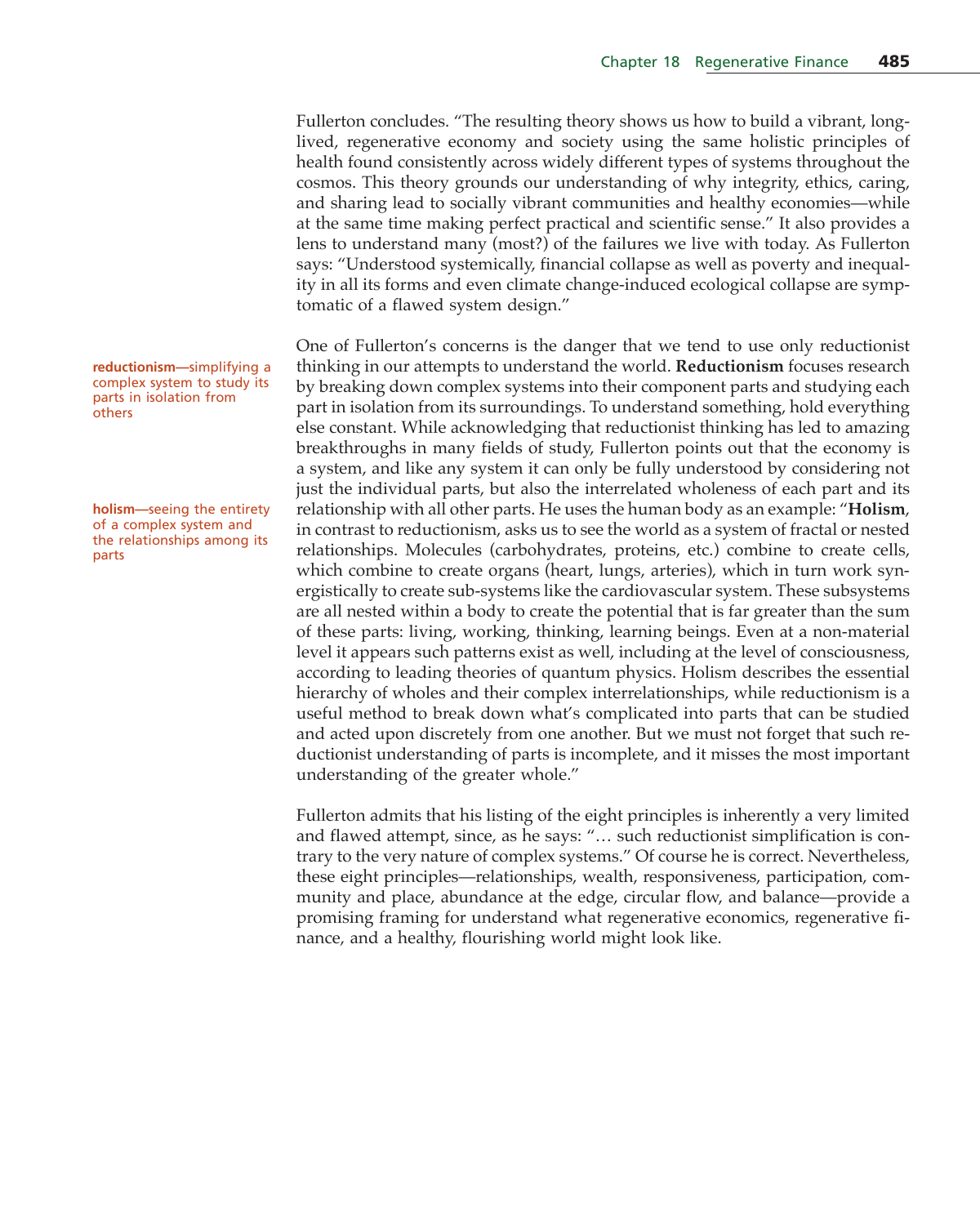#### **Regenerative Finance3**

Regenerative finance derives from regenerative economics. The eight principles that define a regenerative economy would be the same principles that underlie a regenerative financial system since they apply to all systems. In this section we look at what John Fullerton identifies as five "fatal flaws of finance" and why they are so problematic. We bring in the eight principles to show how what we will call "old" finance differs from the eight principles, hence is inconsistent with a sustainable world. Then we note where financial thinking and practice more aligned with natural system characteristics are starting to be found—where regenerative finance is emerging.

#### **1. Five Critical Errors of "Old" Finance**

John Fullerton begins his paper *Finance for a Regenerative World* with the impassioned statement that "… at this moment in time, we see finance playing a central role in the interconnected social, political, economic, and ecological crises now cascading out of our control. The ideology of finance is a threat to civilization itself. Therefore, *the questions of finance—what is it, what must it be, what beliefs and presumed "truths" underlie its hold on us—are the most urgent and essential questions of our time* [emphasis his]. By "ideology of finance," John was referring to the beliefs underlying and embedded in the "old" neoliberal narrative and the shareholder wealth maximization (SWM) finance paradigm discussed throughout this book and examined more critically earlier in this chapter.

In the previous section of this chapter we presented Fullerton's Regenerative Economics framework. Just as he argues that "the universal patterns and principles the cosmos uses to build stable, healthy, and sustainable systems throughout the real world can and must be used as a model for economic-system design," Fullerton also argues they can and must be used to design regenerative finance systems. However, finance as practiced today is inconsistent with those patterns and with the eight principles just described. Therefore, he argues that current financial practices are degenerative, not regenerative.

In this section, we present some of Fullerton's key insights and conclusions. He identifies five fundamental inconsistencies and how each violates one or more of the eight principles. Of course, transforming financial theory and practice will be a much more challenging, exciting, and complex adventure than simply "fixing" five inconsistencies, but these and other inconsistencies are creating a great deal of dissatisfaction, and these first five possible steps might move us toward a vision of finance aligned with the ways nature and natural systems have been able to sustain themselves and flourish for eons.

**Finance confuses means and ends** "Old" finance assumes that maximum shareholder value and the accompanying growth in GDP should be the goal of economies. However, economic growth does not necessarily bring with it improved social and economic outcomes. For example, spending more money on

<sup>3</sup> **Source:** This section of the chapter is drawn from *Finance for a Regenerative World* by John Fullerton, Founder and President of The Capital Institute with his generous permission, available at https://capitalinstitute.org/regenerative-finance-2/.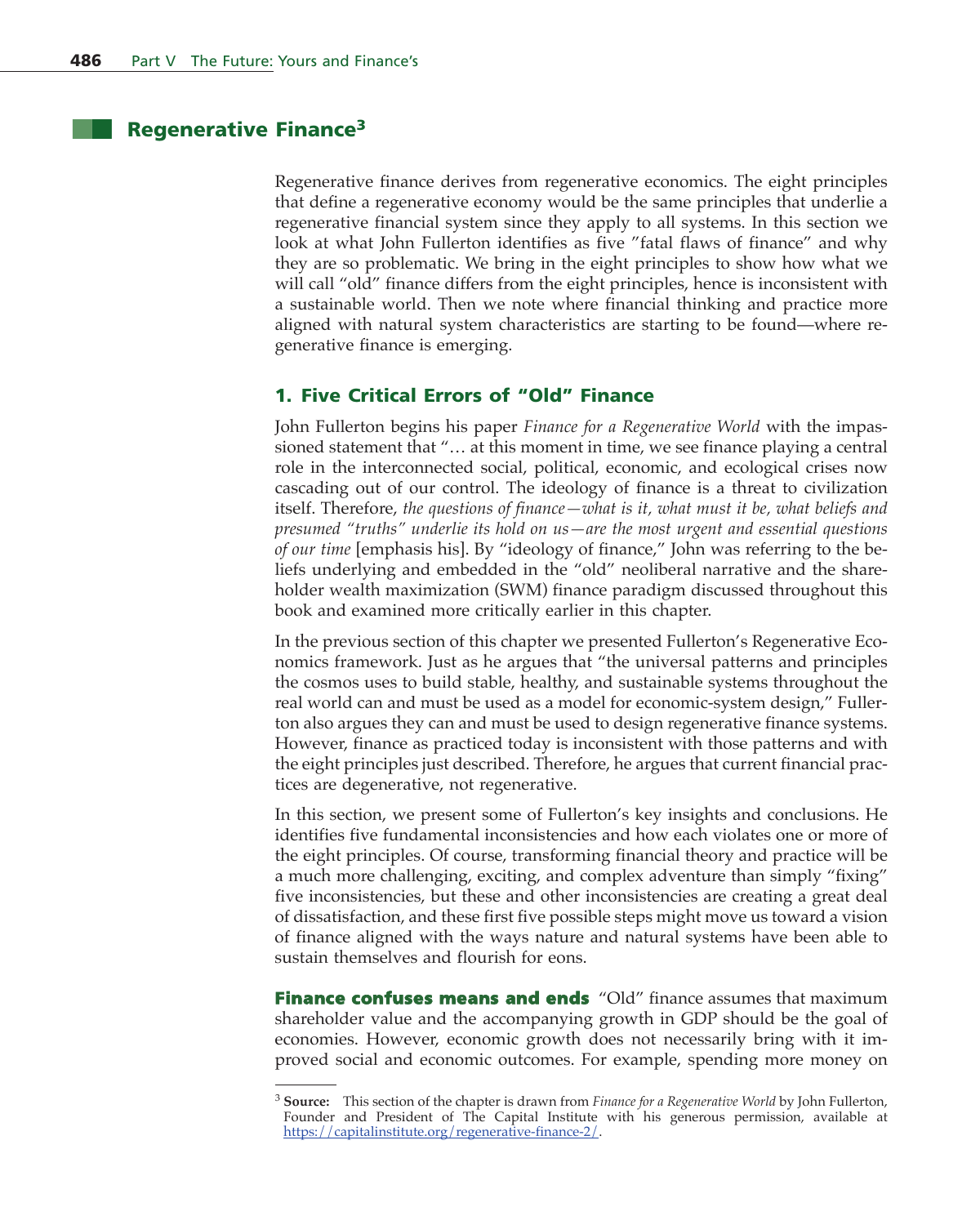dealing with domestic violence, drug overdoses, oil spills, etc. adds to GDP, but most people would agree that this way of increasing GDP does not indicate a parallel rise in prosperity.

Fullerton states a second way in which means and ends are confounded: "The finance narrative states that financial capital must seek the highest risk-adjusted return on investment, irrespective of the qualitative factors that such investment impacts, often for years into the future. So, the argument goes, a 15 percent internal rate of return is better than a 10 percent internal rate of return to the investor, no matter how it is generated. Nuances such as whether an investment is real or speculative, extractive or productive to society are simply not reflected in the internal rate of return. And measurements of "risk" when considering risk-adjusted returns, refer only to the financial risk, typically the statistically expected volatility of expected financial returns. There is nothing in the finance ideology that refers to the risk to the greater economy, society, or planet of a particular investment. So, for example, the carbon emissions of a coal plant, the loss of soil fertility and biodiversity of industrial agriculture, or the loss of a downtown shopping district and the goods and money it recirculates within the community, as well as the impact on local employment and the municipal tax base when a super store moves outside of town, simply are outside the risk calculus of finance. … This is the dominant finance ideology at work in the real world today, in which success is defined only in terms of its reductionist self, implicit even in the language, internal rate of return ("IRR"). There is no systemic rate of return concept in modern finance—what we might call the "SRR", meaning the holistic return to the entire system."

**Finance confuses investment with speculation** "Old" finance assumes that there is little or no difference between investment for the long-term and speculation for the short-term. As information technologies improved speeding up the arrival of news and as computer technologies improved, creating the opportunity to buy and sell securities in microseconds, more and more long-term investment was replaced by short-term speculation. As Fullerton points out: "Looked at through our regenerative lens, what's unique (and problematic) about the modern public corporation is the literal absence of a truly meaningful and dedicated longterm relationship between the owners and the company. … The implications may be trivial when considered in isolation—one day trader, one billion-dollar hedge fund. But we must confront the systemic implications given the scale of this shift. Without a critical mass of investors in long-term relationship with large, multinational organizations, who will accept the responsibility to govern when it's so much easier (and cheaper) to simply buy and sell?"

He continues: "What is important for our purposes is that nearly 50 percent of the 'investors' (from mom and pop to sovereign wealth funds and pension funds) holding stocks in public companies literally are making their investment decisions without anyone analyzing individual businesses and their long-run prospects, much less engaging seriously in the responsibility of genuine ownership. And many more investment dollars invest via momentum funds that do technical market analysis looking at chart patterns but no fundamental investment analysis. In fact, they likely don't know or care what business the company is in. With a holding period measured in days, weeks or at most months, it's simply an abstract game of probabilities involving securities, nothing to do with company ownership.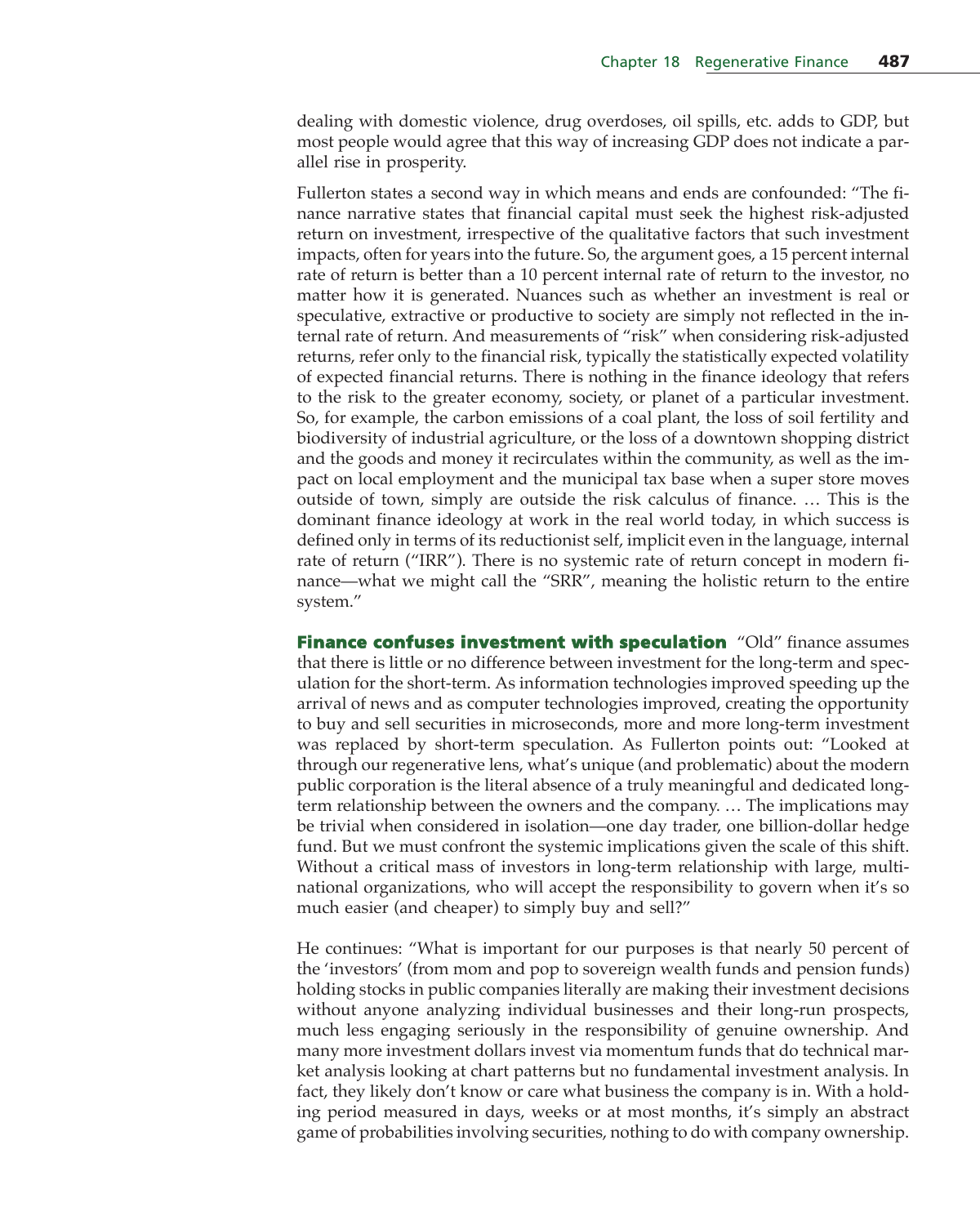

© 2020 by Noah Lin. All rights reserved.

What's missing from the vast majority of investment capital, if we follow our principles, is long-term genuine owners who accept the responsibility of ownership, working in "right relationship" with companies they own the way a privatelyowned business often (but not always) operates."

#### **Finance claims markets are the best solution to all economic prob-**

**lems** "Old finance" assumes that markets are the best way to allocate financial resources. Capital should flow to those people and organizations that can do the best job of meeting the needs of consumers measured by how profitable they are. This conclusion might be true if all the participants in the economy had the financial means to participate fully with perfect information guiding their choices, if no unpriced externalities were omitted from market costs and prices, and if the rules for the operations of the markets were not biased for or against any market participants. However, the majority of the world's population does not have the means to participate fully, many companies and particularly consumers have only partial information about the choices they are making, there are many unpriced externalities that are crucial to the environment and society that never get considered in economic decisions, and the rules of the game in many markets are strongly influenced by coalitions of powerful market participants for their own advantage. So, markets may be effective tools for some financial decisions but are not very effective tools for many others.

Fullerton observes: "Furthermore, markets are also not well suited to very long time horizons where costs are difficult to internalize in market prices, either for technical or human behavior reasons, or where costs are really not costs that could be fixed with money, but 'wrongs' that have no acceptable price. Modern society by and large accepts that murder and slavery are wrongs that can't be fixed with money. Similarly, the knowing destruction of access to clean water and an ability to provision oneself from the earth's natural bounty, and irreversible ecological damage like climate change or species extinction are examples of such 'wrongs' for which there is no acceptable price, and therefore there is no market solution. (In such cases) markets are simply the wrong tool, no matter how well designed. Yet markets have displaced our humanistic values that have stood the test of time as our guiding ethic."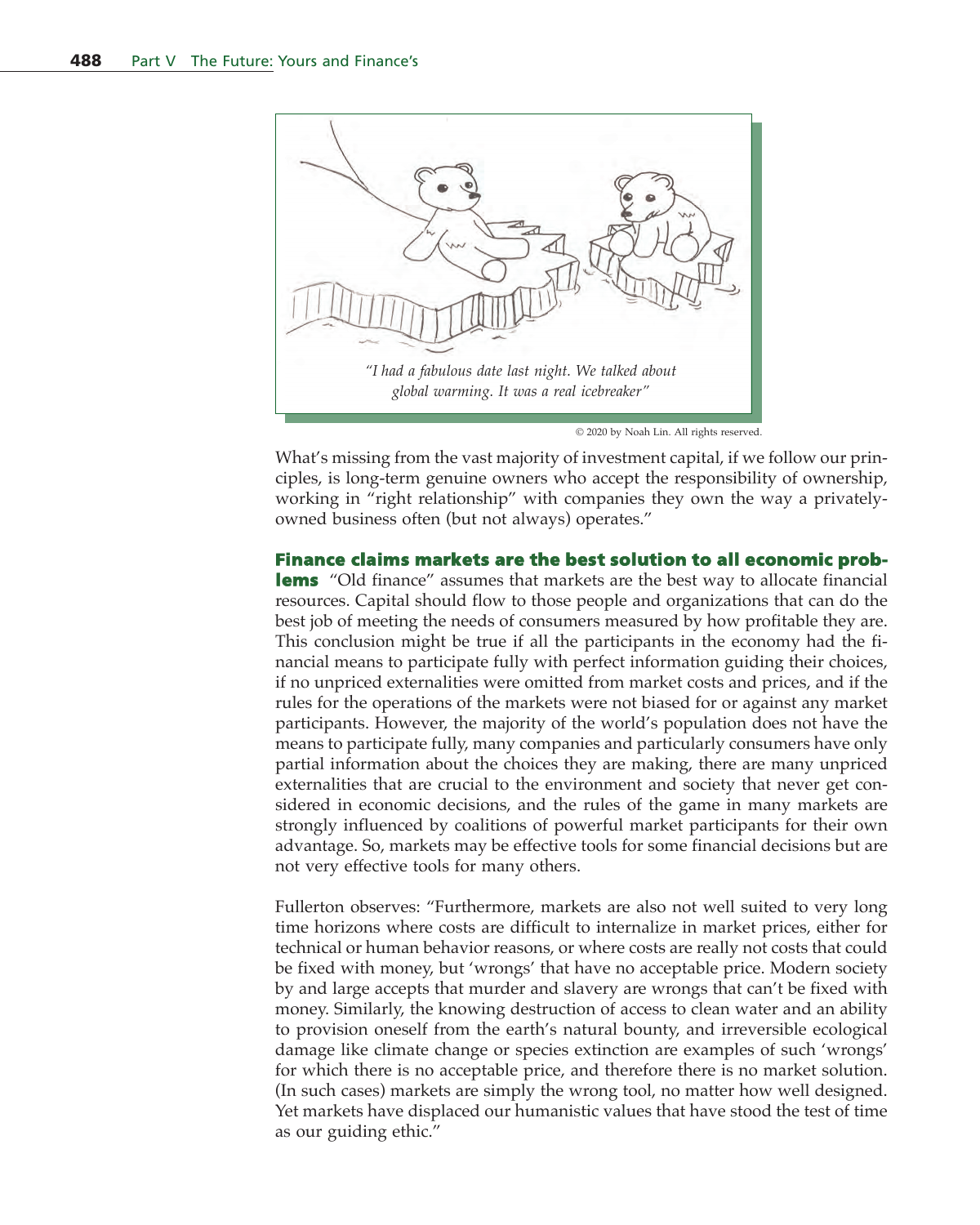"If we need further evidence, there is what Jeremy Grantham refers to as 'the tyranny of the discount rate,' a number which, when plugged into a formula, decides that our grandchildren's lives have no value. (For example, a discount rate consistent with financial theory's time value of money and future uncertainty would discount the future costs of climate change back to almost nothing.) … The tyranny of the discount rate, short-term incentives in financial markets, and the short-term characteristics of markets as tools, and most importantly, the fact that stock market performance does not equate with social progress, all conspire to limit what we can expect from markets in addressing our most pressing challenges."

**Finance believes conflicting personal goals are amenable to formal solutions** "Old" finance assumes that it is possible to construct contracts that will align the interests of multiple parties to prevent or sufficiently limit conflicts of interest. However, experience to date has proven otherwise. In Chapter 17 we introduced this issue, known in finance as the agency problem, in our discussion of the importance of stakeholder alignments.<sup>4</sup> John draws on his years of experience in investment banking to illustrate his concerns: "Finance is rife with conflicts of interest, and unfortunately, Wall Street has become brazen in exploiting them, extracting value from the system for selfish ends, rather than conducting activities that add value to the system. … The fact is, 'customers' are really just counterparties in a rough and tumble game in which there is no duty of care to one's counterparty. And like any well-run casino, the house often sees more of the cards. That's the business model." What John refers to when he writes that the house sees more of the cards is the existence of **asymmetric information**, the situation in which one party has better and/or more complete information than the other.

**information asymmetry** the condition when one party to a transaction knows more than the other party



**FINANCE IN PRACTICE**

**"Stranded Assets" Illustrate the Limits of Financial Markets**

Stranded assets are assets that will never be used, hence should have a zero financial value. Perhaps the most notable illustration of the concept today is the total of fossil fuel reserves—the coal, oil, and gas already discovered but not yet extracted from the Earth.

Multiple climate scientists have warned that it is imperative to limit the future increase in atmospheric temperature to no more than 2 degrees Celsius (many say no more than 1.5°C) to avoid catastrophic damage to the Earth. For this to happen, the amount of fossil fuels that can be burned in the future would have to be limited with the corollary that most of the known reserves would remain in the ground. While estimates vary, the consensus of many analysts is that the value of these potentially stranded reserves as reflected in the stock prices of the companies and the national accounts of the governments that own them is some USD 20 to 25 trillion.

Because the financial markets place a significant value on these assets, there is no strong financial market signal to their owners about the severe loss in value they face. If (more likely when) the value of these assets collapses, he economic and political dislocations on the fossil fuel companies, their employees and supply chain, and on the countries that depend on the revenue could be severe.

<sup>4</sup> **Cross-reference:** Chapter 17, pages 450-451.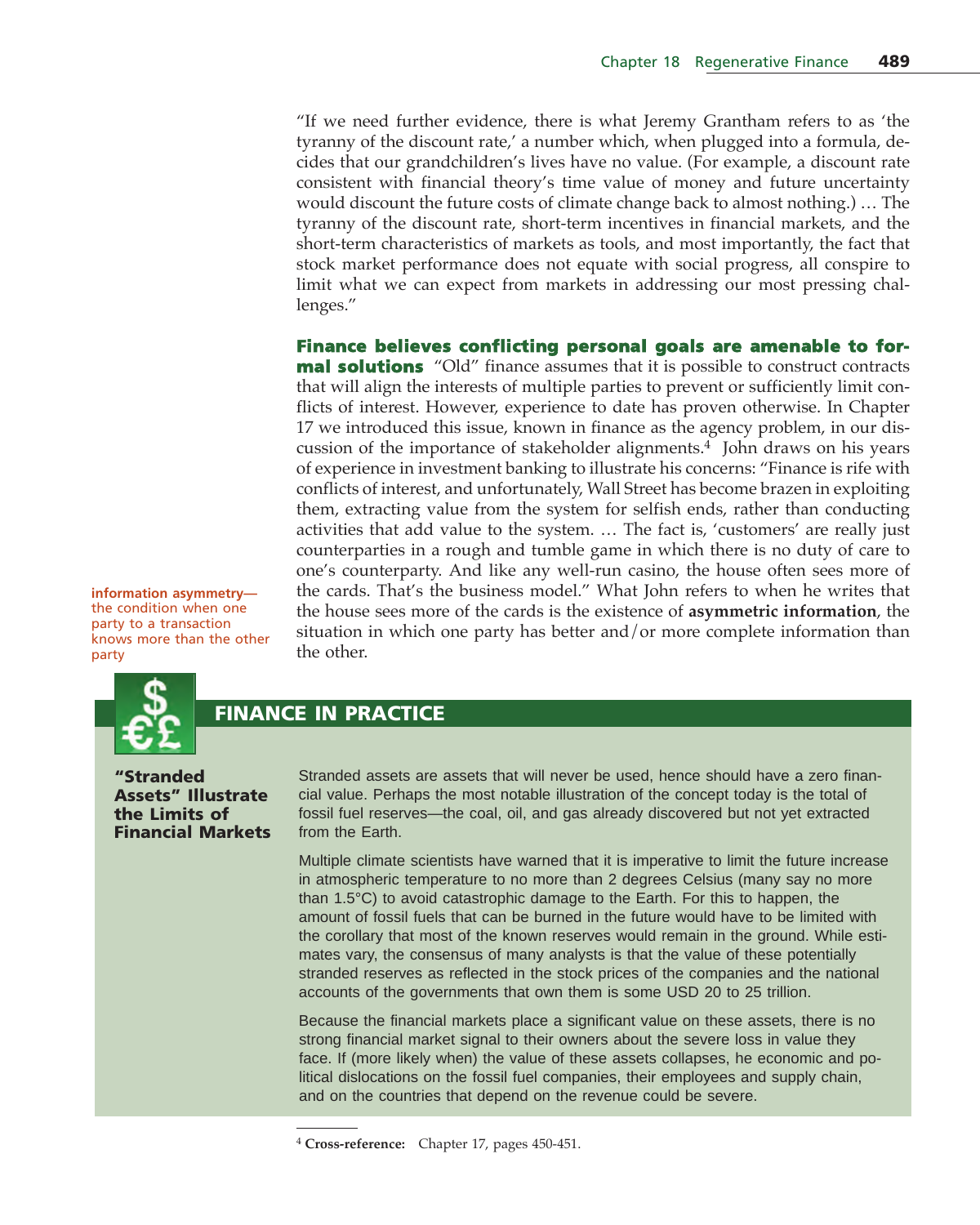We look further at this failure to show how it is not aligned with the eight principles of a regenerative economy. It violates the principle "in right relationship" by severing the trusting relationship between bankers and their clients. It violates the principle "holistic wealth" since it turns what should be a win-win relationship into win-lose. It violates the principle of "robust circulation" by increasingly extracting savings from communities and channeling those funds into speculative activities rather than keeping the money circulating within the community. And, by doing all of this, it violates the principles of "empowering participation" and "honoring community and place" leaving local businesses disempowered and often unable to secure the financing needed to contribute to local health and wellbeing. It also violates the principle of "in balance." For any organism to remain healthy and survive, it must find a balance between efficiency—squeezing the most out of its resources—and resiliency—the ability to survive setbacks. Figure 18.6, summarizing the result of studies of living systems, illustrates this point, defining the point of balance as the "window of viability." Fullerton relates the concept to the financial crisis of 2008-2009: "It is clear that the mindless pursuit of efficiency, without regard to the counter balancing force of resiliency at both the firm level and the system-wide level was in fact a root systemic cause of the financial crash. The system simply became too brittle (off to the left toward efficiency in the diagram) and collapsed. Too much resiliency without efficiency, on the other hand, leads to rigidity, stagnation, and therefore underdevelopment relative to potential.

**Finance believes that unlimited growth, hence unlimited investment, is possible** "Old" finance sees no limit to the ability of an economy, hence its financial value, to grow. However, there are limits to the Earth's resources, some of which cannot easily be replaced by new technological developments.

In the most fundamental of finance models, the compound interest function that underlies time value of money, future value equals present value multiplied by a compounding factor of the form  $(1+r)^n$ . This model is assumed to be valid no mat-



**FIGURE 18.6** Efficiency versus

resilience. Viability requires a balance between the two.

<sup>&</sup>lt;sup>5</sup> Source: Bob Ulanowicz, Sally Goerner, https://people.clas.ufl.edu/ulan/files/Goerner.pdf.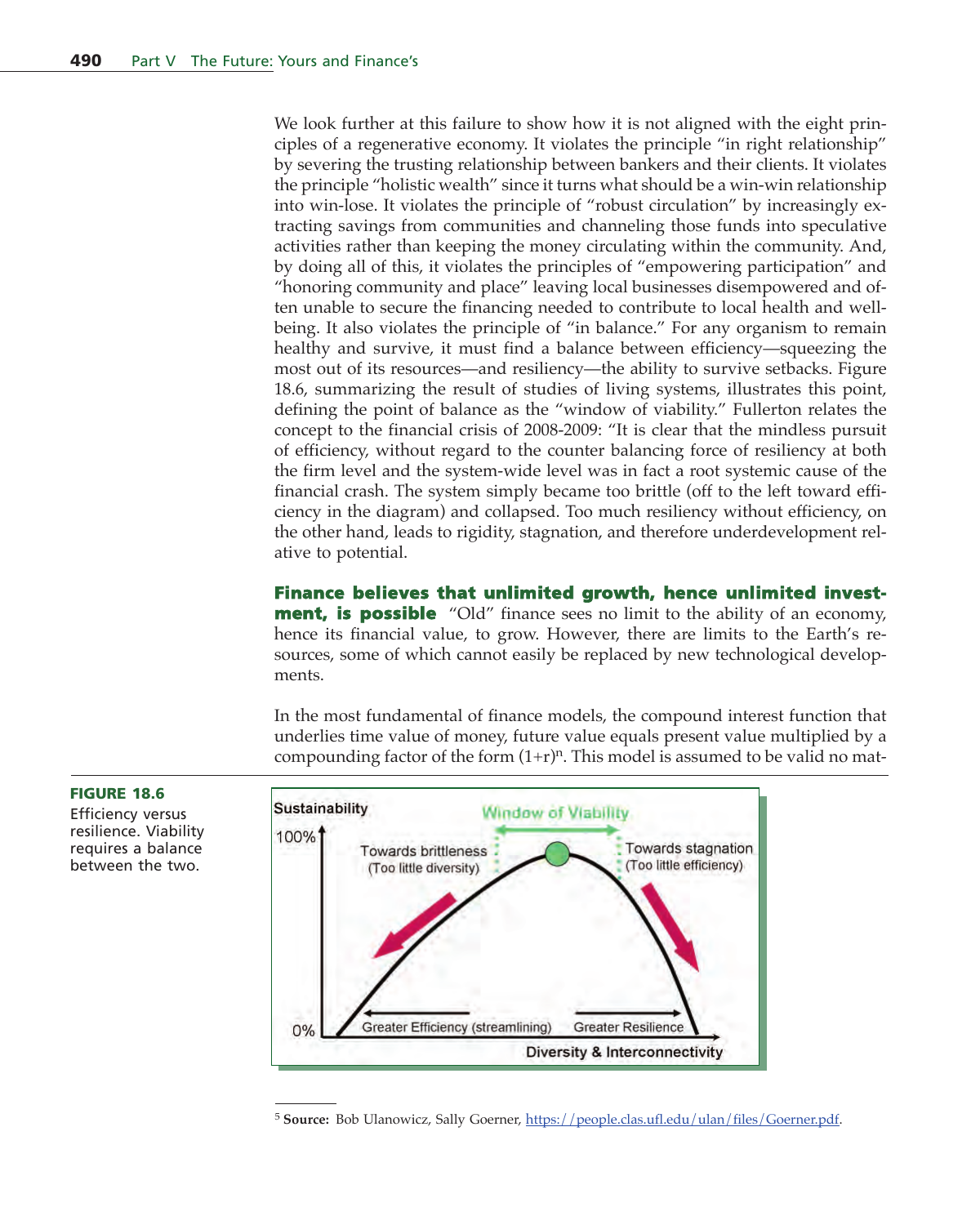ter how large the value of n is. But this is clearly unrealistic. A well-known illustration of the implications of compound growth is the famous "rice and chessboard" parable:

 When the inventor of the game [of chess] showed it to the emperor of India, the emperor was so impressed by the new game, that he said to the man: "Name your reward!" The man responded, "Oh emperor, my wishes are simple. I only wish for this. Give me one grain of rice for the first square of the chessboard, two grains for the next square, four for the next, eight for the next and so on for all 64 squares, with each square having double the number of grains as the square before."

The emperor agreed, amazed that the man had asked for such a small reward or so he thought. After a week, his treasurer came back and informed him that the reward would add up to an astronomical sum, far greater than all the rice that could conceivably be produced in many, many centuries!<sup>6</sup>

Applying the concept to finance, John writes: "What I know as a financier, where the power of compound interest permeates all else, is that human beings, with our relatively short-term frame of reference, seem to be unable to fully grasp the overwhelming long-run implications of the exponential function. … The drive for exponential returns on financial capital pushed finance to shorter-term and more speculative activity at the same time as physical resource limits to growth began to impose constraints. This has come at an alarming cost. Of the twenty largest countries in the world, constituting nearly three-quarters of global GDP, all but Japan suffered per capita losses in their natural capital stocks between 1990 and 2008. Although natural capital can be eroded for decades, we already appear to have passed safe limits, most notably the atmosphere's limit to absorb carbon waste. … Continuing the pursuit of exponential growth of financial capital by drawing down both social and natural capital is unsustainable. Simple arithmetic demonstrates that it will eventually trigger some combination of financial, economic, social, political, or ecological collapse, likely all simultaneously."

#### **2. Reimagining Finance Through a Regenerative Lens**

At this stage of global economics and finance, any attempt to describe what regenerative finance might eventually look like must be quite speculative, but still might be worth doing—worth doing if only to encourage challenges, hopefully challenges yielding creative and detailed alternative speculations. One approach might be to list the eight principles of natural systems and look at each of them through the lens of what finance strategies and practices aligned with those principles might look like.

We begin with the recognition that the system of financial practices will need to be aligned with the need for a sustainable/flourishing/regenerating global economy and with the physical/cultural/social/political/technological world in which that economy is embedded. And, those financial practices need to align

<sup>&</sup>lt;sup>6</sup> **Reference:** This telling of the parable comes from Michael Hartley's website for teaching mathemat-<br>ical thinking to children: <u>http://www.dr-mikes-math-games-for-kids.com/rice-and-</u> ical thinking to children: http://www.dr-mikes-math-games-for-kids.com/rice-andchessboard.html. The number of grains of rice on the 64th square would be  $2^{64}-1$  = 18,446,744,073,709,551,615!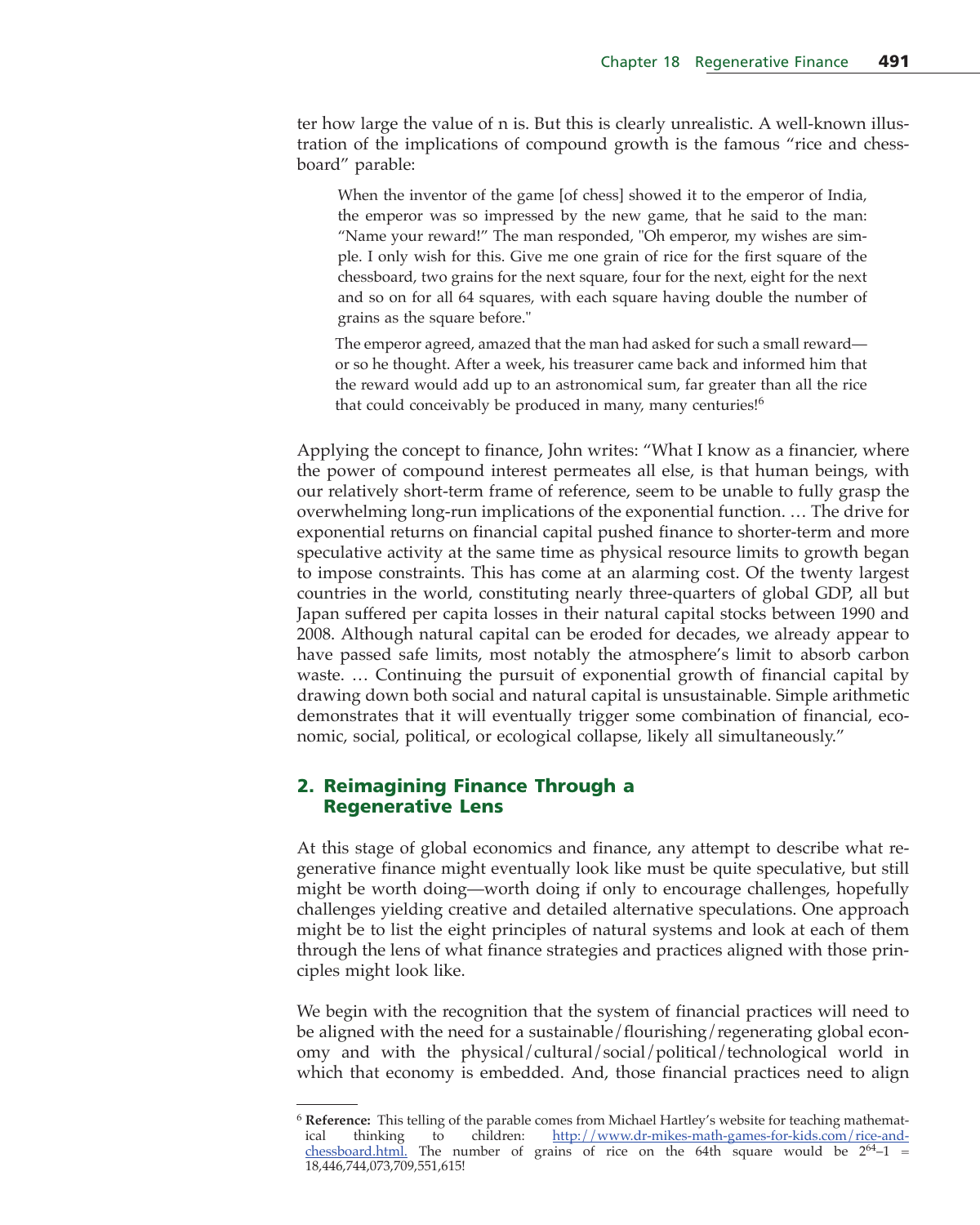with the "nature of the human nature" of the peoples who are making the financial practices happen and are served, hopefully well served, by those financial practices.

**The company level** At the level of the individual organization, regenerative financial strategies and practices might include the ones we describe next. However, as you read each of these eight commentaries, it may become increasingly clear that, although the words may say financial strategies and financial actions, each speculation implies a close and intimate connection with the strategy of the organization or institution as a whole. This close connection is not because finance dictates the rules to the organization and dominates its processes, but just the opposite—the closeness of the connection comes from the reality that finance and all parts of the organization are a single whole embedded in a much larger whole, and what finance does and seeks to do must be fully aligned with all other parts of the organization and with each greater system of which it is a part.

- **In right relationship** Financial strategies and practices would be undertaken mindfully. They would be guided by honestly analyzed win-win commitments. The interests of all parties involved in and impacted by the financial transactions would be considered and accommodated as far as it is reasonably possible to do. Financial transactions that do excessive damage to third parties—both human and non-human, and generations current and future would simply not be undertaken. Theoretical economic arguments about the possibility third parties could be compensated by some action (but almost never are) would be recognized for what they have almost always turned out to be—pure fictions. Fictions promulgated to rationalize acts that benefit only the few at the expense of the many would be equally recognized and discarded.
- **Views wealth holistically** Possible financial strategies and practices would be analyzed and chosen mindfully, with all major domains of wealth considered: financial, social, cultural, ecological, and political with the goal of creating a broadly shared prosperity across all of these varied forms of capital. Because the whole is only as strong as the weakest link, particular attention would be paid to any form of capital that would be especially negatively impacted with adjustments made to alleviate damage done to that weakest link.
- **Innovative, adaptive, responsive** Financial strategies and practices would be designed and enacted more in the spirit of rapid prototyping rather than firmly held and extensively detailed mega game plans. They would evolve, taking steps toward widely agreed upon goals, observing and reflecting on the results of those steps, and selecting the next few steps toward the perhaps unchanged goals or toward altered goals revealed by the steps already taken. Innovation, adaptiveness, and responsiveness would come from this trial and error process grounded in the philosophy that "experiments never fail." In the spirit of Darwin's recognition that species that long survived accommodated best with other species in a harmonious and symbiotic manner, financial strategies would emphasize collaboration with rather than dominance over other competing institutions and players.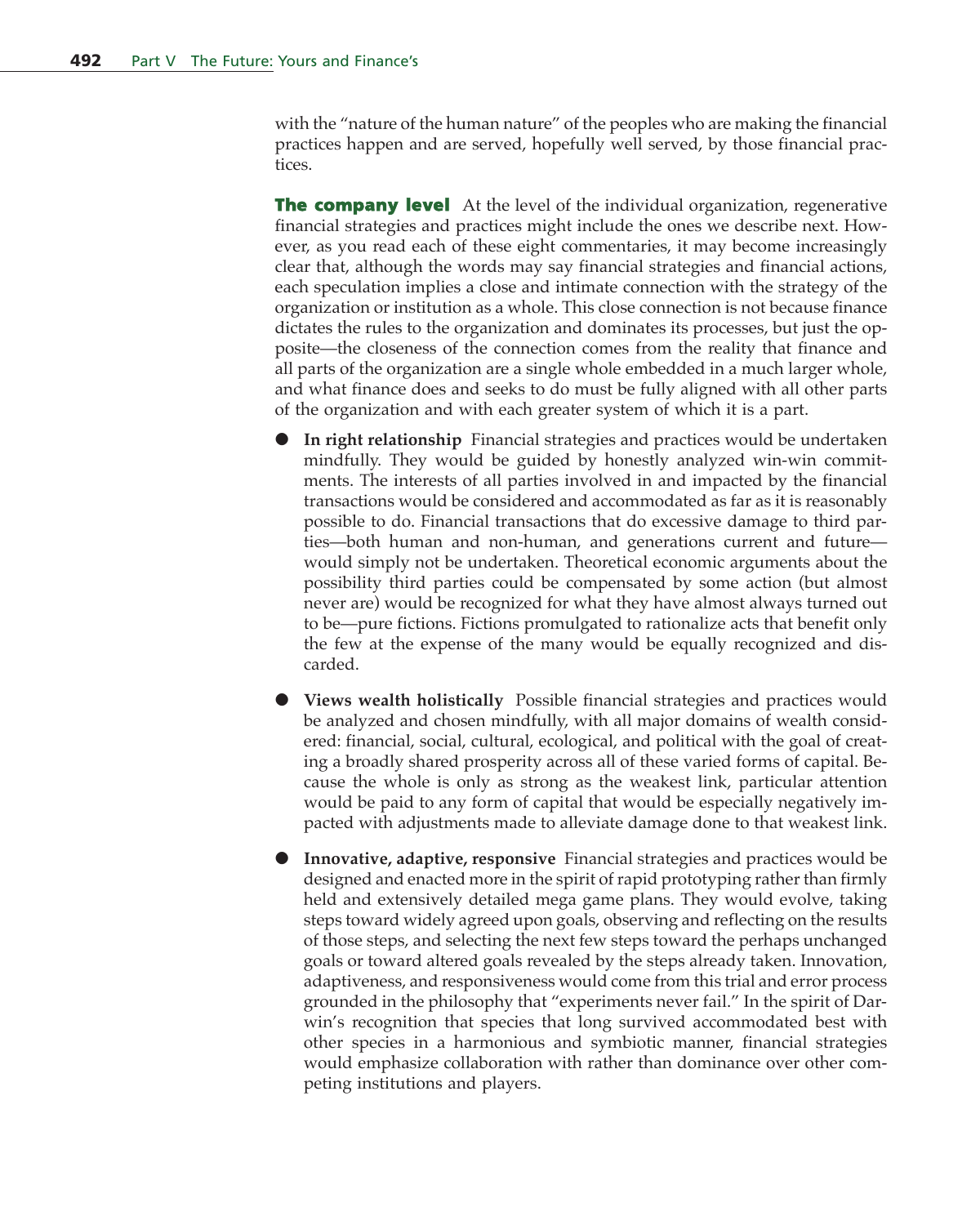- **Empowered participation** Financial strategies and practices would be considered and chosen with active and effective voice by and from a wide population of interested parties: members of the institutions or entities creating the strategies and choosing the actions and those impacted by those strategies and actions. Because past and recent history is rife with tragic examples of early voices that warned organizations and societies of actions that threatened to harm or even destroy those institutions and societies, financial strategies and practices would honor the life-saving contributions of so-called whistleblowers. Because of the traditional fiduciary responsibilities of the finance function, financial leadership would insist that the entire organization honor and reward generously those who have the courage to call attention not just to corruption within the organization but also to well-meaning but misguided actions that put the organization and others in great peril.
- **Honors community and place** Possible financial strategies and practices would be analyzed and chosen with awareness of and mindful attention to the realities of the mosaic of peoples, traditions, beliefs, and institutions that have been uniquely shaped by the long-term pressures of geography, human history, culture, local environment, and changing human needs. Review of the impacts of the resulting financial actions would be an important and regular part of the on-going rapid prototyping philosophy underlying the strategymaking and implementing processes.
- **Edge effect abundance** Inspired by the belief that creativity and conceptual richness in strategy-making and execution is fostered by going beyond the boundaries of an organization's finance function, financial strategy-making and revising processes would actively involve other parts of the organization and also individuals and entities outside the organization. "Creativity and abundance flourish synergistically at the 'edges' of systems, where the bonds holding the dominant pattern in place are weakest ... At those edges the opportunities for innovation and cross-fertilization are the greatest. Working collaboratively across edges—with ongoing learning and development sourced from the diversity that exists there—is transformative for both the [entities] where the exchanges are happening, and for the individuals involved."
- **Robust circulatory flow** Financial strategies and practices would be designed to create, facilitate, and assure that financial capital in particular, but other forms of capital as well, is strongly focused on creating and using goods and services that contribute to well-being, not just to financial profit. Strategies and actions would be taken in the context of supporting the circular flow of money and information, and the efficient use and reuse of materials. The concept of "zero waste" would not only be applied by the finance function to the financial analysis of possible projects, but to the actions of the finance function itself, modeling how the concept could be applied elsewhere in the organization.
- **Seeks balance** The seven previous speculations suggest that financial strategy-making processes would, ideally, be both bold and proactive. However, they would also need to be humble, assuring that finance's role in organiza-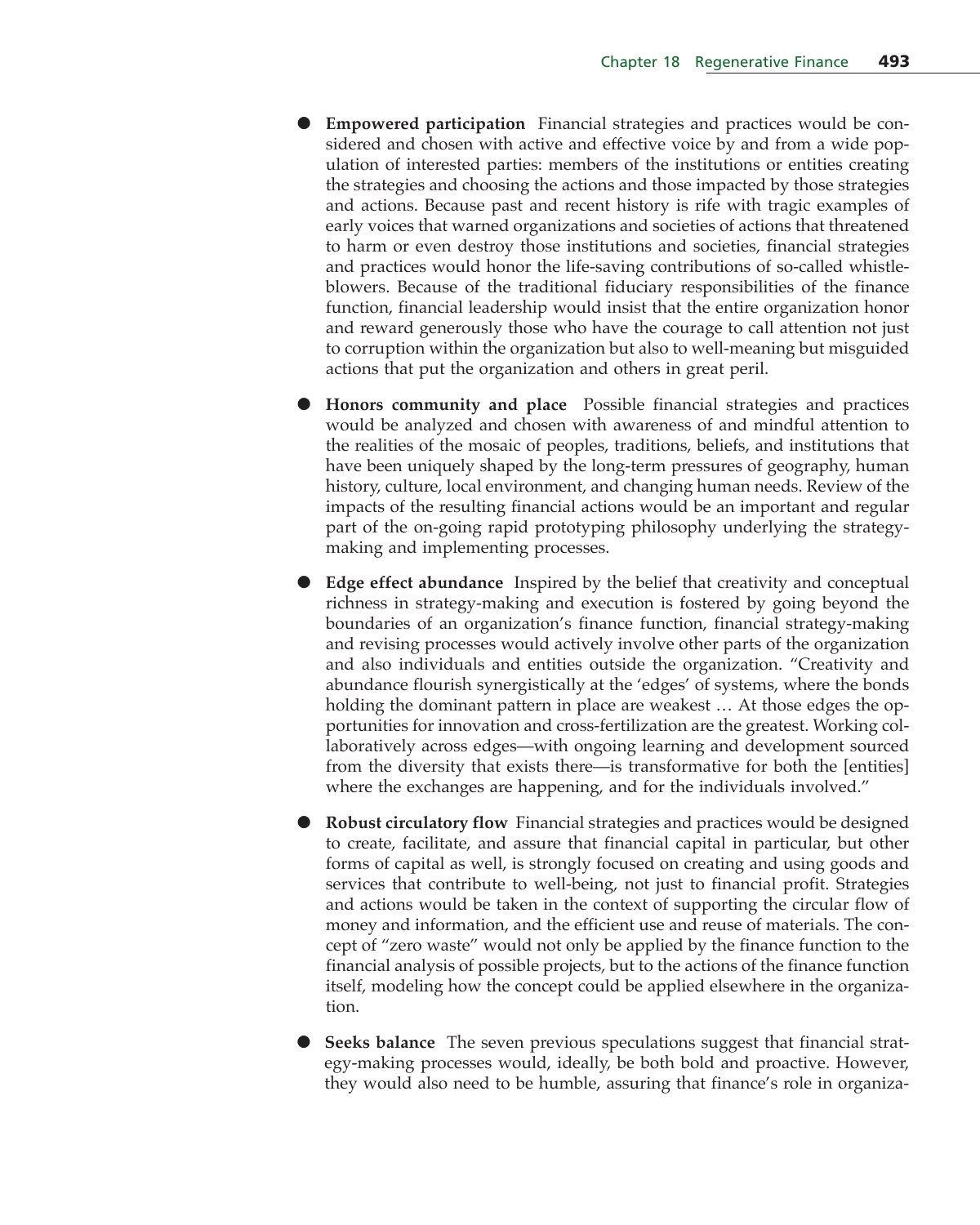tional processes is appropriate—neither too weak nor too strong. Being mindful of the post-war financialization of business and the world, the greatest concern might be that finance would play too strong a role. In thinking about the road toward humility in finance and toward balance in its organizational role, it might be well to recall the words of Lee Iacocca quoted earlier about Robert McNamara's contributions to Ford Motor Company. In honoring the financial perspectives and skills McNamara brought to the company and then in assessing the damage from the excessive use of those skills and perspectives, Iacocca recalled that the two best things that ever happened to Ford were Mc-Namara's arrival and then his departure.

We believe that as finance organizations and finance functions within non-finance organizations adopt regenerative finance, all organizational members will be grateful and hope that finance "flourishes forever" in their organizations and beyond.

**The global level** The previous section of this chapter focused on speculations about what regenerative finance might look like at the enterprise level. In doing so, we built the speculations on the eight principles of natural systems. We have conducted a similar exercise for the global level—what a regenerative global financial system might look like. Those speculations are available at <u>globalmove-</u> ment.net, but they are not included in this text for three reasons.

First, this text is an introductory-level first textbook in finance for undergraduate and graduate students and faculty. It is intended for schools' entire business programs, not just tracks or concentrations specializing in sustainability, corporate social responsibility, or social innovation. We believe that the curricula of all business schools need to come into alignment with the realities of the 21st Century and not remain mired in the fictions and ideologies of the 19th and 20th. This book and courses based on it are just starters for only one of the core required courses (finance) among the various business disciplines that need to be transformed to meet the needs of the 21st Century. As such, we believe we have already given you more than enough to digest and think about, not just in finance, but also in marketing, accounting, economics, management, ethics, etc. Let's save the next level of inquiry and learning for the next course … and the next book.

Second, we would much rather encourage you to speculate about this next level of finance thinking on your own, about what a top level global regenerative financial system might look like. Doing so on your own is likely to be much more valuable than our doing it for you, but when you are finished you can go on to the next possibility.

Third, when you have completed the second option above, you will be well prepared to look not only at what we have written and posted at <u>globalmovement.net</u>, but, far more importantly, to read, study, and perhaps challenge John Fullerton's attempts to address the same topic in the forthcoming and final paper of his *Regenerative Finance in Four Acts* series: #4: "Agenda for Genuine Financial Reform."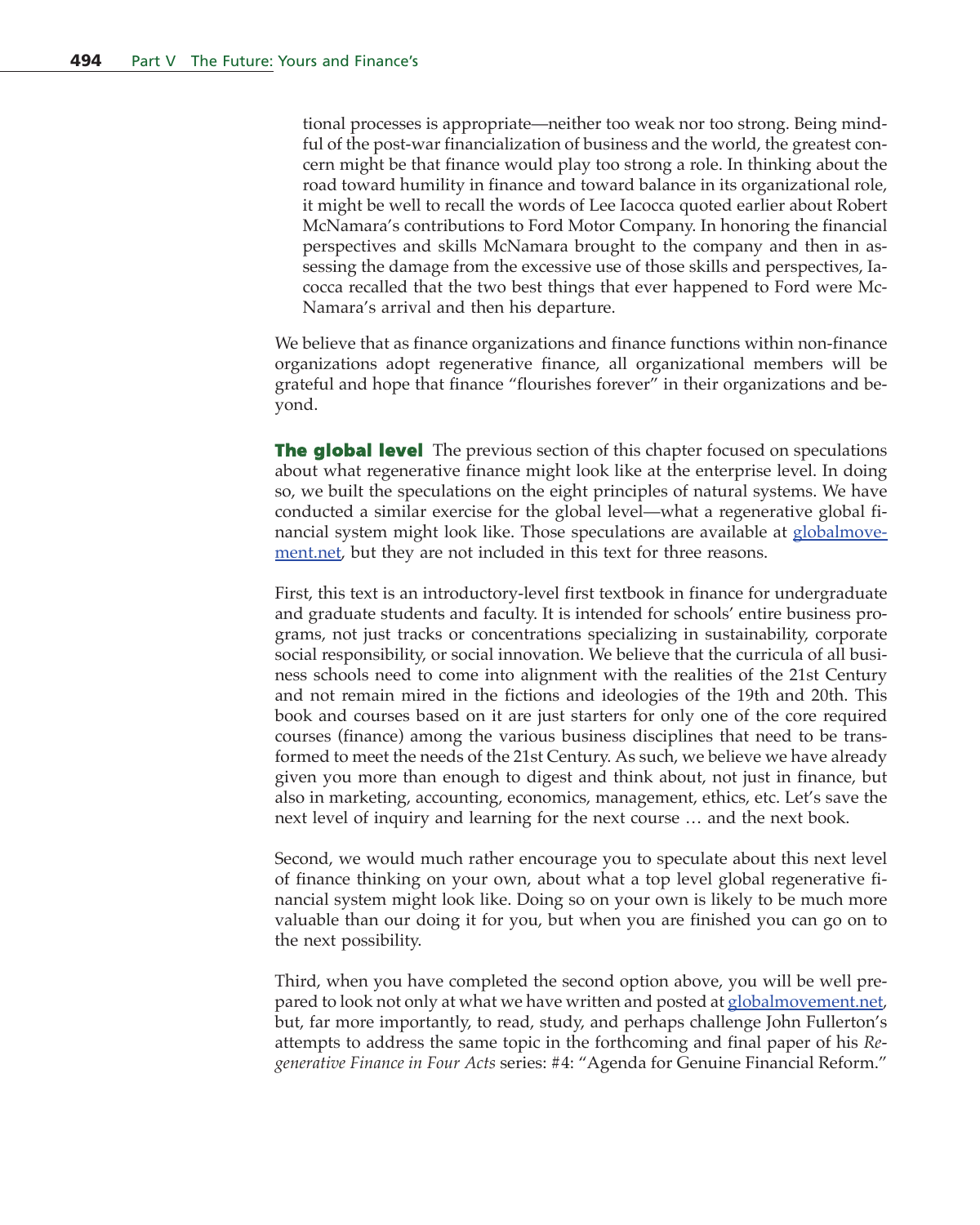We hope you will accept the assignments implicit in the three reasons above, Mr. Phelps. And we hope you will enjoy this next part of your finance journey and will be looking forward to co-creating the future John Fullerton, we, you, and so many others want to bring into being.



This book will not self-destruct in 5 seconds.

#### **The Appropriateness of Humility—Some Closing Thoughts**

Finance provides a very powerful way of looking at organizations, and the tools of financial analysis are key tools for managing those organizations. Financial officers play important roles in making things happen, as well as figuring out afterwards what actually did happen. It is very tempting to be confident and proud of the power of the finance perspective. While that confidence and feeling of power are appropriate, there are also at least three reasons for tempering those feelings with some modesty and intellectual caution—or even a healthy dose of humility.

First, although many current theories of finance have held up well, it is in the very nature of theories to be replaced. It is normal for newer theories to replace older ones. What we know to be true today will very likely no longer be true in the future—either because the situation will have changed or because new insights will have taught us that what we thought we knew to be true never was true. Ewald Nyquist, former chancellor of the Board of Education of the State of New York, expressed this concern eloquently in a commencement address when he told the graduating class, "I'm convinced that half of everything I say to students is false. The problem is that I don't know which half!"

Second, even our best theories are partial in scope and limited in applicability. All theories, and thus all knowledge, are based upon enormous simplifications of reality, so what we "know" is always limited and partial.

However, the third reason is in many ways the most important. During a period of major change of the kind we appear to be undergoing now, it is particularly difficult to know what is really happening and why. A time of major change is a time of replacement of a whole network of theories, an entire reframing of the way we look at the relevant parts of the world. During such times, major errors of interpretation and prediction are particularly likely. For example, throughout the 1960s and 1970s most American business leaders and academics completely misinterpreted the early stages of the global quality revolution. Initially they believed the Japanese were not producing high-quality goods but rather that they were producing low-quality goods with cheap labor and selling them below cost overseas to buy market share. Later they accepted that Japan actually was producing high-quality goods but by a unique national and culture-based management system unavailable to the West—"Japanese management." Only in the 1980s did many American observers discover that Japanese companies were adopting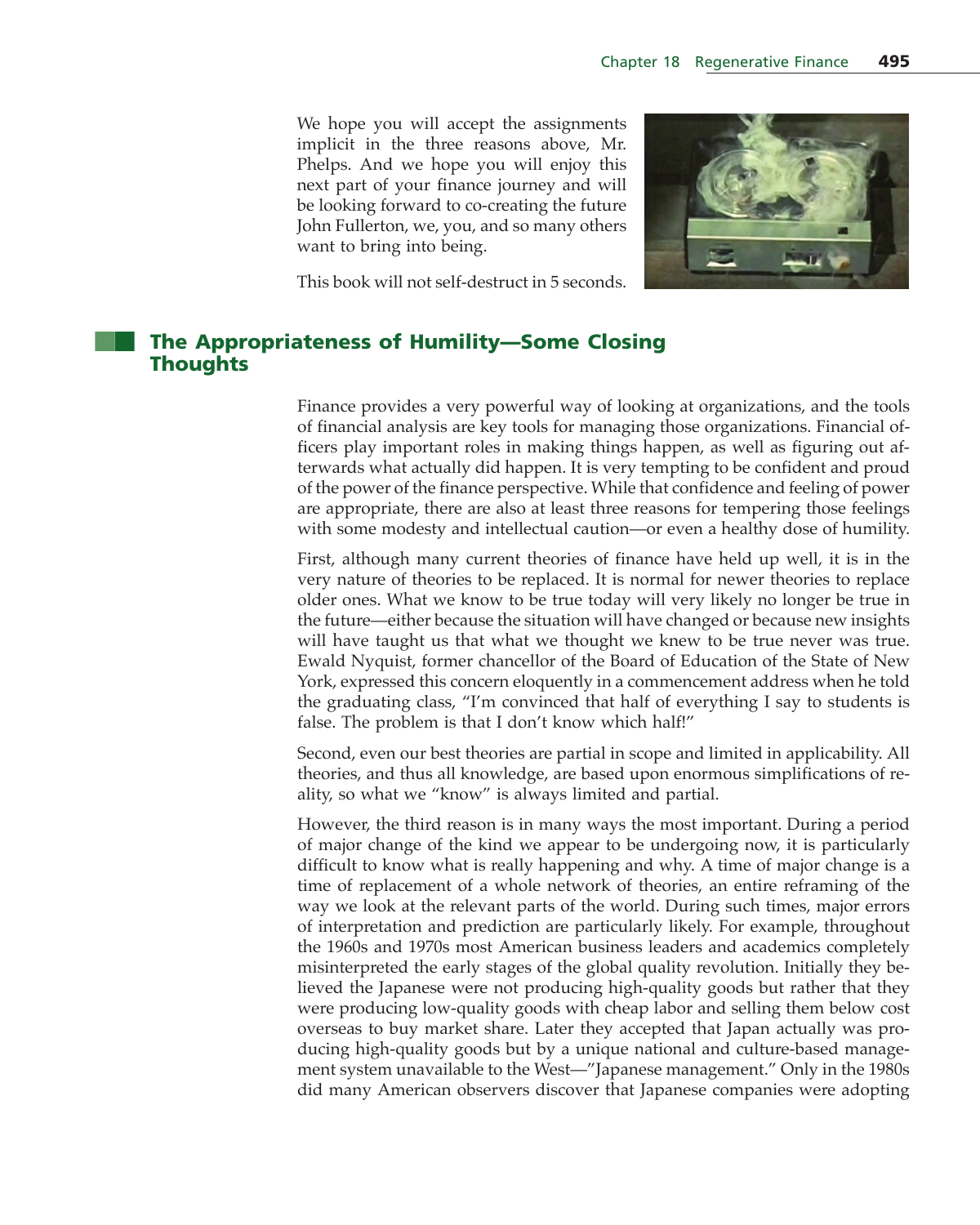a new way of managing more rapidly than companies elsewhere and were reaping the competitive benefits. Those early mistakes may seem almost ridiculous today, but they were not so illogical at the time—and a few still make them.

Ultimately, the major changes in management methods, global sustainability, and competitive patterns that are occurring provide the possibility for great contributions by those who see the newly emerging world more accurately and ahead of others. Leadership involves discovering what we do not yet know and applying it before it becomes conventional wisdom. Great opportunities come from worlds in flux; great contributions come from those who can combine the timeless basics and the newly emerging framings, approaches, and tools.

than Lin left his finance professor's office with a big smile on his face.<br>He and his professor had just had a fabulous conversation about the<br>historical development of the finance goal and how it might continue to evolve He and his professor had just had a fabulous conversation about the historical development of the finance goal and how it might continue to evolve into the future. For Ethan, the highlight of the conversation was his professor speaking about regenerative finance as an exciting new lens with which to understand the ongoing development of finance theory and practice.

Ethan dropped his backpack off in his dorm room and headed back out to the main cafeteria on campus. After picking up a sandwich and a glass of iced tea, he found a seat at a table with some of his friends. When Ethan arrived, his roommate was the first to speak.

"You look happy. I'm guessing that your meeting with our finance prof went well."



#### **HISTORICAL FLASHBACK**

**What finance used to do when the goal was believed to be SWM**

By assuming that the goal of the firm was SWM, finance pursued financial gain at the expense of all other goals. The result:

- l Finance saw the well-being of society as measured only by economic performance and often ignored other societal goals such as human decency, health and life expectancy, a clean environment, social justice and cohesion, freedom from corruption, etc.
- l By seeing economies through a reductionist lens and not holistically, finance believed that it was possible to optimize financial performance without significantly damaging other aspects of society.
- **•** By accepting the primacy of the financial sector of the economy, finance paid insufficient attention to the real economy.
- l Finance placed itself at the top of the economic "food chain" rather than as a servant to the economy and society rewarding itself handsomely for financial deal making.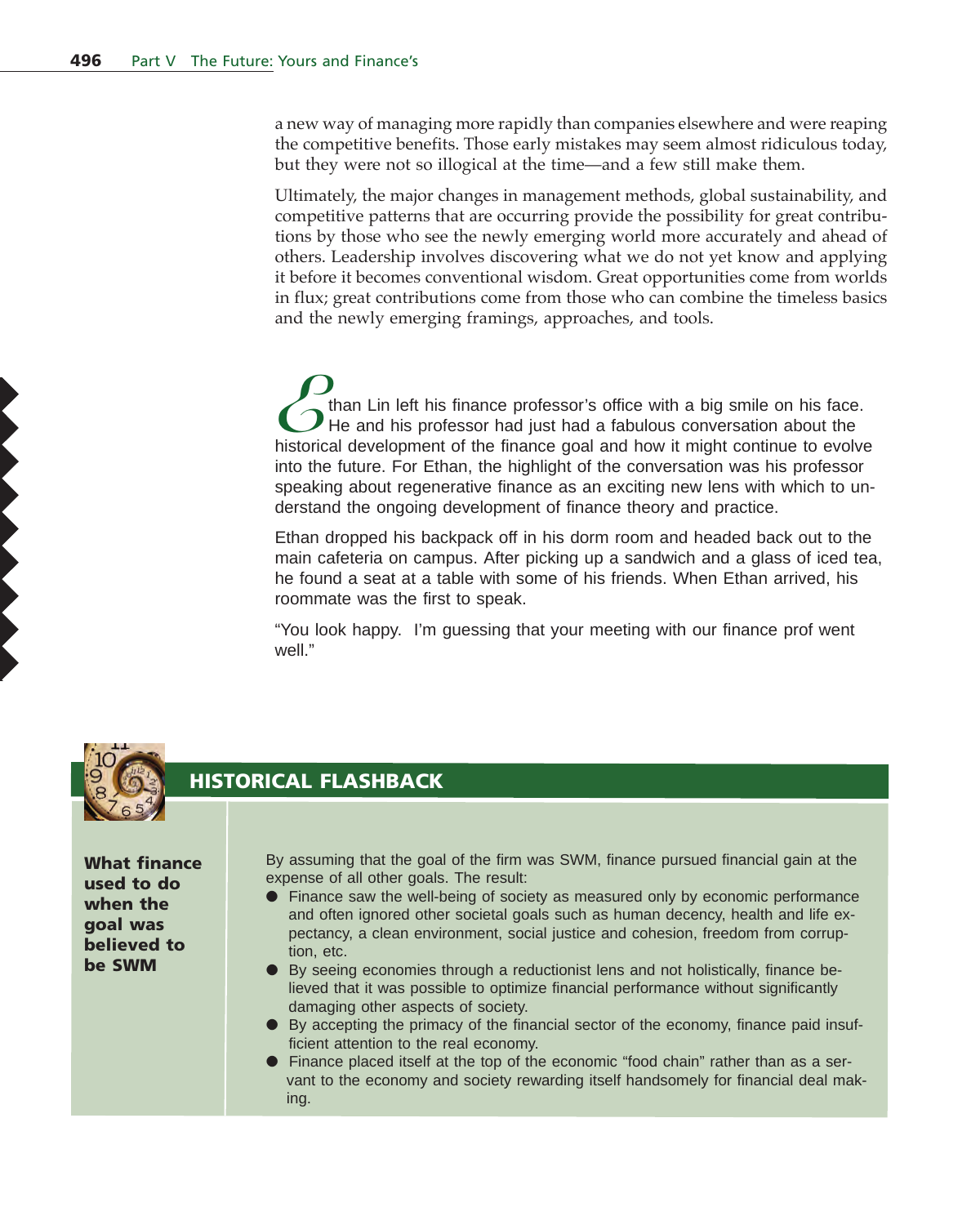Ethan took a sip of iced tea before responding. "Actually, it went very well. I went in expecting him to tell me how finance could only go so far in contributing to sustainability, you know, got to make a profit. But, it turns out he is way beyond that. He really believes that finance can evolve to contribute to sustainability far beyond what it does now. He also suggested that I think about joining the social innovation club if I want to get involved. That's where I'm heading after lunch. Anyone want to join me?"

A discussion ensued comparing their finance course and environmental science course, and the friends agreed that they could see relationships emerging. When Ethan spoke again, he had a soft smile on his face. "I remember my dad telling me that he hoped I would find a professor who would really inspire me and make me think far more deeply about things than I ever did. I think I've found that professor, and I think I've found where I want to go next with my courses and maybe even my career."



#### **VALUE FROM VALUES**

**Mastercard engages partners in the development community work together to deploy or develop programs that address barriers to inclusive growth**

Mastercard is actively working to build a "World Beyond Cash" where more people have access to and use electronic payments. There are many benefits when economies change from cash to documented transactions. For individuals these include the improved security from not carrying cash, the convenience of reduced travel and wait times to collect payments, and access to financial ser-

vices such as bank accounts, loans, and insurance. Compa-



nies benefit through improved security and transparency, reduced costs, and increased efficiencies. With less of the economy "underground," governments can increase domestic tax revenues permitting them to conduct their funding activities more equitably, efficiently, and effectively, and can have more money available to use for achieving its development goals. As Mastercard writes on its website:

"Governments with cash heavy economies are unable to maximize tax revenue or monetary policy. … 85% of the world's retail transactions [are] still done in cash … Economies that successfully shift away from cash can help governments increase domestic revenue that can be mobilized toward development goals."

"The promise of the digital world rests on the integrity of the payments ecosystem. Mastercard is partnering with local governments, banks, merchants and regulatory bodies to provide seamless, ubiquitous and secure payments anytime, anywhere and on any device. Mastercard has invested over a billion dollars in the past three years to make the global payments industry safer."

**Source:** https://www.mastercard.us/en-us/about-mastercard/what-we-do.html https://newsroom.mastercard.com/asia-pacific/press-releases/master card-reinforces -commitment-to-creating-a-world-beyond-cash/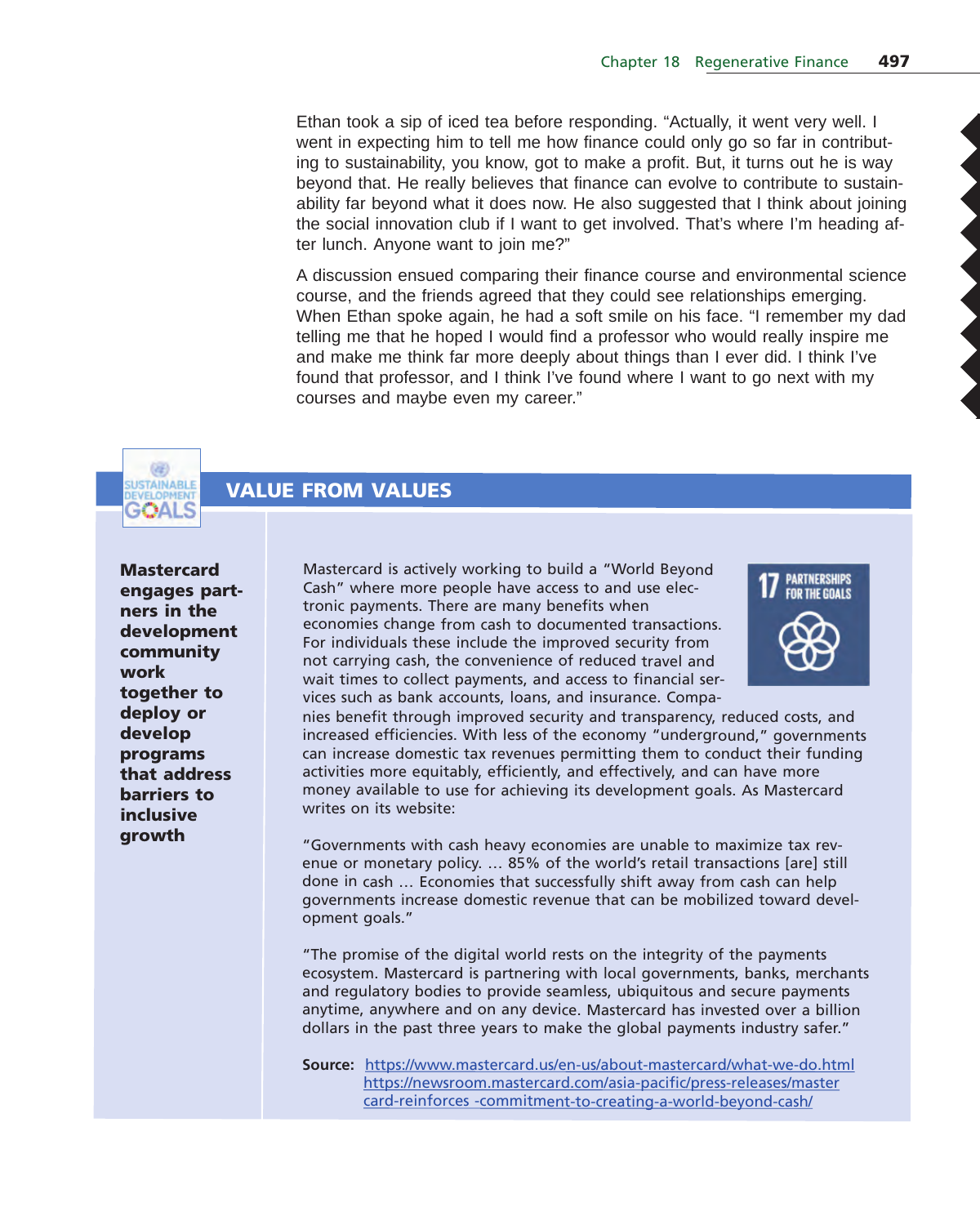#### **Summary of Key Points**

- **Describe why there is an urgent need for a different approach to finance theory and practice.** Current finance theory and practice are, to a large extent, inconsistent with a sustainable world. Problems stemming from the shareholder wealth maximization paradigm have become increasingly obvious, and for-profit businesses need to move beyond SWM as their goal if they are truly to contribute to global sustainability.
- **Describe the roles of the Mt. Pèlerin Society and financialization in the development of finance theory, the key assumptions and "fatal flaws" of shareholder wealth maximization as the financial goal of the for-profit firm, and why the business case for** sustainability is insufficient. The Mt. Pèlerin Society, founded after World War II, sought to create a post-war political economy that would prevent authoritarian governments from coming to power. The core of their philosophy, neoliberalism, was individual freedom, free markets with minimum regulation, and a very limited role for government. Financialization refers to the rise of the financial sector of the economy as the relationship of employers to employees broke down and people's financial future became dependent on the financial markets. Both neoliberalism and financialization contributed significantly to the growth of power of the financial sector and the corresponding decrease in power of the real economy. Eleven faulty assumptions used to justify shareholder wealth maximization (SWM) are (1) shareholders are the "owners" of the corporation,  $(2)$ financial capital is "the" scarce resource, (3) the world's abundance of natural resources is inexhaustible, (4) capital markets are "efficient," (5) human beings are entirely rational, (6) all voluntary economic transactions are positive for all parties concerned, (7) business organizations have limited if any impact on the physical environment, local cultures, social justice and social relationships, (8) governments will always set fair and appropriate ground rules, (9) the financial success of business is equal to the success of society as a whole, (10) it is possible to motivate managers to maximize long-term company health, and (11) corporations are legally required to pursue SWM. The business case for sustainability is rooted in SWM and requires that investments in sustainability be demonstrably profitable in the short run, so companies often ignore opportunities to make a lasting contribution to the environment or to society.
- **IDED** Identify at least three possible approaches to trans**forming the global financial system and creating a**

**regenerating world, how the concept of value can be broadened beyond just financial value to shareholders, and how the most widely-accepted definition of sustainability can be further developed beyond simply maintaining the status quo.** Three approaches are (1) restoring the role of finance to be a support system to the world from John Fullerton, (2) Doughnut Economics from Kate Raworth and (3) reducing undue corporate influence from David Korten. The concept of value in finance can be extended beyond only financial value only to shareholders to include other forms of value and for all the company's stakeholders. The most widely accepted definition of sustainability is that of the Brundtland Commission which talks of not making the future worse than the present. The definition can be expanded to speak to a future that is better than the present and that addresses the needs of all people.

- **List and discuss the insights behind and the principles of regenerative economics.** Regenerative economics is an economic system that is consistent with the universal principles of natural systems that permit such systems to be stable, healthy, self-organizing, self-renewing, and sustainable for long periods of time. In identifying eight principles of a regenerative economy, John Fullerton has suggested that a regenerative economy: (1) is in right relationship, (2) views wealth holistically, (3) is innovative, adaptive, and responsive, (4) encourages empowered participation, (5) honors community and place, (6) seeks edge effect abundance, (7) has a robust circulatory flow, and (8) seeks balance.
- **EXPLAIN THE EXPLAIN THE MEANING OF THE EXPLAIN THE EXPLAINING OF THE EXPLAINING OF EXPLORING THE EXPLORING THE EXPLORING THE EXPLORING THE EXPLORING THE EXPLORING THE EXPLORING THE EXPLORING THE EXPLORING THE EXPLORING TH how it might develop to be consistent with the principles of regenerative economics.** Regenerative finance is a financial system embedded within a regenerative economy serving as a support system for the economy by providing financial resources and liquidity. It would avoid the five critical errors of "old" finance: (1) confusing means and ends, (2) confusing investment with speculation, (3) claiming that markets are the best solution to all economic problems, (4) believing that conflicting personal goals are amenable to formal solutions, and (5) believing that unlimited growth, hence unlimited investment is possible. Instead, it would be consistent with the eight principles of a regenerative economy. It would involve the participation of all stakeholders to create win-win outcomes across multiple dimensions of wealth and value. It would be innovative and adapt to the needs of communities ensuring that community resources circulated back to maintain and grow the community's vibrancy and health. It would listen to and learn from all stakeholders and pay particular